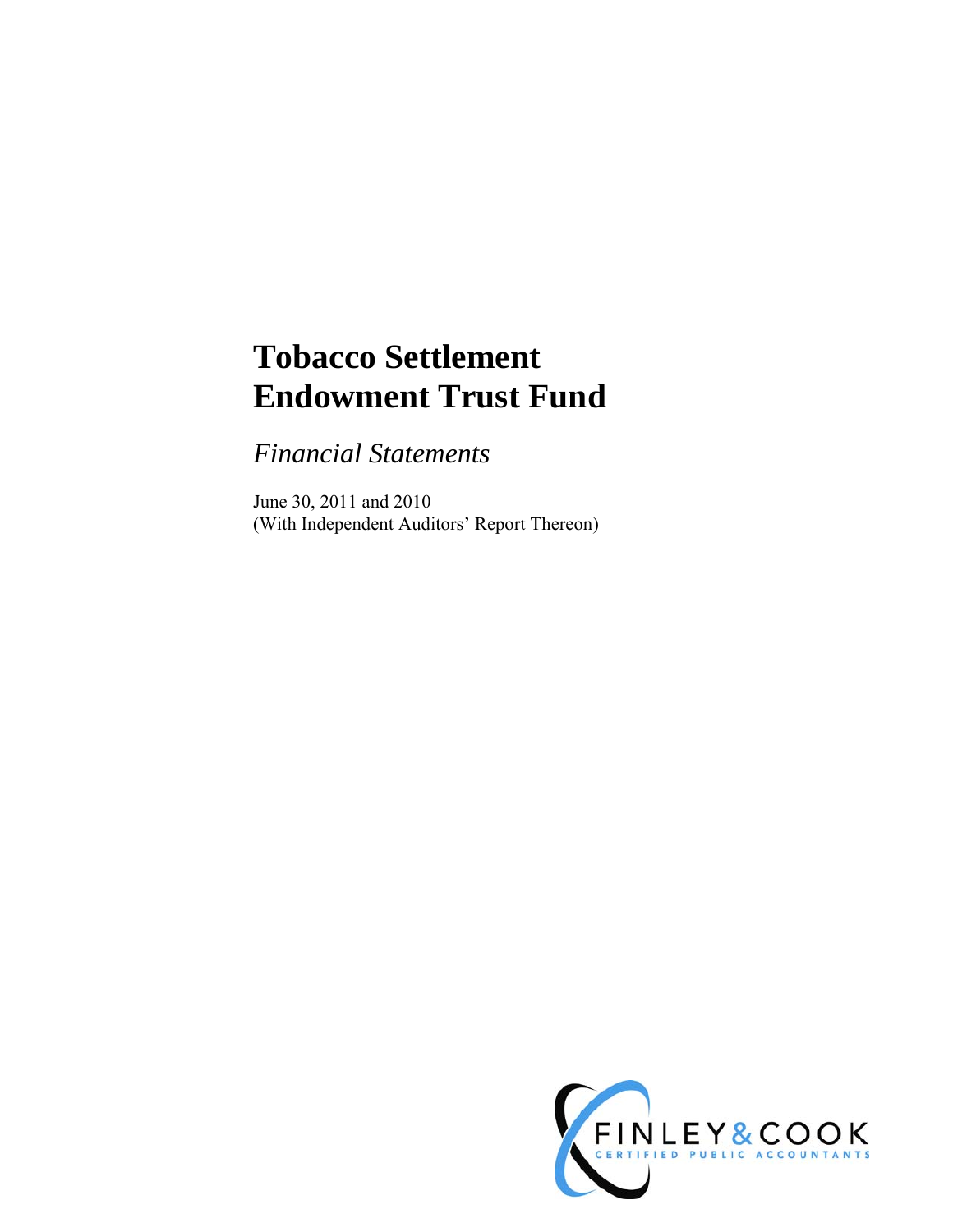# **FINANCIAL STATEMENTS**

*Table of Contents* 

|                                                                                                                                                      | <u>Page</u>  |
|------------------------------------------------------------------------------------------------------------------------------------------------------|--------------|
|                                                                                                                                                      | $\mathbf{I}$ |
|                                                                                                                                                      | $I-1$        |
| <b>Financial Statements</b>                                                                                                                          |              |
|                                                                                                                                                      | 3            |
|                                                                                                                                                      | 5            |
|                                                                                                                                                      | 6            |
| Reconciliation of the Balance Sheets—Permanent Fund to                                                                                               | 7            |
| Statements of Revenues, Expenditures, and                                                                                                            | 8            |
| Reconciliation of the Statements of Revenues, Expenditures, and<br>Changes in Fund Balances—Permanent Fund to                                        | 9            |
|                                                                                                                                                      | 10           |
| Report on Internal Control Over Financial Reporting and<br>on Compliance and Other Matters Based on<br>an Audit of Financial Statements Performed in |              |
|                                                                                                                                                      | 39           |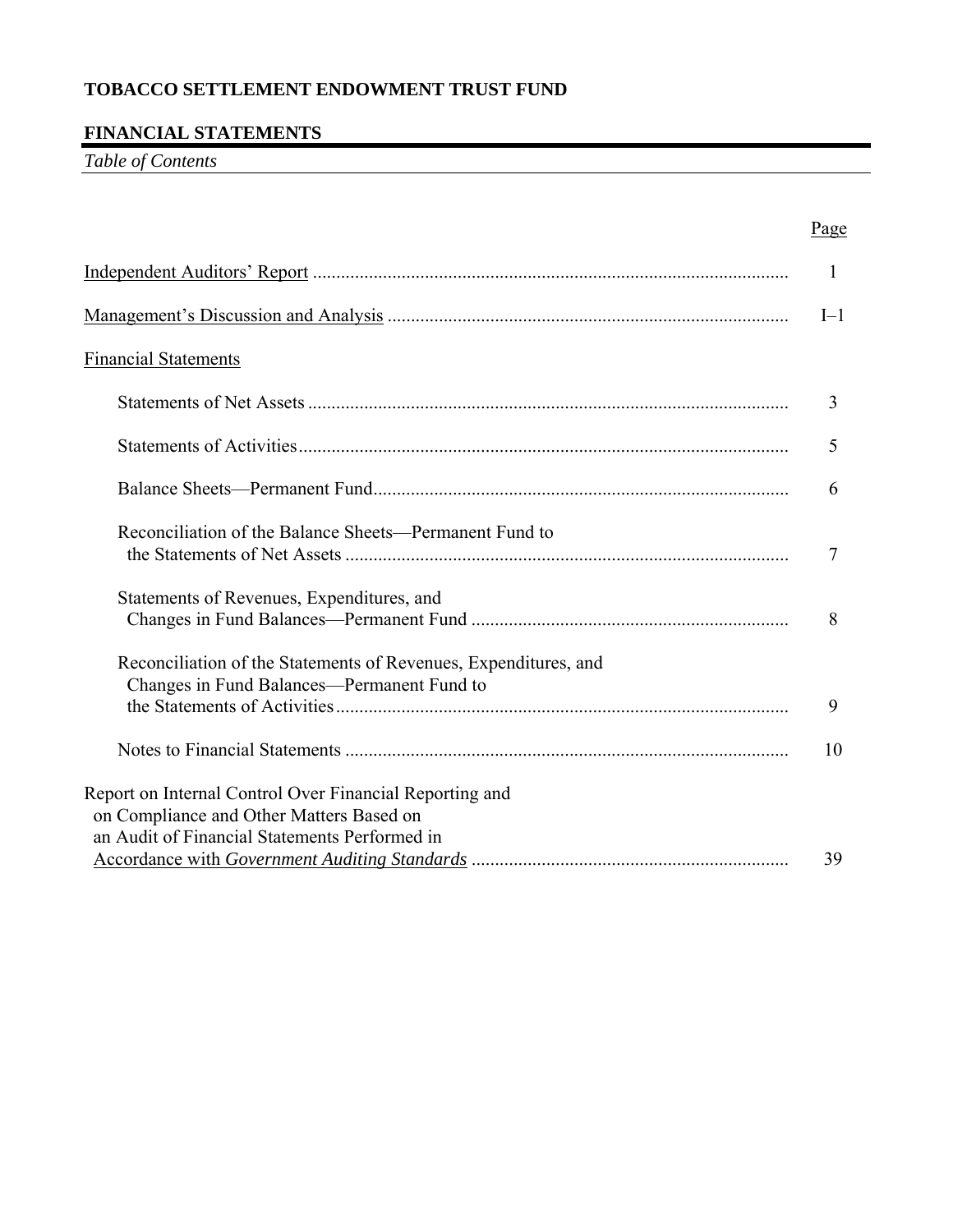

#### **INDEPENDENT AUDITORS' REPORT**

Board of Directors and Board of Investors Tobacco Settlement Endowment Trust Fund

We have audited the accompanying financial statements of the governmental activities and the permanent fund of the Tobacco Settlement Endowment Trust Fund (the "Fund") as of and for the years ended June 30, 2011 and 2010, which collectively comprise the Fund's basic financial statements as listed in the table of contents. The Fund is a part of the reporting entity of the State of Oklahoma. These financial statements are the responsibility of the Fund's management. Our responsibility is to express opinions on these financial statements based on our audits.

We conducted our audits in accordance with auditing standards generally accepted in the United States and the standards applicable to financial audits contained in *Government Auditing Standards*, issued by the Comptroller General of the United States. Those standards require that we plan and perform the audit to obtain reasonable assurance about whether the financial statements are free of material misstatement. An audit includes examining, on a test basis, evidence supporting the amounts and disclosures in the financial statements. An audit also includes assessing the accounting principles used and significant estimates made by management, as well as evaluating the overall financial statement presentation. We believe that our audits provide a reasonable basis for our opinions.

As discussed in Note 1, the financial statements of the Fund, a permanent fund of the State of Oklahoma, are intended to present the financial position and the changes in financial position of only that portion of the governmental activities and governmental funds of the State of Oklahoma that is attributable to the transactions of the Fund. They do not purport to, and do not, present fairly the financial position of the State of Oklahoma as of June 30, 2011 and 2010, and the changes in its financial position for the years then ended in conformity with accounting principles generally accepted in the United States.

In our opinion, the financial statements referred to above present fairly, in all material respects, the respective financial position of the governmental activities and the permanent fund of the Fund as of June 30, 2011 and 2010, and the respective changes in financial position thereof for the years then ended in conformity with accounting principles generally accepted in the United States.

Effective July 1, 2010, the Fund implemented Governmental Accounting Standards Board Statement No. 54, *Fund Balance Reporting and Governmental Fund Type Definitions* (GASB 54). As more fully discussed in Note 2, the effect of implementing GASB 54 resulted in certain changes to the presentation of fund balances, and certain 2010 fund balances were reclassified to conform to the 2011 presentation.

(Continued)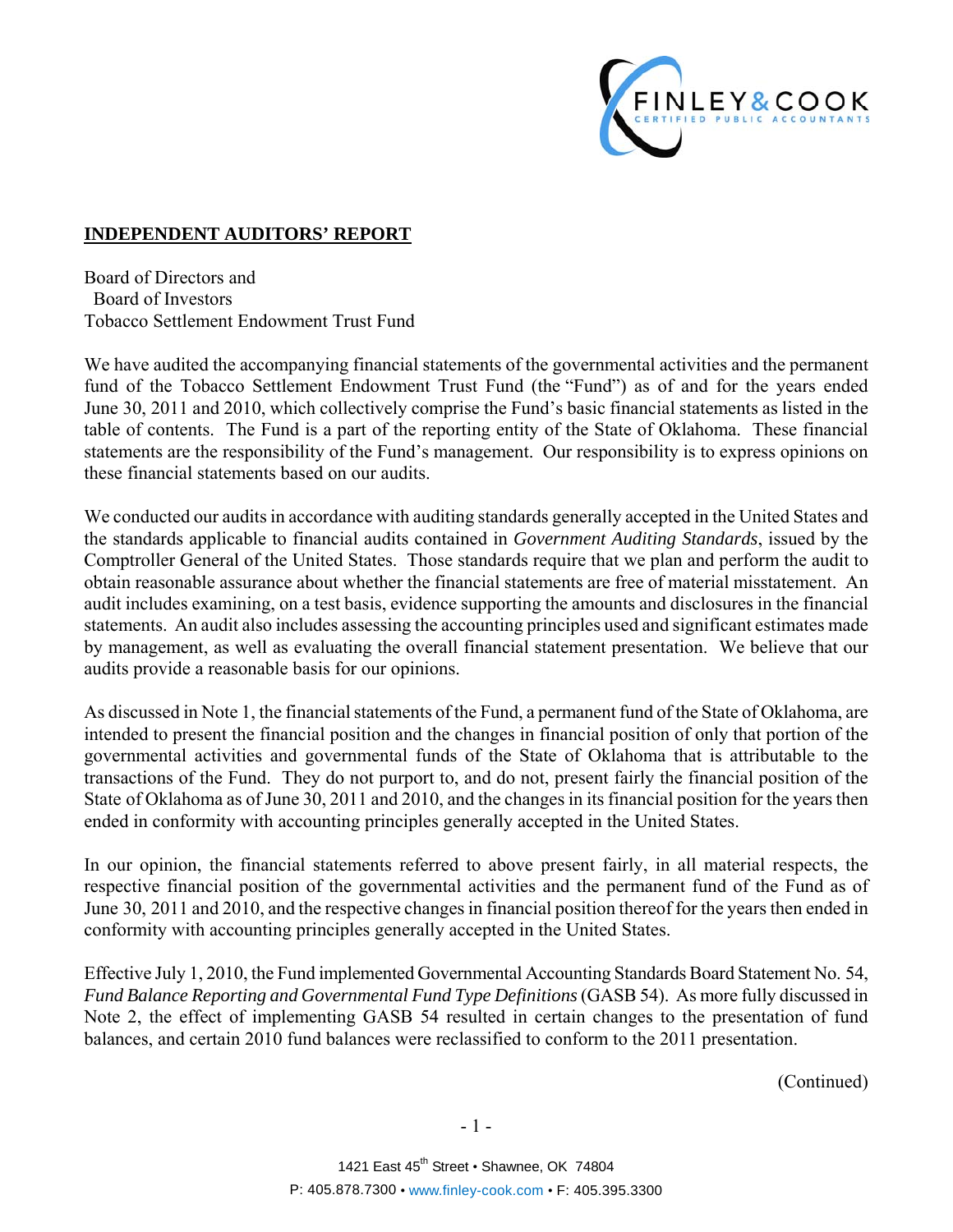## **INDEPENDENT AUDITORS' REPORT, CONTINUED**

In accordance with *Government Auditing Standards*, we have also issued our report dated September 28, 2011, on our consideration of the Fund's internal control over financial reporting and on our tests of its compliance with certain provisions of laws, regulations, contracts, and grant agreements and other matters. The purpose of that report is to describe the scope of our testing of internal control over financial reporting and compliance and the results of that testing, and not to provide an opinion on internal control over financial reporting or on compliance. That report is an integral part of an audit performed in accordance with *Government Auditing Standards* and should be considered in assessing the results of our audit.

Accounting principles generally accepted in the United States require that the Management's Discussion and Analysis on pages I-1 through I-15 be presented to supplement the basic financial statements. Such information, although not a part of the basic financial statements, is required by the Governmental Accounting Standards Board, who considers it to be an essential part of financial reporting for placing the basic financial statements in an appropriate operational, economic, or historical context. We have applied certain limited procedures to the required supplementary information in accordance with auditing standards generally accepted in the United States, which consisted of inquiries of management about the methods of preparing the information and comparing the information for consistency with management's responses to our inquiries, the basic financial statements, and other knowledge we obtained during our audit of the basic financial statements. We do not express an opinion or provide any assurance on the information because the limited procedures do not provide us with sufficient evidence to express an opinion or provide any assurance.

Finley + Cook, PLLC

Shawnee, Oklahoma September 28, 2011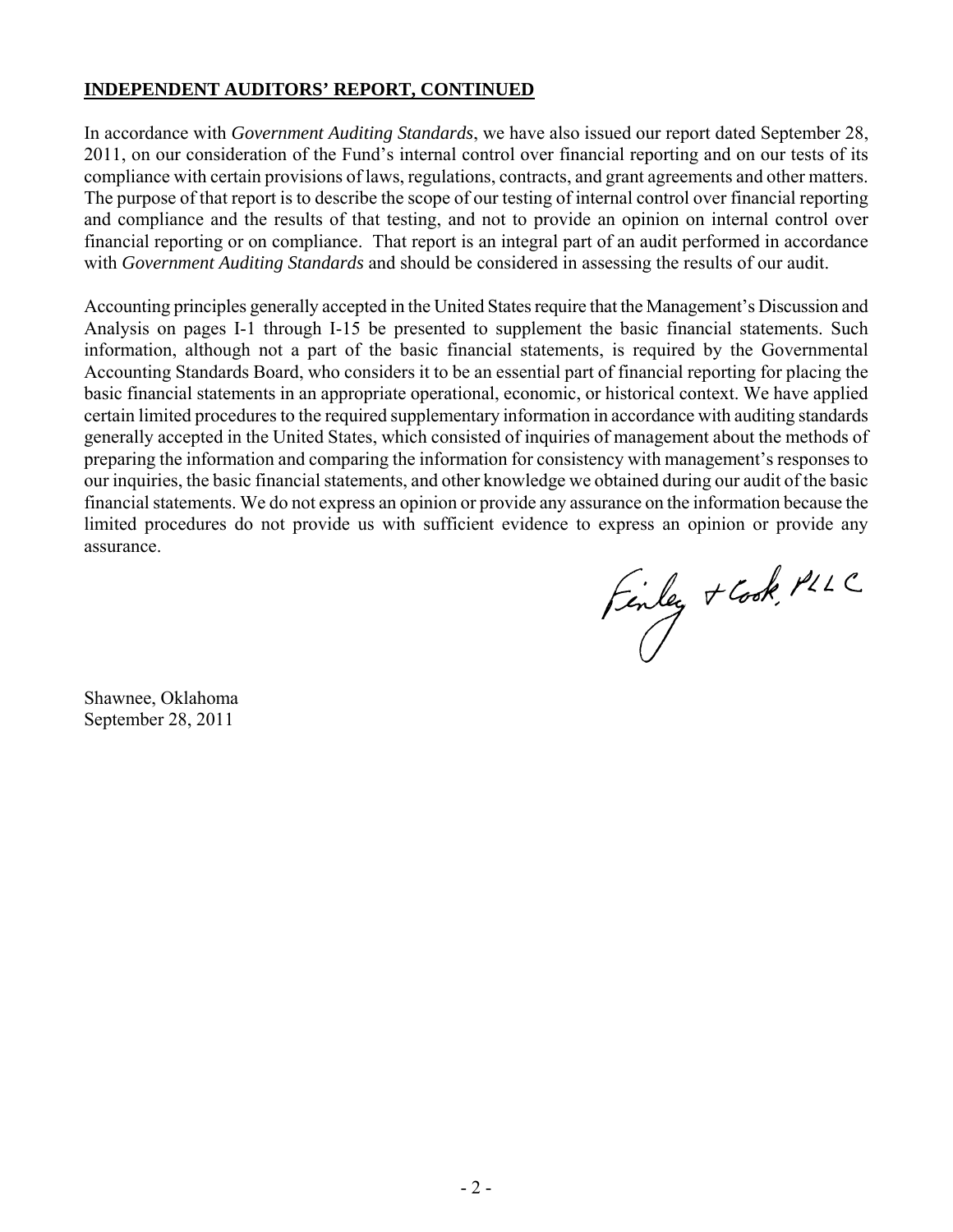# **MANAGEMENT'S DISCUSSION AND ANALYSIS (MD&A)**

# **June 30, 2011 and 2010**

The Management's Discussion and Analysis (MD&A) of the Tobacco Settlement Endowment Trust Fund (the "Fund") provides an overview and overall review of the Fund's financial activities for the fiscal years ended June 30, 2011 and 2010. The intent of the MD&A is to look at the Fund's financial performance as a whole. It should, therefore, be read in conjunction with the Fund's financial statements and the notes thereto.

The Fund was established pursuant to the Constitution of the State of Oklahoma. The Fund's principal was established with funds received by the State of Oklahoma (the "State") on or after July 1, 2001, pursuant to any settlement with or judgment against any tobacco companies. The principal funds are invested, and the earnings (see Note 8) may be expended for operations; tobacco prevention and cessation programs; research and treatment efforts in Oklahoma to prevent and combat cancer and other tobacco-related diseases; and programs to maintain or improve the health of Oklahomans or to enhance health care services provided to Oklahomans, with a particular emphasis on children and senior adults.

A Board of Investors was created to manage the investment of the Fund and to annually certify the earnings that are available for program expenditures. A Board of Directors was created to oversee Fund operating and program expenditures.

#### **USING THIS ANNUAL REPORT**

The basic financial statements presented in the annual report include both government-wide and fund financial statements.

*Government-Wide Statements:* Government-wide statements include statements of net assets and statements of activities. These statements display information about the Fund as a whole. The governmentwide financial statements of the Fund are presented on a full accrual economic resource basis, which includes all assets and liabilities whether current or noncurrent. These statements provide both short-term and long-term information about the Fund's overall financial status.

*Fund Statements:* The fund financial statements include the governmental fund's balance sheets and statements of revenues, expenditures, and changes in fund balance. In the fund financial statements, the revenues and expenditures of the Fund are presented using the current financial resources measurement focus and the modified accrual basis of accounting. Under these accounting methods, revenues and assets are recognized when they become both measurable and available, and expenditures and liabilities are recognized when obligations are incurred as a result of the receipt of goods or services.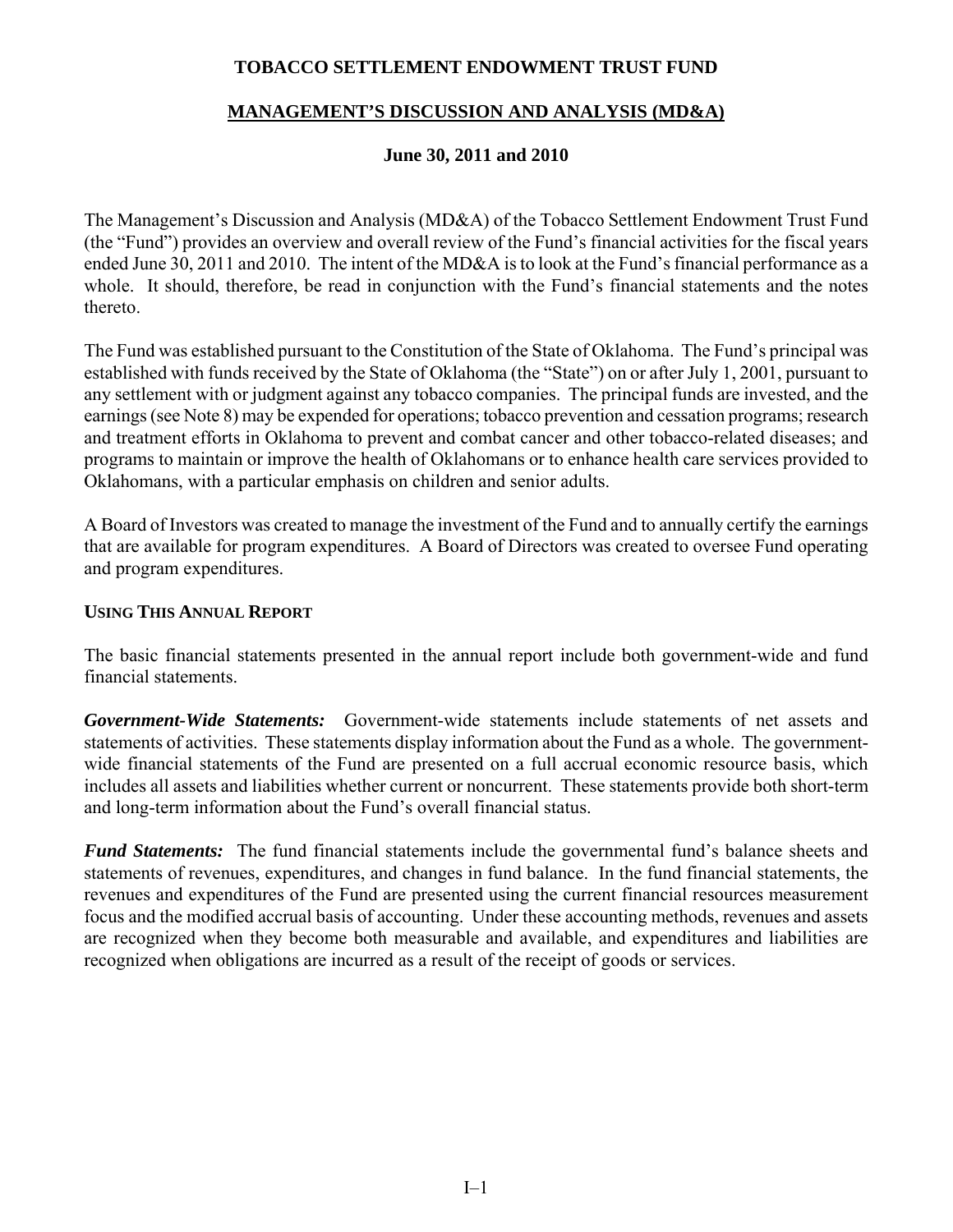#### **MANAGEMENT'S DISCUSSION AND ANALYSIS (MD&A), CONTINUED**

#### **June 30, 2011 and 2010**

#### **FINANCIAL HIGHLIGHTS**

#### **Statements of Net Assets**

The statements of net assets provide an indication of the Fund's financial condition at the end of the 2011 and 2010 fiscal years; the statements report all assets and liabilities using the accrual basis of accounting.

| <b>Assets</b>                      | 2011              | 2010         |
|------------------------------------|-------------------|--------------|
| <b>Current assets</b>              | \$<br>128,808,922 | 83, 371, 594 |
| Investments, at fair value         | 591,989,512       | 497,732,378  |
| Capital assets                     | 60,243            | 61,024       |
| Total assets                       | 720,858,677       | 581,164,996  |
| <b>Liabilities</b>                 |                   |              |
| <b>Current liabilities</b>         | 13,189,743        | 9,917,137    |
| Liability under securities lending | 45,517,652        | 44,996,813   |
| Noncurrent liabilities             | 44,419            | 34,666       |
| <b>Total liabilities</b>           | 58,751,814        | 54,948,616   |
| <b>Net Assets</b>                  |                   |              |
| Invested in capital assets         | 60,243            | 61,024       |
| Restricted for investment          | 632,837,824       | 502,043,793  |
| Unrestricted                       | 29,208,796        | 24, 111, 563 |
| Total net assets                   | 662, 106, 863     | 526,216,380  |

## **Tobacco Settlement Endowment Trust Fund Statements of Net Assets**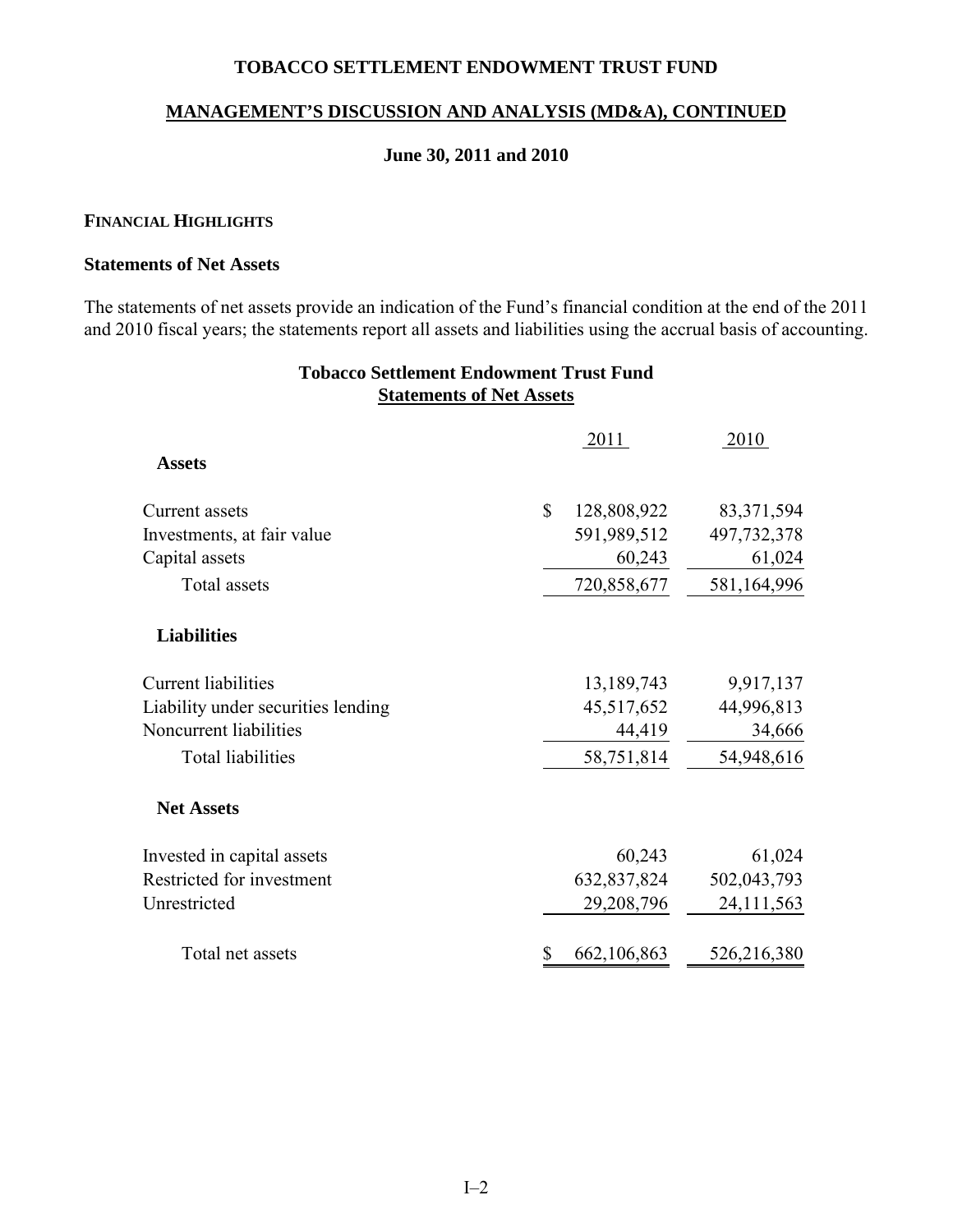#### **MANAGEMENT'S DISCUSSION AND ANALYSIS (MD&A), CONTINUED**

#### **June 30, 2011 and 2010**

#### **FINANCIAL HIGHLIGHTS, CONTINUED**

#### **Statements of Net Assets, Continued**

The Fund's total net assets increased \$135.9 million during the year, as the Fund invested an additional \$56.9 million in settlement receipts, recognized a gain of \$92.5 million as net investment income, and expended \$18.3 million on programs and operations. Total investments increased from \$497.7 million at the beginning of the year to \$591.9 million as of year-end, as the Board of Investors invested cash and cash equivalents held at the beginning of the year and additional settlement receipts were deposited during the year. The Fund recognized \$73.8 million from the net appreciation of the fair value of the portfolio and earned \$18.6 million in interest and dividends, net of investment management fees. The Fund's investment policy establishes investment goals and objectives and provides specific investment guidelines for investment managers, including a prohibition from investing in securities issued by companies engaged in the manufacture of tobacco products.

Cash balances also include restricted cash of approximately \$46 million, which represents cash collateral presented to the Fund by security borrowers through the Board of Investors' securities lending effort. Use of this cash is restricted unless the borrowers were to default in the return of the securities borrowed.

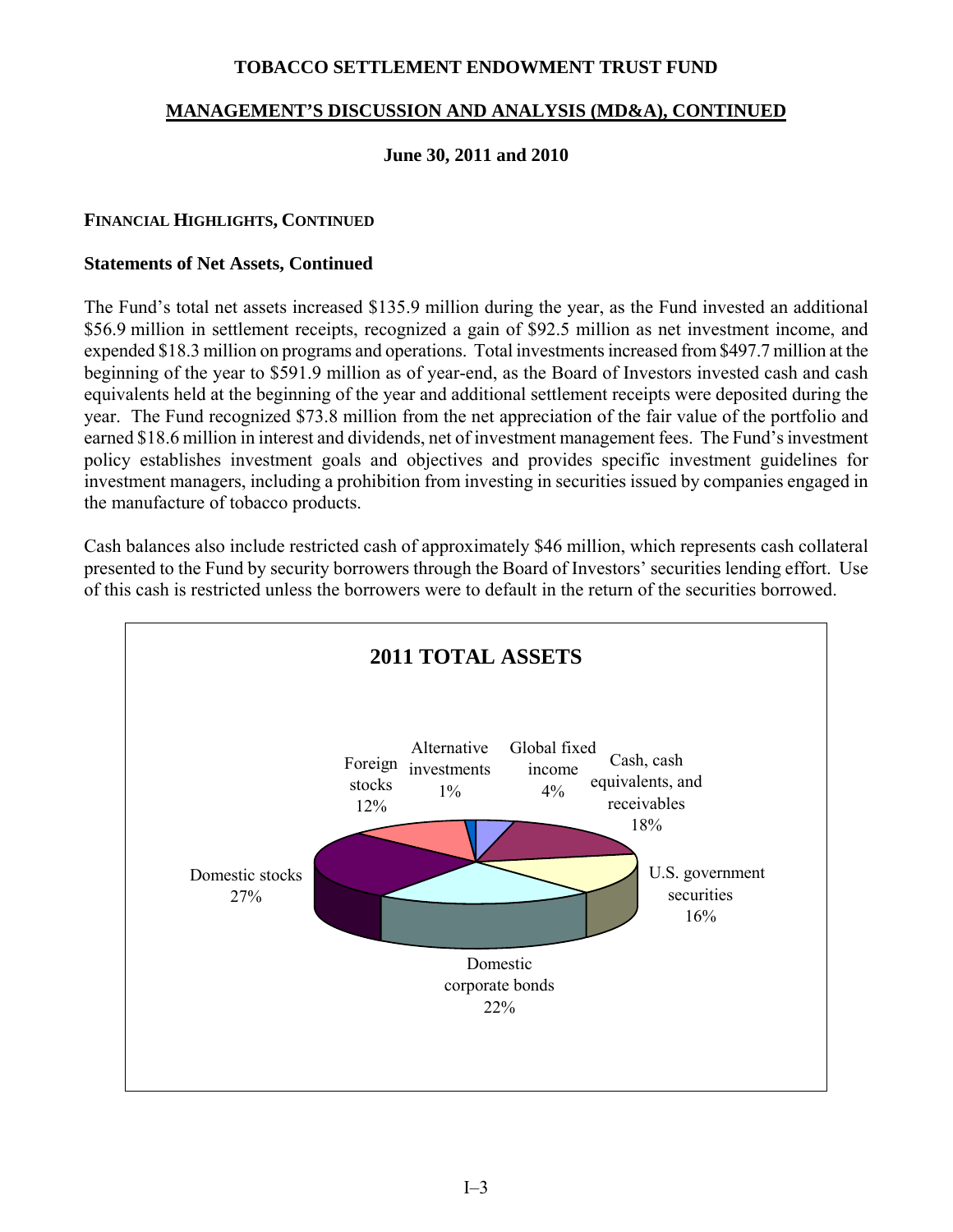#### **MANAGEMENT'S DISCUSSION AND ANALYSIS (MD&A), CONTINUED**

#### **June 30, 2011 and 2010**

#### **FINANCIAL HIGHLIGHTS, CONTINUED**

#### **Statements of Net Assets, Continued**

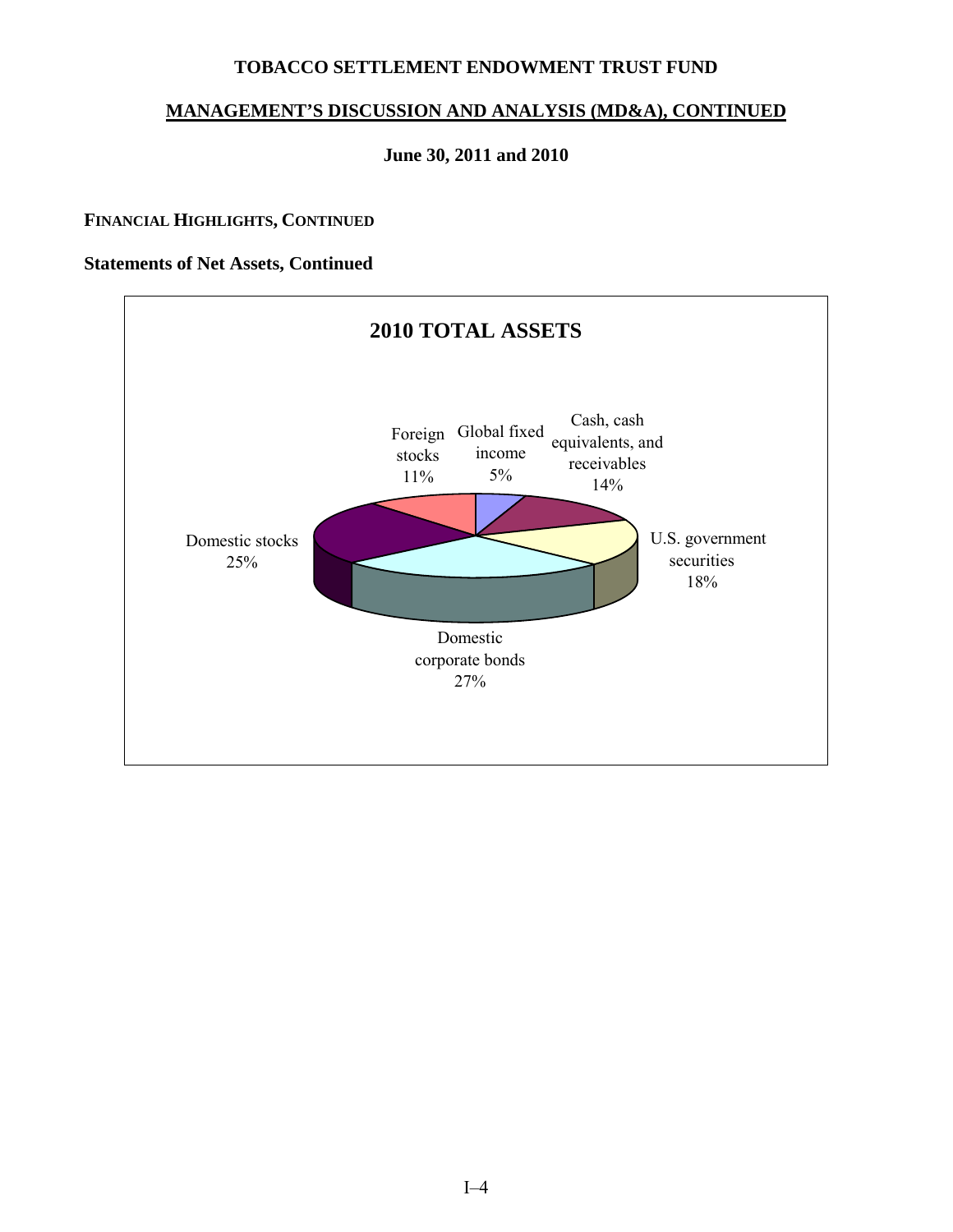# **MANAGEMENT'S DISCUSSION AND ANALYSIS (MD&A), CONTINUED**

#### **June 30, 2011 and 2010**

#### **FINANCIAL HIGHLIGHTS, CONTINUED**

## **Statements of Activities—Income and Expenses**

The statements of activities report all of the income and expenses during the time periods indicated.

|                                 | 2011 |             | 2010          |
|---------------------------------|------|-------------|---------------|
| <b>Investment income:</b>       |      |             |               |
| Interest and dividend income    | \$   | 20,833,415  | 20,002,694    |
| Securities lending income       |      | 57,184      | 84,583        |
| Net appreciation in fair value  |      |             |               |
| of investments                  |      | 73,816,184  | 34,927,255    |
| Total investment income         |      | 94,706,783  | 55,014,532    |
| Investment expenses             |      | (2,218,818) | (1,907,087)   |
| Net investment income           |      | 92,487,965  | 53, 107, 445  |
| Other income:                   |      |             |               |
| Contract income                 |      | 4,759,951   | 1,551,599     |
| Miscellaneous income            |      | 22,877      | 59,972        |
| Total other income              |      | 4,782,828   | 1,611,571     |
| <b>Expenses:</b>                |      |             |               |
| Program                         |      | 17,210,573  | 16,543,841    |
| Operating                       |      | 1,124,707   | 1,030,112     |
| Total expenses                  |      | 18,335,280  | 17,573,953    |
| Increase in net assets before   |      |             |               |
| settlement receipts             |      | 78,935,513  | 37,145,063    |
| Contribution to fund principal: |      |             |               |
| Settlement receipts             |      | 56,954,970  | 60,713,827    |
| Increase in net assets          |      | 135,890,483 | 97,858,890    |
| Net assets, beginning of year   |      | 526,216,380 | 428, 357, 490 |
| Net assets, end of year         | \$   | 662,106,863 | 526,216,380   |

## **Tobacco Settlement Endowment Trust Fund Statements of Activities**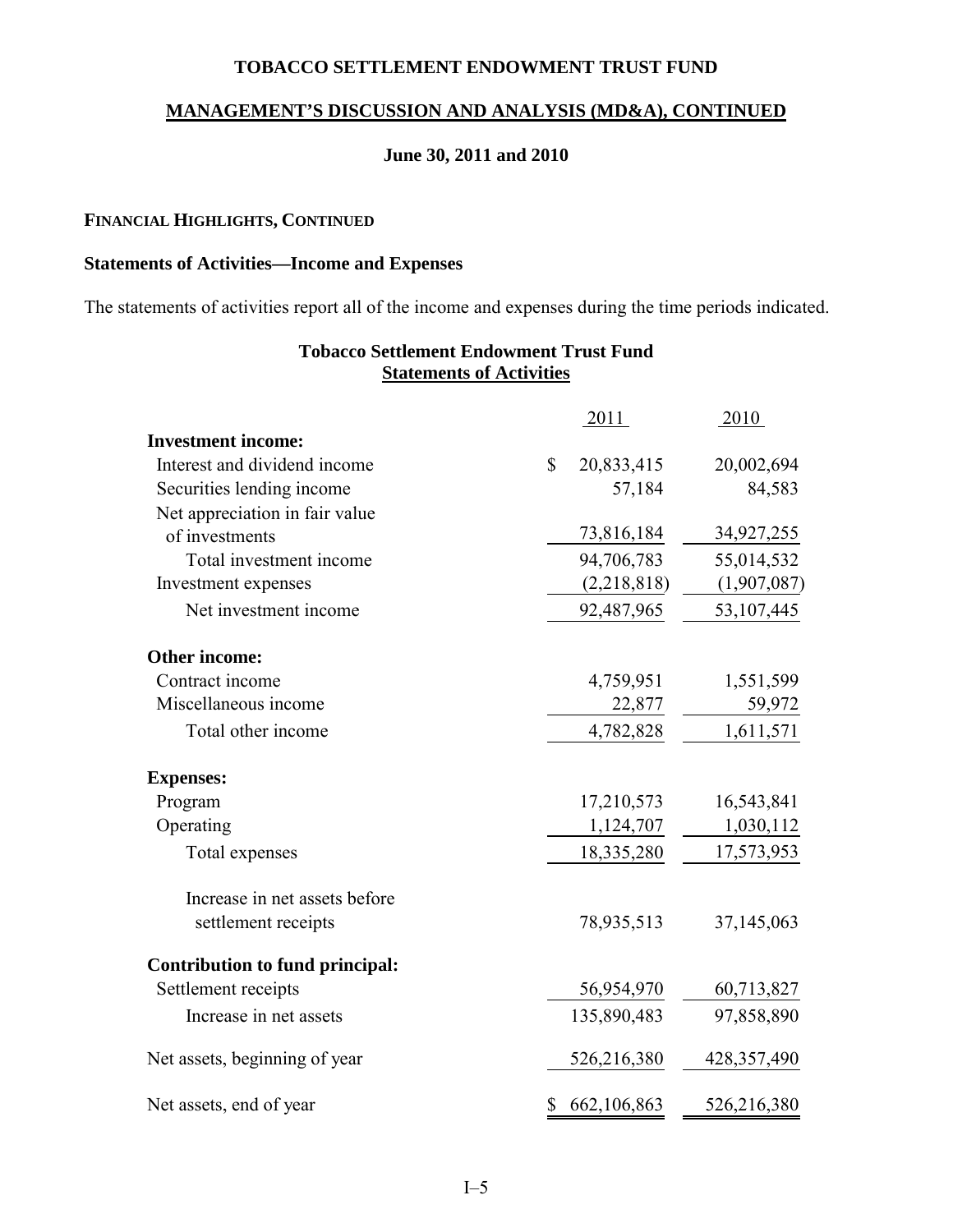## **MANAGEMENT'S DISCUSSION AND ANALYSIS (MD&A), CONTINUED**

## **June 30, 2011 and 2010**

#### **FINANCIAL HIGHLIGHTS, CONTINUED**

#### **Statements of Activities—Income and Expenses, Continued**

Revenues continue to be dominated by settlement receipts which are restricted for investment purposes. During the fiscal years ended June 30, 2011 and 2010, 75% of settlement receipts paid to the State were deposited by the State into the Fund. The percentage of the State's settlement receipts to be received by the Fund increased by 5% annually until it reached 75% during the fiscal year ended June 30, 2007, where it remains. As reflected below, settlement receipts deposited by the Fund decreased by \$3,758,857 from 2010.



There are no guarantees regarding the State's continued receipt of funds in the settlement of claims against the tobacco companies. The amount received by the State can be attributed to several factors. An independent auditor calculates and determines the amount of all payments based in part on the market share of tobacco consumption.

Previous studies of tobacco consumption reported by the National Association of Attorneys General showed a continued long-term decline in cigarette sales in the United States since the state Attorneys General negotiated the Tobacco Master Settlement Agreement in 1998. A downward trend in consumption was reported through 2005. The Centers for Disease Control and Prevention (CDC) states that recent research indicates that the more spent on comprehensive tobacco control programs, the greater the reduction in smoking. However, recent surveys indicate that the rate of decline may have stalled in youth and adults, due in large part to the fact that only three states are funding tobacco prevention programs at the minimum levels recommended by the CDC.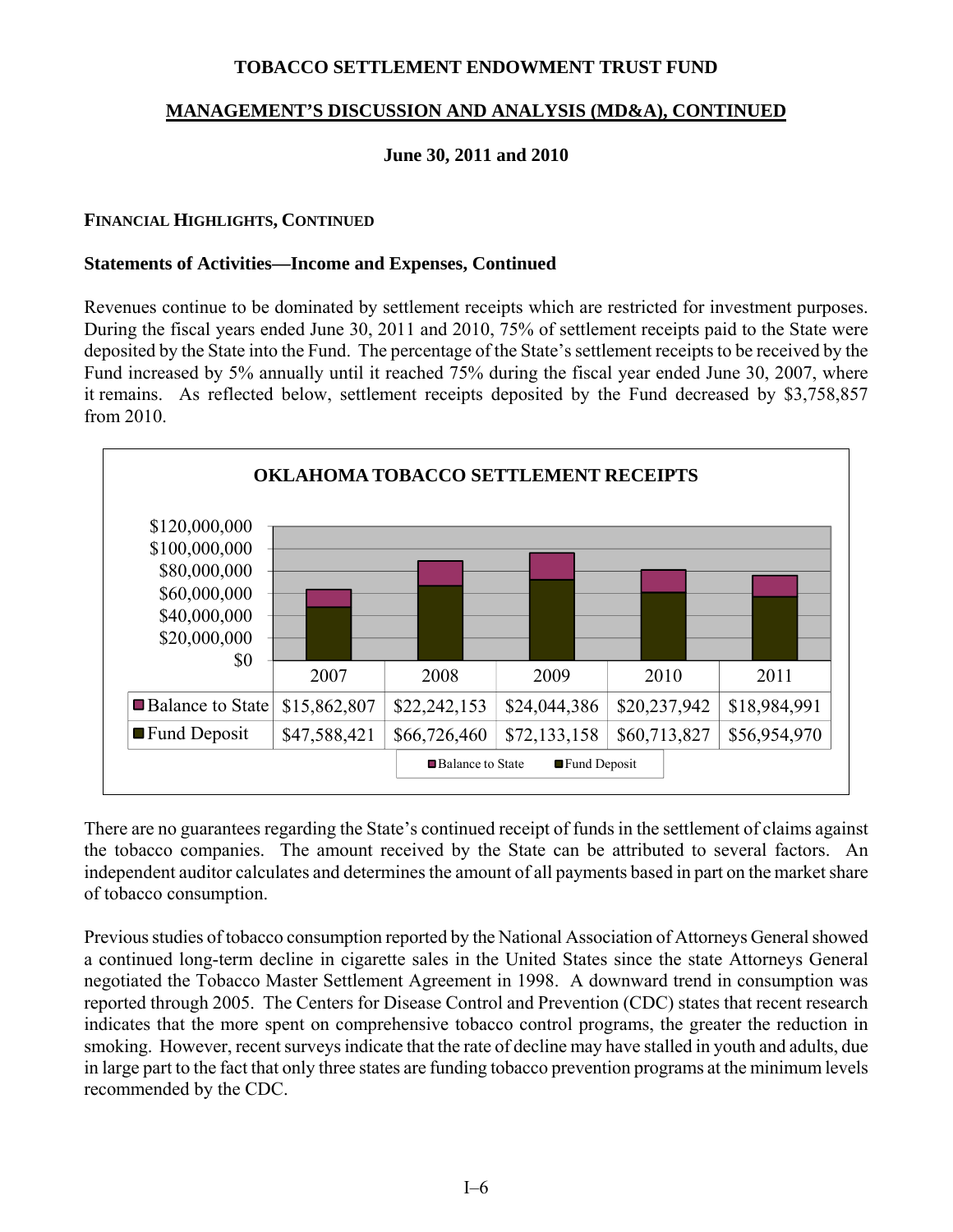#### **MANAGEMENT'S DISCUSSION AND ANALYSIS (MD&A), CONTINUED**

#### **June 30, 2011 and 2010**

#### **FINANCIAL HIGHLIGHTS, CONTINUED**

#### **Statements of Activities—Income and Expenses, Continued**

Since 1998, increasing numbers of new tobacco manufacturers not participating in the Tobacco Master Settlement Agreement have entered the market. These new tobacco manufacturers impact the market share of the participating manufacturers and this, in turn, reduces the amount of the settlement payments to the states. As shown below, a significant amount of the payment calculation has not been received by the settling states and has been deposited in disputed accounts.

|                   |               | $FY-2011$     |               |               |                 | $FY-2010$     |              |               |
|-------------------|---------------|---------------|---------------|---------------|-----------------|---------------|--------------|---------------|
|                   | Final         |               | Deposit to    |               | Final           |               | Deposit to   |               |
|                   | Calculation   | $\frac{0}{0}$ | Trust $-75\%$ | $\frac{0}{0}$ | Calculation     | $\frac{0}{0}$ | Trust $-75%$ | $\frac{0}{0}$ |
| Independent       |               |               |               |               |                 |               |              |               |
| Auditor's         |               |               |               |               |                 |               |              |               |
| Oklahoma          |               |               |               |               |                 |               |              |               |
| Final             |               |               |               |               |                 |               |              |               |
| Calculation       | \$ 87,572,445 | 100.00%       | 65,679,334    | 100.00%       | \$89,012,841    | 100.00%       | 66,759,631   | $100.00\%$    |
|                   |               |               |               |               |                 |               |              |               |
| Received          | 75,939,961    | 86.72%        | 56,954,970    | 86.72%        | 80,951,769      | 90.94%        | 60,713,827   | 90.94%        |
| <b>Amount Not</b> |               |               |               |               |                 |               |              |               |
| Received          | \$11,632,484  | 13.28%        | 8,724,364     | 13.28%        | 8,061,072<br>S. | $9.06\%$      | 6,045,804    | 9.06%         |

|                   |               | $FY-2009$     |              |               |                 | $FY-2008$     |              |                      |
|-------------------|---------------|---------------|--------------|---------------|-----------------|---------------|--------------|----------------------|
|                   | Final         |               | Deposit to   |               | Final           |               | Deposit to   |                      |
|                   | Calculation   | $\frac{0}{0}$ | Trust $-75%$ | $\frac{0}{0}$ | Calculation     | $\frac{0}{0}$ | Trust $-75%$ | $\frac{0}{0}$        |
| Independent       |               |               |              |               |                 |               |              |                      |
| Auditor's         |               |               |              |               |                 |               |              |                      |
| Oklahoma          |               |               |              |               |                 |               |              |                      |
| Final             |               |               |              |               |                 |               |              |                      |
| Calculation       | \$101,662,042 | 100.00%       | 76,246,532   | 100.00%       | \$95,207,523    | 100.00%       | 71,405,642   | 100.00%              |
|                   |               |               |              |               |                 |               |              |                      |
| Received          | 96, 177, 544  | 94.61%        | 72, 133, 158 | 94.61%        | 88,968,613      | 93.45%        | 66,726,460   | 93.45%               |
| <b>Amount Not</b> |               |               |              |               |                 |               |              |                      |
| Received          | 5,484,498     | 5.39%         | 4,113,374    | 5.39%         | 6,238,910<br>S. | $6.55\%$      | 4,679,182    | $\underline{6.55\%}$ |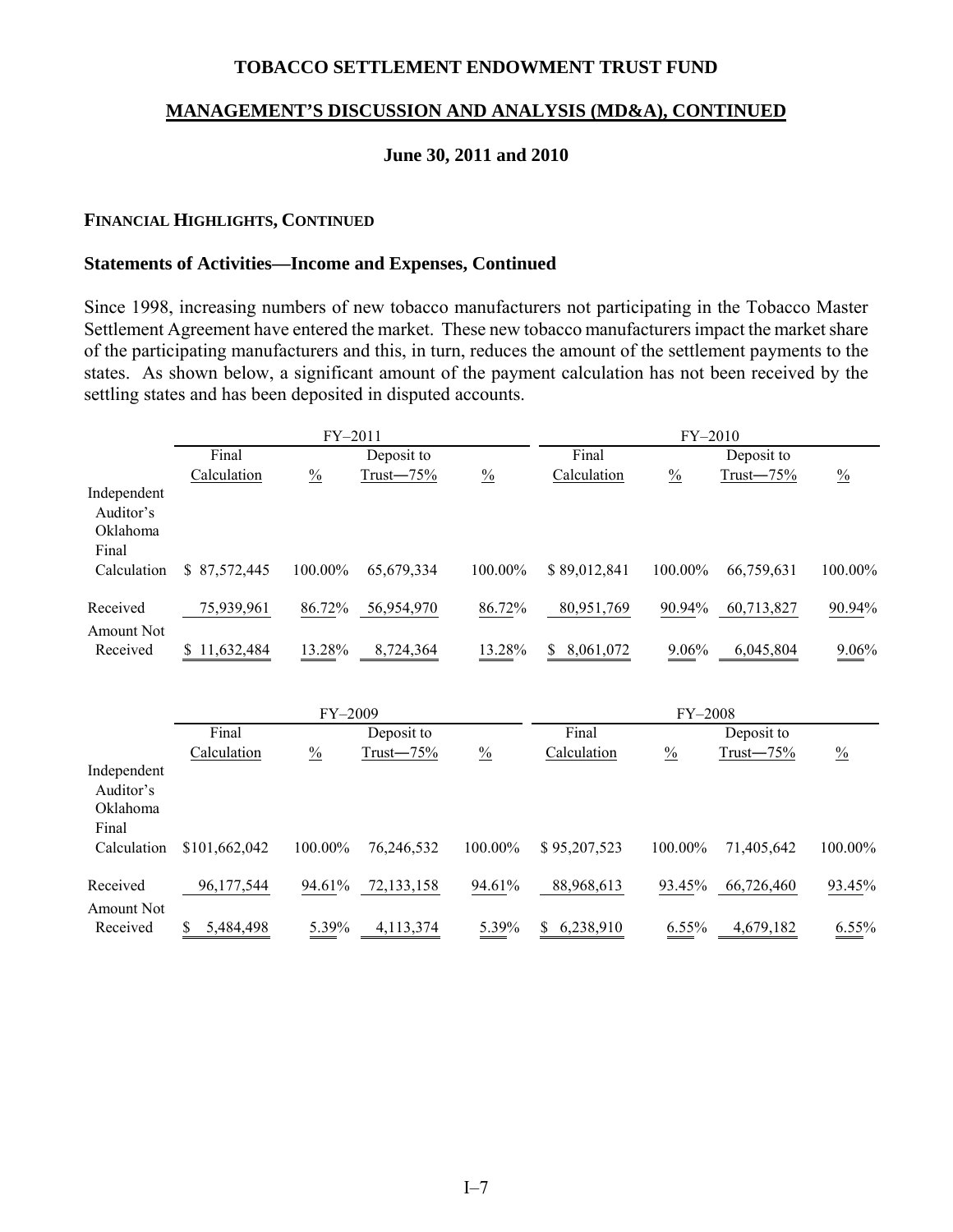#### **MANAGEMENT'S DISCUSSION AND ANALYSIS (MD&A), CONTINUED**

#### **June 30, 2011 and 2010**

#### **FINANCIAL HIGHLIGHTS, CONTINUED**

#### **Statements of Activities—Income and Expenses, Continued**

A participating manufacturer who disputes the final calculation may pay the disputed amount into the disputed payments accounts to avoid any accrual of interest until the issue is resolved. Noted disputes during the FY2011 calculation include various computation interpretations and the completeness or accuracy of data; however, significant disputes involve the application of the nonparticipating manufacturer adjustment. During FY2011, Phillip Morris deposited approximately \$3.9 million into a disputed account disputing their 2008 calculation. These participating manufacturers maintain that they are entitled to withhold, whether by means of offset or otherwise, from their 2011 payment or to place in the disputed payments account the amount attributable to the nonparticipating manufacturer's adjustment for the year disputed. The settling states do not agree with this position, and litigation is pending in this matter.

As settlement receipts were deposited and invested and the portfolio was diversified during the fiscal year ended June 30, 2011, net investment income increased by \$39.4 million. Interest and dividend income increased \$831 thousand, while the net appreciation of investment in the Fund's portfolio increased \$38.9 million. Fees paid to investment managers, consultants, and custodians increased \$312 thousand.

As previously noted, the Fund's principal is restricted for investment purposes only. The earnings may be expended for operations; tobacco use prevention and cessation programs; research and treatment efforts in Oklahoma to prevent and combat cancer and other tobacco-related diseases; and other programs to maintain or improve the health of Oklahomans, with a particular emphasis on children and senior adults. Subsequent to June 30, 2011, the Board of Investors received an Attorney General's opinion concerning statutory language in the calculation of earnings (see Note 13). The Board has not acted on this opinion.

The Board of Directors adopted a strategic plan to maximize the impact of the limited earnings available in the early years by focusing on reducing tobacco use in Oklahoma. Recently, the Board of Directors updated the strategic plan to emphasize three primary areas of funding: Prevention, Research, and Emerging Opportunities. Prevention programs focus on reducing cancer and cardiovascular disease, Oklahoma's leading causes of death, through comprehensive programs addressing the three leading causes of each: tobacco use, physical inactivity, and poor nutrition. Research focuses on cancer and tobacco-related diseases. Emerging Opportunities are short-term grants of up to 50% of a project's costs, to organizations proposing innovative and evidence-based approaches to improving health in Oklahoma.

During the fiscal year ended June 30, 2011, the Board of Directors increased program funding by more than \$667 thousand, using a combination of certified earnings, carryover, and income from other state agencies.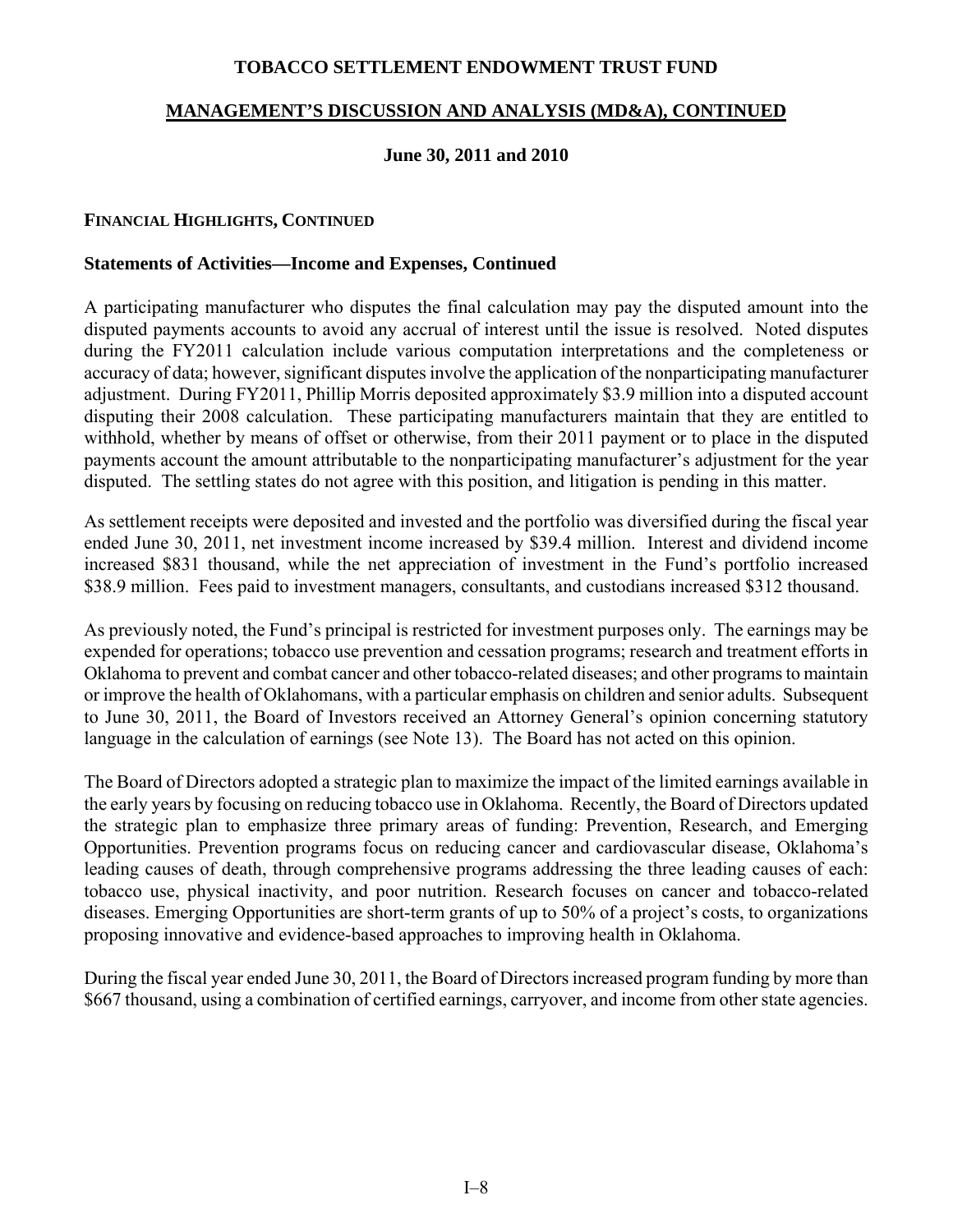#### **MANAGEMENT'S DISCUSSION AND ANALYSIS (MD&A), CONTINUED**

#### **June 30, 2011 and 2010**

#### **FINANCIAL HIGHLIGHTS, CONTINUED**

#### **Statements of Activities—Income and Expenses, Continued**

During the fiscal years ended June 30, 2010 and 2011, operating expenses increased by \$94,595, from \$1,030,112 to \$1,124,707. Personnel, accounting, and other office-related operating expenses were incurred for a full 12-month period during the fiscal year ended June 30, 2011. Effective July 1, 2010, the Office of the State Treasurer requested, and both Boards approved, that \$100,000 be provided to the State Treasurer as funding for staff support to the Board of Investors for FY2011. Operating expenses include some staff salaries, travel, and other operating expenses of the Board of Directors and the Board of Investors. During 2007, the maximum amount allowed for operating expenses was changed from \$500,000 to 15% of certified earnings in any fiscal year.

#### **Prevention**

In FY2011, the Board of Directors continued an agreement in the amount of \$5,300,000 with Alere Wellbeing, Inc., provider of the telephone- and web-based Oklahoma Tobacco Helpline (1-800-QUIT-NOW) services to all Oklahomans with a desire to quit tobacco use. The Helpline is collaboratively funded by TSET, the Oklahoma State Department of Health (OSDH), Centers for Disease Control and Prevention (CDC), and the Oklahoma State and Education Employees Group Insurance Board (OSEEGIB). In FY2011 Alere Wellbeing, Inc., also continued to employ Oklahoma workers as "Quit Coaches" to assist tobacco users in 27 states and over 400 commercial clients. The first workers were hired in FY2010.

The Board of Directors continued an agreement with the Oklahoma State Department of Health (OSDH) for Helpline services. The agreement included \$400,000 in ARRA funding in FY2011. Total revenue from this contract was \$1,175,000 for 2011 and \$1,551,599 for 2010. These funds are restricted for the purpose of the Helpline.

The Board of Directors entered into a new agreement with the Oklahoma State and Education Employees Group Insurance Board (OSEEGIB) for Helpline services in FY2011. It provides additional Helpline services for HealthChoice insurance beneficiaries. Revenue from this agreement is based on utilization. Although the budget for FY2011 was \$300,000, total revenue from this contract was \$83,448 for FY2011. These funds are restricted for the purpose of the Helpline, evaluation, and an administrative fee.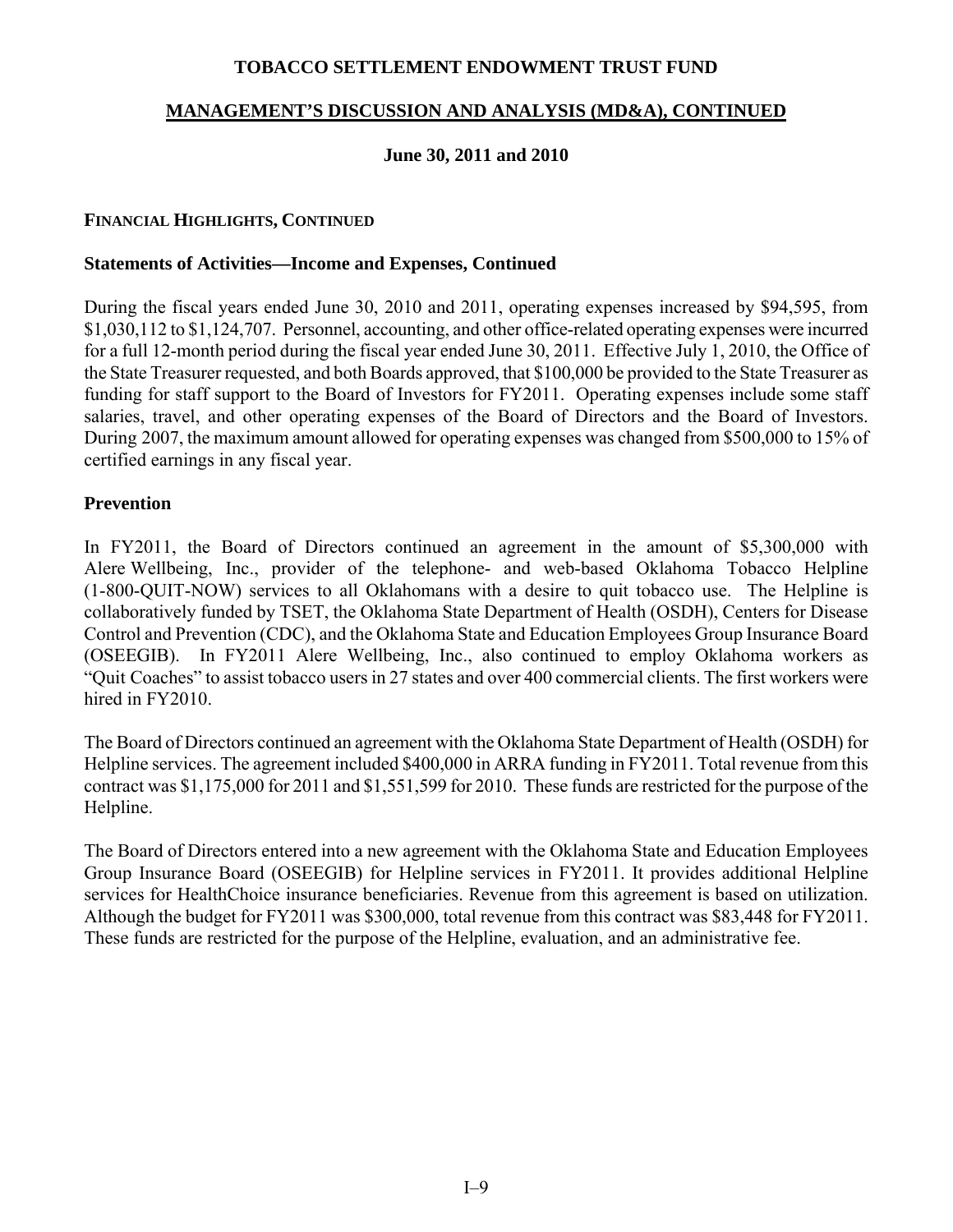#### **MANAGEMENT'S DISCUSSION AND ANALYSIS (MD&A), CONTINUED**

#### **June 30, 2011 and 2010**

#### **FINANCIAL HIGHLIGHTS, CONTINUED**

#### **Prevention, Continued**

In FY2011, the Board of Directors also expanded health communications funding to continue the "*Tobacco Stops With Me*" campaign addressing secondhand smoke and prevention for youth and young adults; a campaign to promote the Helpline to the general public; and development of a "*SoonerQuit for Women*" campaign to specifically encourage Medicaid beneficiaries to utilize the Helpline. The "*SoonerQuit for Women*" campaign is funded through a new agreement with the Oklahoma Health Care Authority, the state's Medicaid agency, which uses TSET funding as the state share necessary to obtain federal matching funds for development and implementation campaign. The total revenue expected from this agreement in FY2011 is \$300,000. Health Communications funding also supported the launch of the "*5320 / Shape Your Future*" campaign, in collaboration with the OSDH and Governor Fallin, to promote health and reduce obesity and tobacco use among Oklahomans.

During FY2011, the Board of Directors also continued funding for comprehensive community-based programs across the state of Oklahoma to implement programs to prevent initiation to tobacco products among youth, to promote quitting among youth and adults, to reduce exposure to secondhand smoke, and to reduce tobacco-related health disparities. Through FY2011, 51 counties and one tribal nation were served under the comprehensive community grants program.

A Request for Proposals was released in FY2011 to launch a comprehensive community-based program throughout the state to address Oklahoma's rising obesity rates by increasing physical activity and healthy nutrition. In May 2011, the Board of Directors awarded 15 five-year grants to serve 21 counties beginning July 1, 2011. To prepare for the new initiative, the Board of Directors also entered into agreements with the Oklahoma State Department of Health, Strong and Healthy Oklahoma Division for consultation, technical assistance, and training, as well as the Oklahoma State University Department of Nutrition Sciences for evaluation of the program.

In FY2011, the Board of Directors entered into an agreement with the Oklahoma State Department of Health (OSDH) to provide incentive grants to communities to encourage them to become Certified Healthy Communities. The total amount of the agreement was \$3.5 million to be utilized over the course of three years.

The "Addressing Tobacco in Specific Populations" program was initiated in FY2007 and continued in FY2011. Four grantees were awarded funding to plan and implement programs to reduce and prevent tobacco use among the low socioeconomic status, deaf and hard of hearing, college-age, and rural youth populations. During FY2009, one of those grants was terminated by agreement of both parties. The total budget for the remaining three grantees was \$300,000.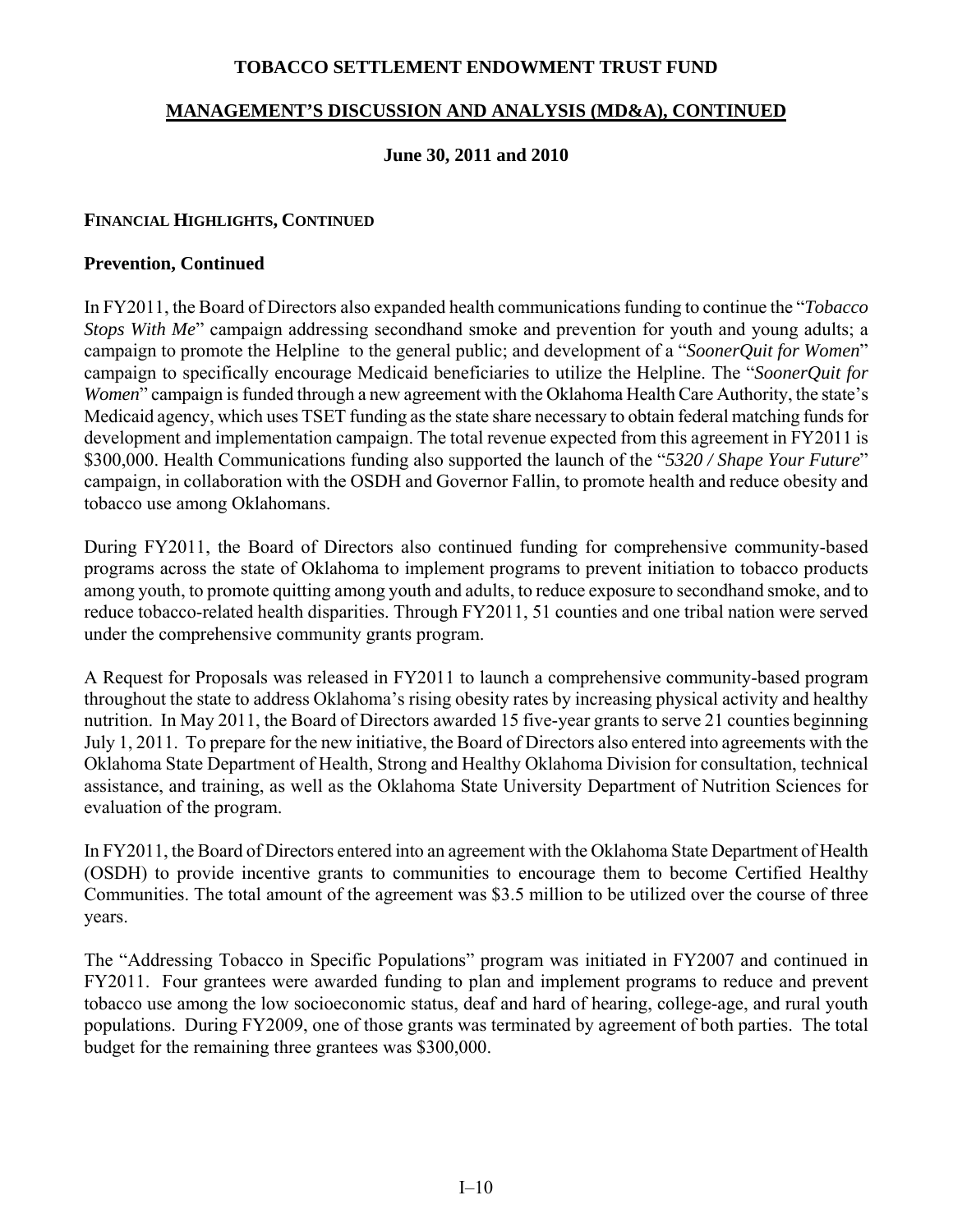#### **MANAGEMENT'S DISCUSSION AND ANALYSIS (MD&A), CONTINUED**

#### **June 30, 2011 and 2010**

#### **FINANCIAL HIGHLIGHTS, CONTINUED**

#### **Prevention, Continued**

The Cessation Systems Initiative (CSI) grantees entered their second full year of grant funding in FY2011. Under the CSI program, the Oklahoma Insurance Department, the Oklahoma Hospital Association, and the Oklahoma Department of Mental Health and Substance Abuse Services work to promote coverage for tobacco dependence treatment among private insurers, to implement a best practice intervention to address tobacco among hospitalized patients, and to infuse tobacco dependence treatment into routine mental health and substance abuse treatment programs.

The Board of Directors continued an agreement in FY2011 with the Oklahoma Department of Mental Health and Substance Abuse Services (ODMHSAS) to partner with the ABLE Commission to check retail tobacco outlets for compliance with the Youth Access to Tobacco Act. The grant focuses on stores near schools or in disadvantaged neighborhoods. Future funding for this initiative is expected to be provided by the Food and Drug Administration (FDA) beginning October 1, 2011.

#### **Research**

In FY2011 the Board of Directors continued funding for the Oklahoma Tobacco Research Center (OTRC), a program of the Peggy and Charles Stephenson Oklahoma Cancer Center. The purpose of the OTRC is to reduce the burden of tobacco-related health problems in Oklahoma by stimulating the generation and dissemination of knowledge and the implementation and diffusion of effective practices. Over the course of the 5-year grant, the OTRC is expected to fund research projects and obtain additional research funding from the National Cancer Institute and other federal, state, and private resources. The board's new strategic plan includes expansion of the OTRC into "Phase II" to include the addition of Phase I clinical trials as funding becomes available.

In FY2011 the Board of Directors also continued funding for the Oklahoma Center for Adult Stem Cell Research (OCASCR), which was established in FY 2010 with an initial \$500,000 investment. OCASCR is governed by the research directors of the Oklahoma Medical Research Foundation, the University of Oklahoma, and Oklahoma State University, with the Oklahoma Medical Research Foundation serving as the fiscal agent. Under the grant, OCASCR receives \$5.5 million over five and one-half years (FY 2010–FY 2015). The Board's new strategic plan includes expansion of OCASCR to assist in recruiting five new scientists to Oklahoma.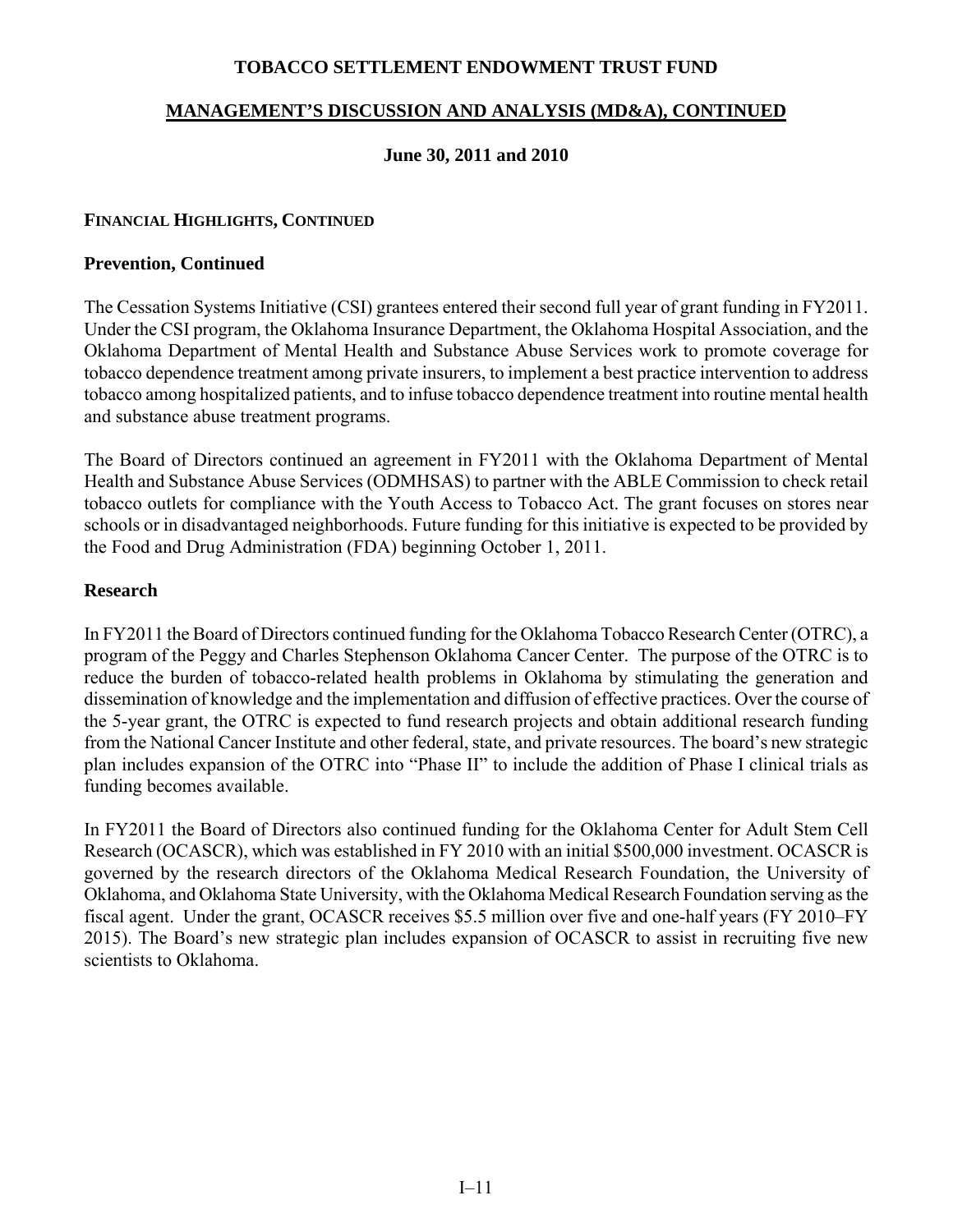#### **MANAGEMENT'S DISCUSSION AND ANALYSIS (MD&A), CONTINUED**

#### **June 30, 2011 and 2010**

#### **FINANCIAL HIGHLIGHTS, CONTINUED**

#### **Emerging Opportunities**

The Board of Directors funded its second unsolicited proposal in FY2010. The "Unsolicited Proposals" program provides an opportunity for organizations to proactively submit a proposal related to any of the program areas listed in the constitutional amendment that created the Fund, instead of reactively applying for funding in response to a "Request for Proposals." The new grant, provided to the Oklahoma Health Care Authority, focuses on implementing an evidence-based tobacco treatment intervention in clinical settings that treat pregnant women on Medicaid. The first unsolicited proposal to receive funding in FY2009 was a 3-year program designed to improve fitness and nutrition using an evidence-based program (Coordinated Approach to Child Health—CATCH) in 12 elementary schools in Tulsa County. A special emphasis was placed on serving schools with a higher population of American Indian students from lower income families.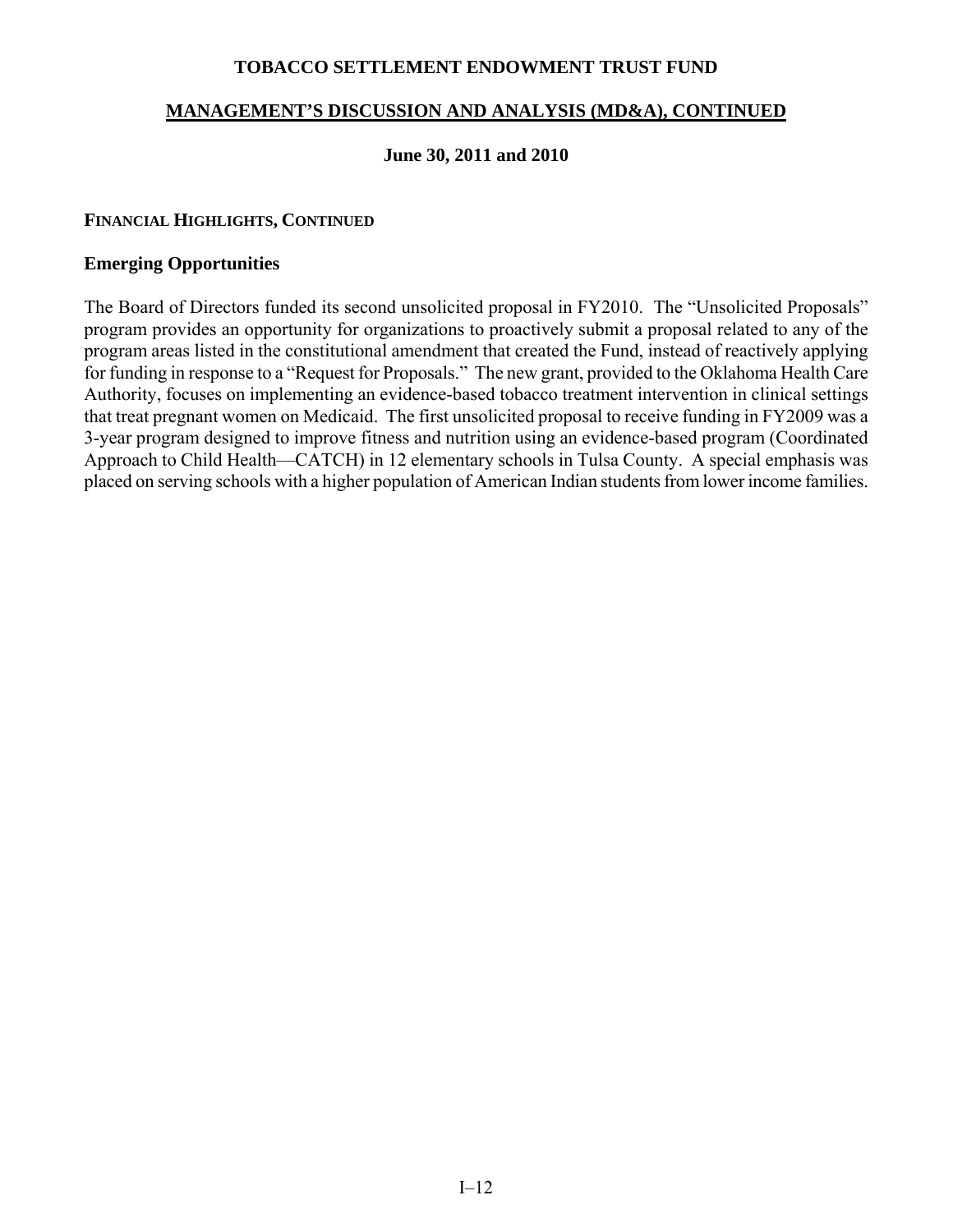#### **MANAGEMENT'S DISCUSSION AND ANALYSIS (MD&A), CONTINUED**

#### **June 30, 2011 and 2010**

#### **FUND HIGHLIGHTS**

#### **Governmental Fund—Balance Sheets**

The Fund is classified as a permanent fund, as the principal funds are restricted by law for investment purposes only. The earnings may be expended for operations; tobacco prevention and cessation programs; research and treatment efforts in Oklahoma to prevent and combat cancer and other tobacco-related diseases; and other programs to maintain or improve the health of Oklahomans or to enhance health care services provided to Oklahomans, with a particular emphasis on children and senior adults. Accordingly, the fund balance at year-end includes balances which are nonspendable (reserved for investment purposes) and balances which are assigned and unassigned that are expendable for operations and programs of the Fund.

#### **Tobacco Settlement Endowment Trust Fund Balance Sheets—Permanent Fund**

|                                     |              | 2011          | 2010          |
|-------------------------------------|--------------|---------------|---------------|
| <b>Assets:</b>                      |              |               |               |
| Cash and cash equivalents           | $\mathbb{S}$ | 121, 192, 268 | 79,764,153    |
| Interest and dividends receivable   |              | 4,098,983     | 3,602,046     |
| Contract receivable                 |              | 3,512,090     |               |
| Securities lending receivable       |              | 5,581         | 5,395         |
| Investments at fair value           |              | 591,989,512   | 497,732,378   |
| Total assets                        | \$           | 720,798,434   | 581, 103, 972 |
| <b>Liabilities:</b>                 |              |               |               |
| Net payable to brokers              | \$           | 10,156,258    | 5,864,604     |
| Accounts payable                    |              | 3,003,873     | 4,029,423     |
| Liability under securities lending  |              | 45,517,652    | 44,996,813    |
| Total liabilities                   |              | 58,677,783    | 54,890,840    |
| <b>Fund Balances:</b>               |              |               |               |
| Nonspendable                        |              | 632,837,824   | 502,043,793   |
| Assigned                            |              | 2,928,283     | 2,416,934     |
| Unassigned                          |              | 26,354,544    | 21,752,405    |
| Total fund balances                 |              | 662,120,651   | 526, 213, 132 |
| Total liabilities and fund balances | \$           | 720,798,434   | 581,103,972   |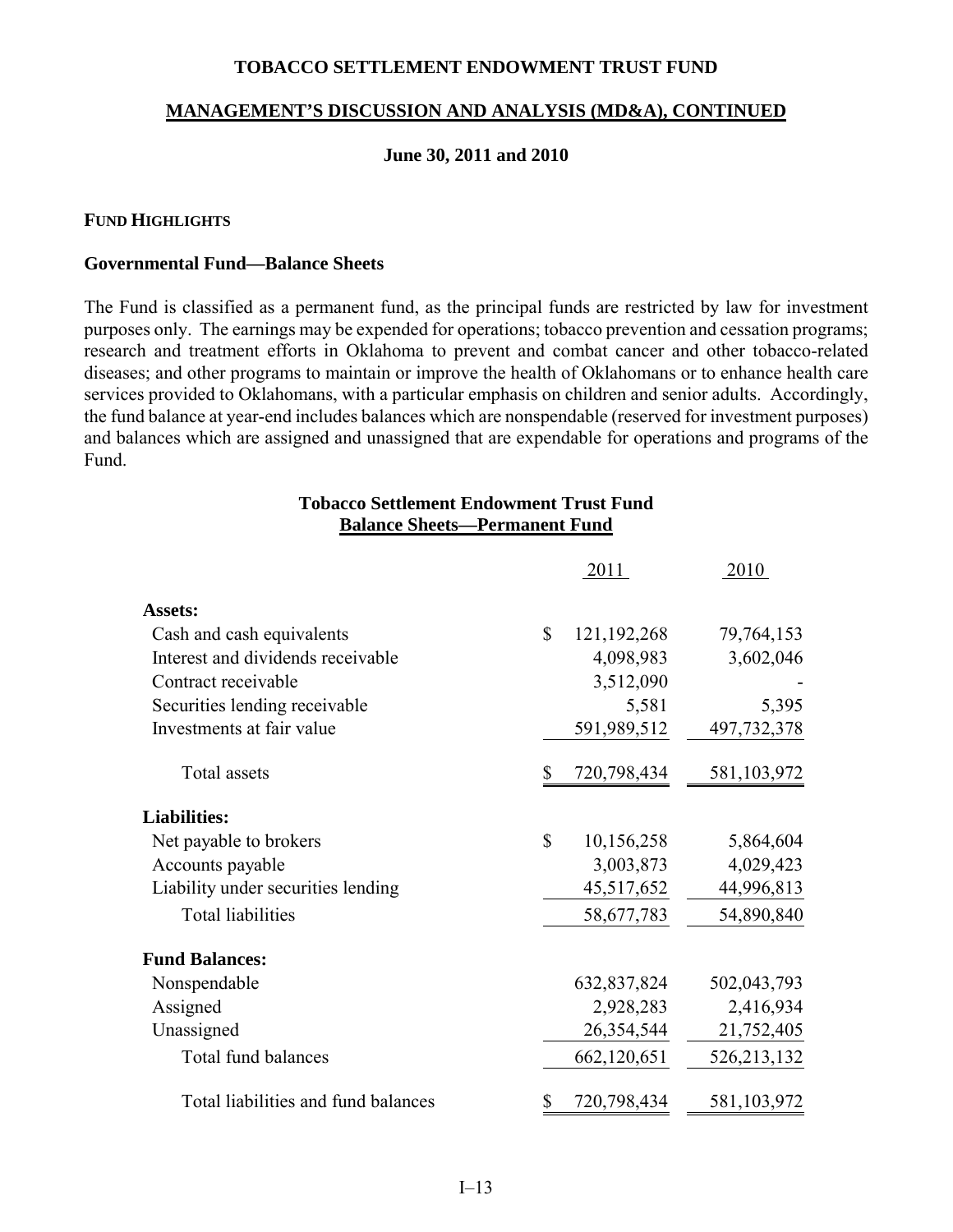## **MANAGEMENT'S DISCUSSION AND ANALYSIS (MD&A), CONTINUED**

#### **June 30, 2011 and 2010**

#### **FUND HIGHLIGHTS, CONTINUED**

#### **Governmental Fund—Revenues, Expenditures, and Changes in Fund Balances**

#### **Tobacco Settlement Endowment Trust Fund Revenues, Expenditures, and Changes in Fund Balances—Permanent Fund**

|                                            | 2011              | $-2010$       |
|--------------------------------------------|-------------------|---------------|
| <b>Revenues:</b>                           |                   |               |
| Restricted:                                |                   |               |
| Net appreciation in fair value             |                   |               |
| of investments                             | \$<br>73,816,184  | 34,927,255    |
| Settlement receipts                        | 56,954,970        | 60,713,827    |
| Miscellaneous income                       | 22,877            | 59,972        |
| Total restricted revenues                  | 130,794,031       | 95,701,054    |
| Interest and dividend income               | 20,833,415        | 20,002,694    |
| Securities lending income                  | 57,184            | 84,583        |
| Contract income                            | 4,759,951         | 1,551,599     |
| Total revenues                             | 156,444,581       | 117,339,930   |
| <b>Expenditures:</b>                       |                   |               |
| Personnel and administrative               | 905,730           | 927,227       |
| Health communication and program promotion | 6,142,397         | 6,040,181     |
| Community programs                         | 4,421,081         | 5,205,504     |
| <b>Evaluation services</b>                 | 596,887           | 508,769       |
| Counseling                                 | 4,342,659         | 4,300,734     |
| Research                                   | 1,707,549         | 488,653       |
| Investment management fees                 | 2,218,818         | 1,907,087     |
| Equipment                                  | 13,424            | 31,879        |
| Other                                      | 188,517           | 74,699        |
| Total expenditures                         | 20,537,062        | 19,484,733    |
| Net changes in fund balances               | 135,907,519       | 97,855,197    |
| Fund balances, beginning of year           | 526, 213, 132     | 428, 357, 935 |
| Fund balances, end of year                 | \$<br>662,120,651 | 526, 213, 132 |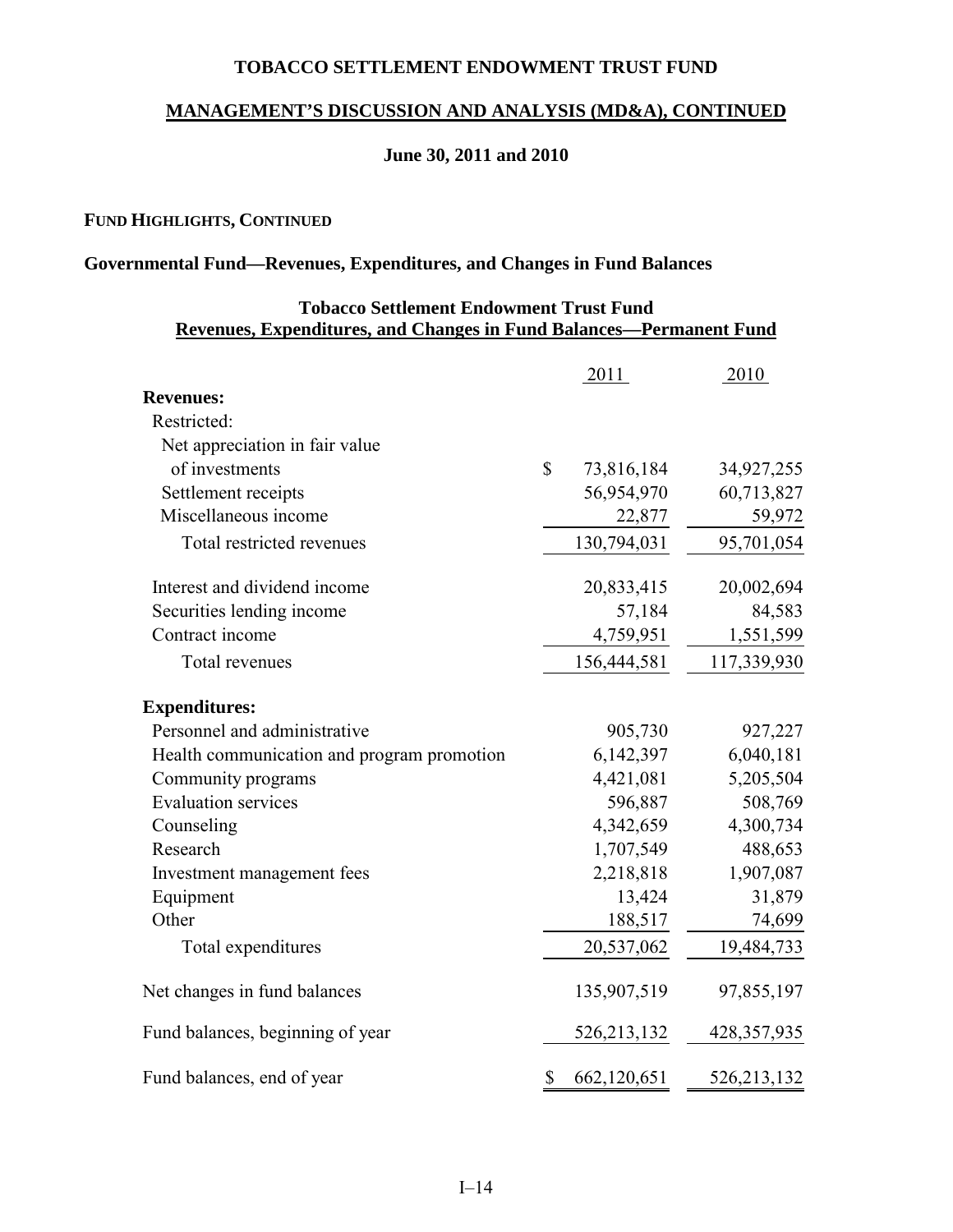#### **MANAGEMENT'S DISCUSSION AND ANALYSIS (MD&A), CONTINUED**

#### **June 30, 2011 and 2010**

#### **REQUESTS FOR INFORMATION**

This financial report is designed to provide a general overview of the Fund's finances for all those with an interest. Questions concerning any of the information provided in this report or requests for additional financial information should be addressed to Mr. Travis Monroe, Director of Budget and Policy, Office of the Oklahoma State Treasurer, 2300 North Lincoln Boulevard, Room 217, Oklahoma City, Oklahoma 73105-4895.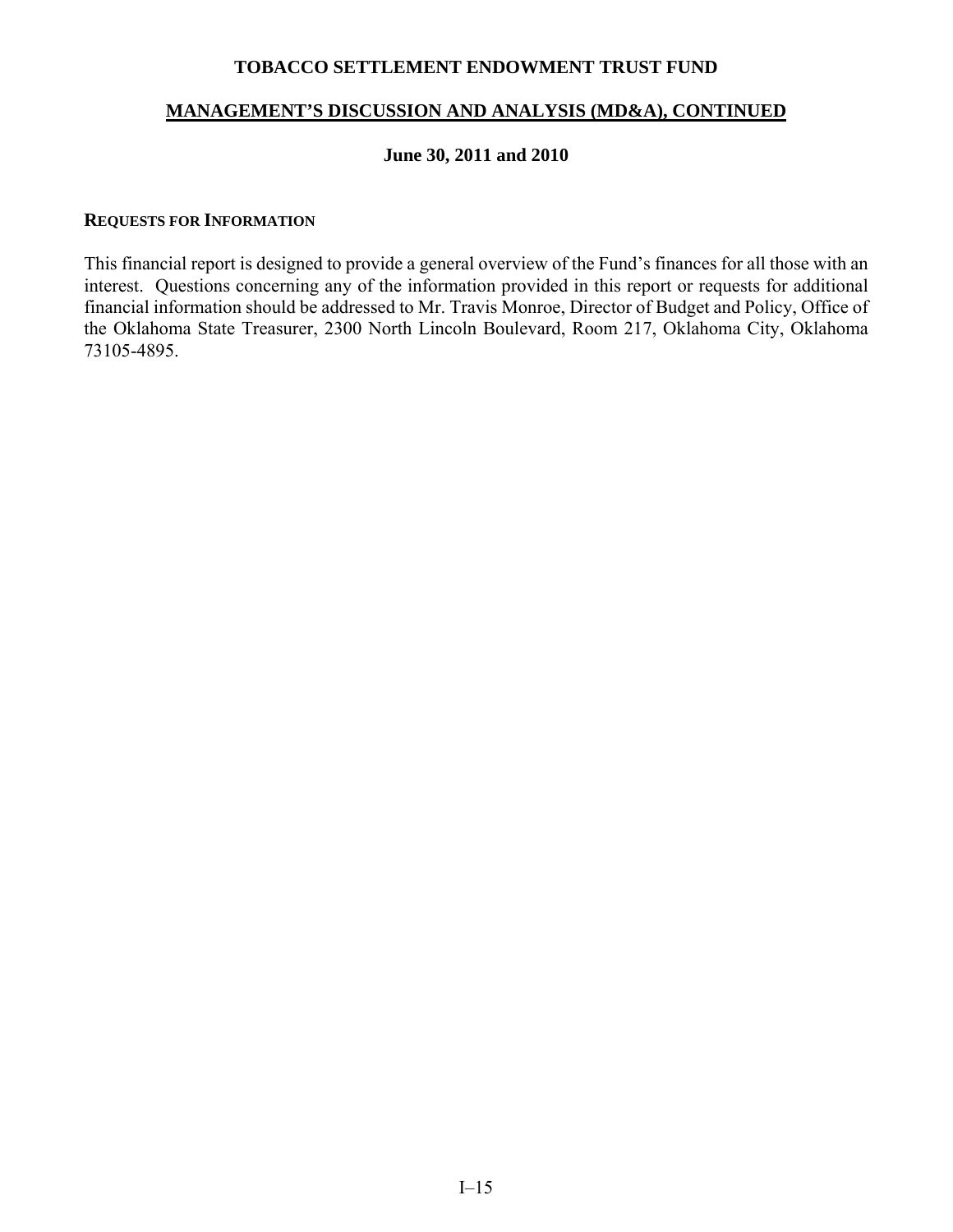# **STATEMENTS OF NET ASSETS**

| June 30,                                                    | 2011             | 2010        |
|-------------------------------------------------------------|------------------|-------------|
| <b>Assets</b>                                               |                  |             |
| Cash and cash equivalents:                                  |                  |             |
| Unrestricted cash                                           | \$<br>75,661,221 | 34,547,652  |
| Restricted cash:                                            |                  |             |
| Securities lending collateral                               | 45,517,652       | 44,996,813  |
| Contractual                                                 | 13,395           | 219,688     |
| Total restricted cash                                       | 45,531,047       | 45,216,501  |
| Total cash and cash equivalents                             | 121, 192, 268    | 79,764,153  |
| Receivables:                                                |                  |             |
| Interest and dividends                                      | 4,098,983        | 3,602,046   |
| Contract receivable                                         | 3,512,090        |             |
| Securities lending receivable                               | 5,581            | 5,395       |
| Total receivables                                           | 7,616,654        | 3,607,441   |
| Investments, at fair value:                                 |                  |             |
| U.S. government securities                                  | 112,670,635      | 105,024,165 |
| Foreign government securities                               | 12,418,904       | 7,376,708   |
| Domestic corporate bonds                                    | 156,083,735      | 155,436,742 |
| Foreign corporate bonds                                     | 20,675,354       | 20,002,809  |
| Domestic stocks                                             | 192,144,280      | 143,979,496 |
| Foreign stocks                                              | 90,004,100       | 65,912,458  |
| Alternative investments                                     | 7,992,504        |             |
| Total investments, at fair value                            | 591,989,512      | 497,732,378 |
| Capital assets, net of accumulated depreciation of \$65,053 |                  |             |
| and \$39,305 as of June 30, 2011 and 2010, respectively.    | 60,243           | 61,024      |
| Total assets                                                | 720,858,677      | 581,164,996 |

See Independent Auditors' Report.

See accompanying notes to financial statements.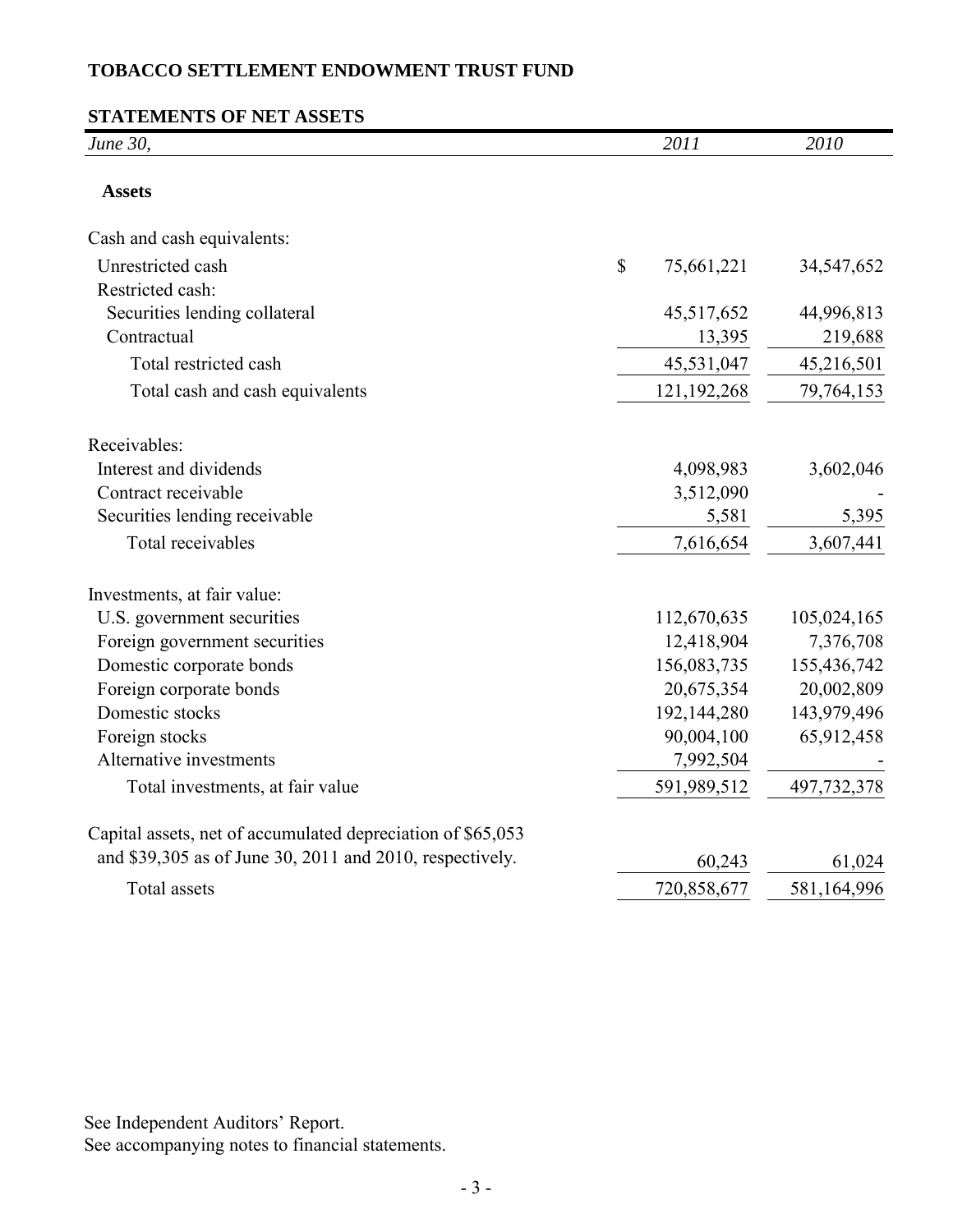# **STATEMENTS OF NET ASSETS, CONTINUED**

| June 30,                           | 2011              | 2010         |
|------------------------------------|-------------------|--------------|
| <b>Liabilities</b>                 |                   |              |
| Net payable to brokers             | 10,156,257        | 5,864,604    |
| Accounts payable                   | 3,003,873         | 4,029,423    |
| Liability under securities lending | 45,517,652        | 44,996,813   |
| Compensated absences:              |                   |              |
| Payable within 1 year              | 29,613            | 23,110       |
| Payable after 1 year               | 44,419            | 34,666       |
| Total liabilities                  | 58,751,814        | 54,948,616   |
| <b>Net Assets</b>                  |                   |              |
| Invested in capital assets         | 60,243            | 61,024       |
| Restricted for investment          | 632,837,824       | 502,043,793  |
| Unrestricted                       | 29,208,796        | 24, 111, 563 |
| Total net assets                   | 662,106,863<br>\$ | 526,216,380  |

See Independent Auditors' Report. See accompanying notes to financial statements.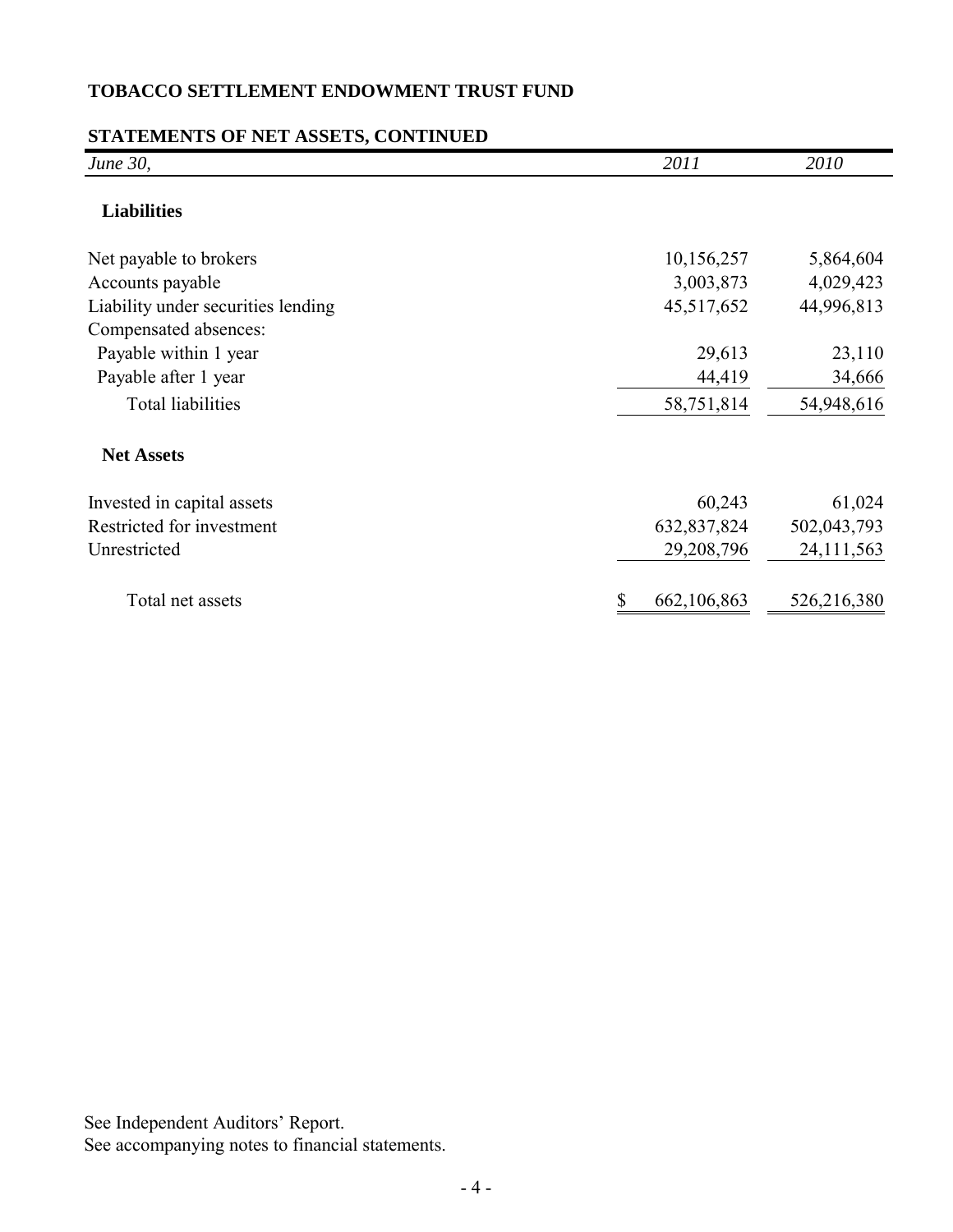# *Years Ended June 30, 2011 2010* **Expenses:** Program: Health communication and program promotion  $\qquad$   $\qquad$  6,142,397 6,040,181 Community programs 4,421,081 5,205,504 Counseling 4,342,659 4,300,734 Evaluation services 508,769 Research 1,707,549 488,653 Total program expenses 17,210,573 16,543,841 Operating: Personnel and administrative 921,986 938,975 Other 176,973 87,772 Depreciation 25,748 3,365 Total operating expenses 1,124,707 1,030,112 Total expenses 18,335,280 17,573,953 **Investment income:** Interest income 15,315,496 15,550,246 Dividend income 5,517,919 4,452,448 Securities lending income 57,184 84,583 Net appreciation in fair value of investments 73,816,184 34,927,255 Total investment income 94,706,783 55,014,532 Investment expenses (2,218,818) (1,907,087) Net investment income 92,487,965 53,107,445 **Other income: Contract income 4,759,951** 1,551,599 Miscellaneous income 22,877 59,972 Total other income  $4,782,828$  1,611,571 **Contribution to fund principal:** Settlement receipts 60,713,827 Changes in net assets 135,890,483 97,858,890 Net assets, beginning of year 526,216,380 428,357,490 Net assets, end of year 662,106,863 \$ 526,216,380

#### **STATEMENTS OF ACTIVITIES**

See Independent Auditors' Report. See accompanying notes to financial statements.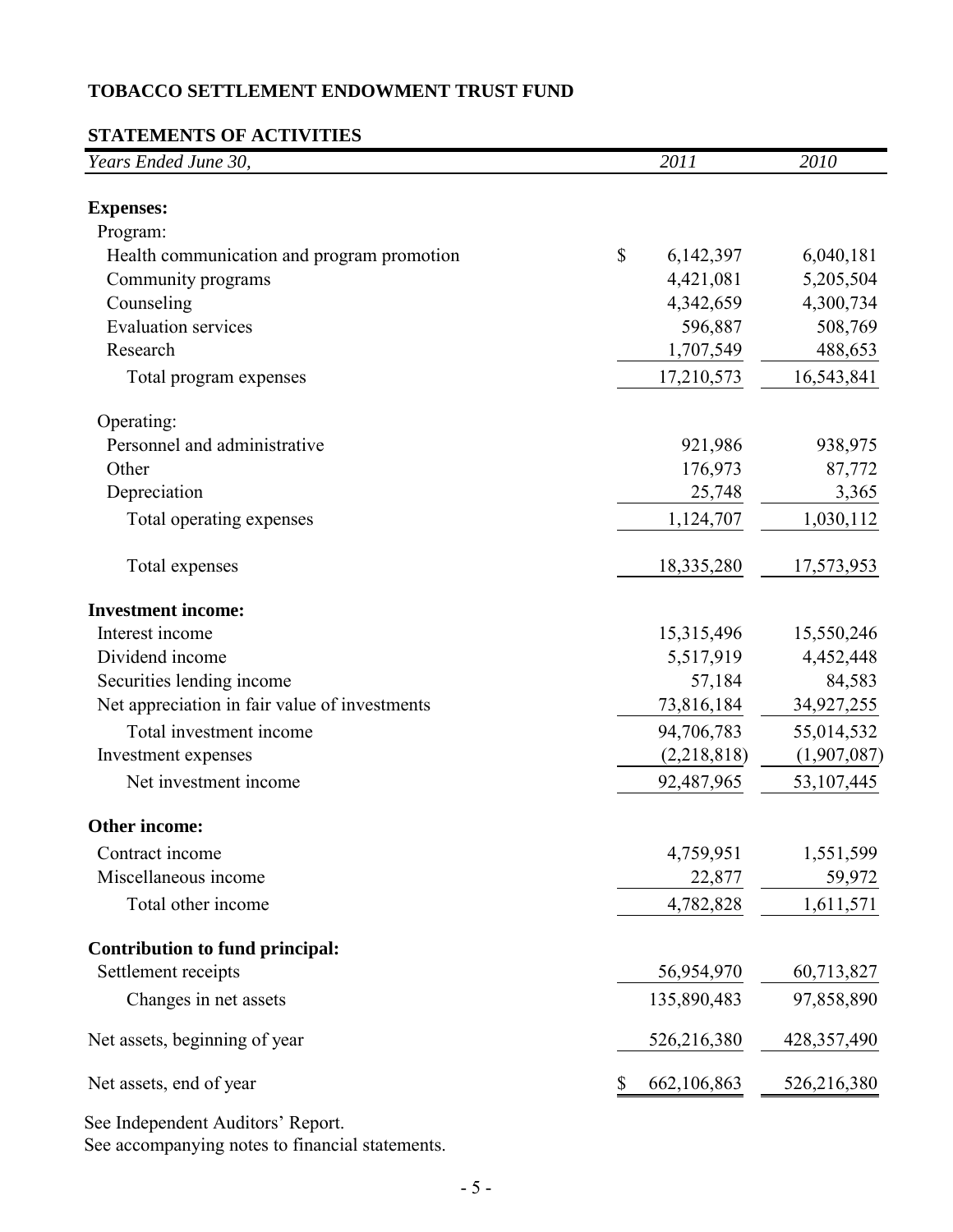## **BALANCE SHEETS—PERMANENT FUND**

| 34,547,652<br>44,996,813<br>219,688<br>45,216,501 |
|---------------------------------------------------|
|                                                   |
|                                                   |
|                                                   |
|                                                   |
|                                                   |
|                                                   |
|                                                   |
| 79,764,153                                        |
|                                                   |
| 3,602,046                                         |
|                                                   |
| 5,395                                             |
| 3,607,441                                         |
|                                                   |
| 105,024,165                                       |
| 7,376,708                                         |
| 155,436,742                                       |
| 20,002,809                                        |
| 143,979,496                                       |
| 65,912,458                                        |
|                                                   |
| 497,732,378                                       |
| 581,103,972                                       |
|                                                   |
|                                                   |
| 5,864,604                                         |
| 4,029,423                                         |
| 44,996,813                                        |
| 54,890,840                                        |
|                                                   |
| 502,043,793                                       |
| 2,416,934                                         |
| 21,752,405                                        |
| 526, 213, 132                                     |
| 581,103,972                                       |
|                                                   |

See Independent Auditors' Report.

See accompanying notes to financial statements.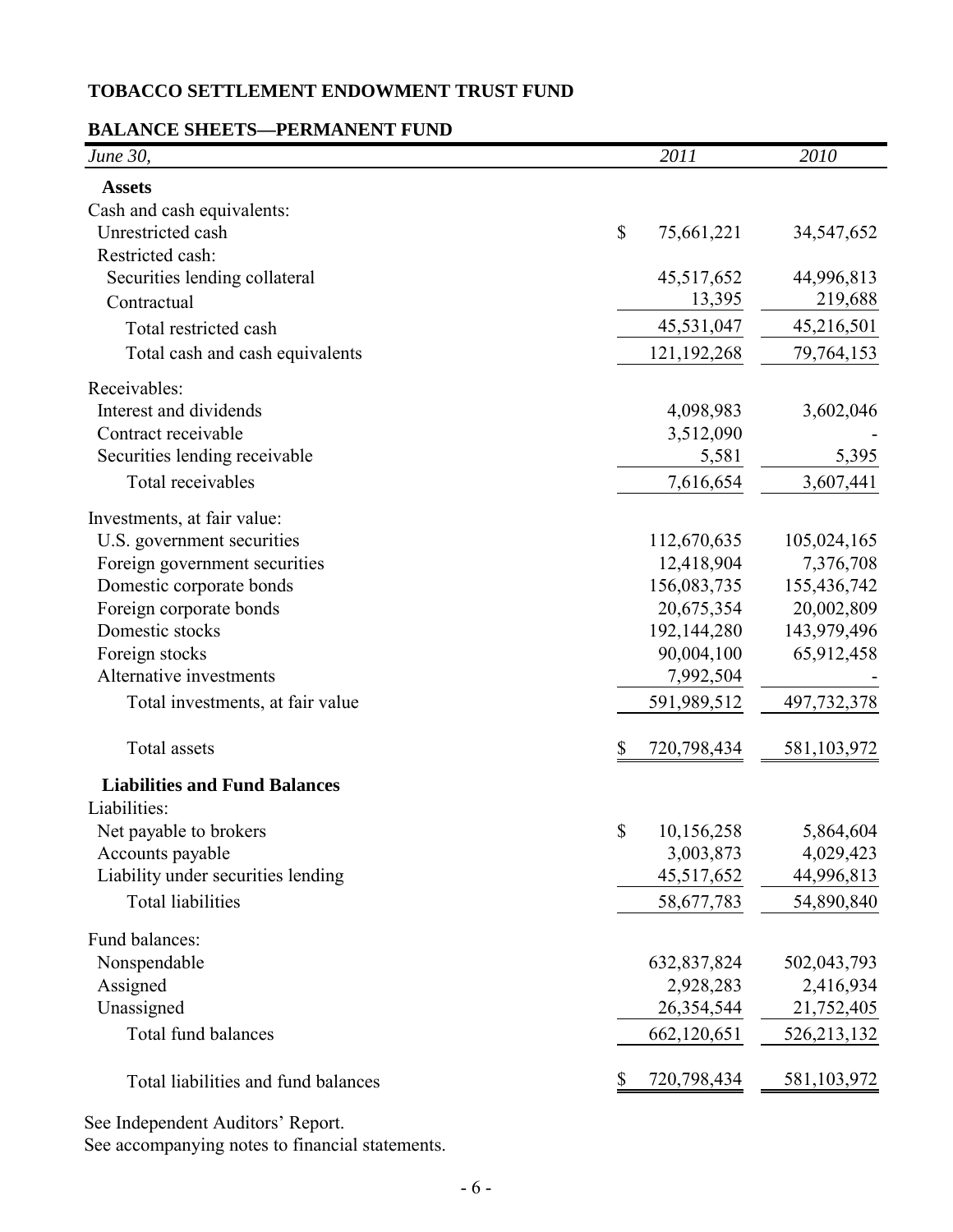## **RECONCILIATION OF THE BALANCE SHEETS—PERMANENT FUND TO THE STATEMENTS OF NET ASSETS**

| <i>June 30,</i>                                                                                                                                | 2011                        | 2010          |
|------------------------------------------------------------------------------------------------------------------------------------------------|-----------------------------|---------------|
| Total fund balances                                                                                                                            | 662,120,651<br>$\mathbb{S}$ | 526, 213, 132 |
| Amounts reported in the statements of net assets are<br>different because:                                                                     |                             |               |
| Capital assets used in governmental activities<br>are not financial resources and therefore<br>are not reported in the fund.                   | 60,244                      | 61,024        |
| Some liabilities are not due and payable in the<br>current period and therefore are not reported<br>in the fund. Those liabilities consist of: |                             |               |
| Compensated absences                                                                                                                           | (74, 032)                   | (57, 776)     |
| Net assets                                                                                                                                     | 662,106,863                 | 526,216,380   |

See Independent Auditors' Report. See accompanying notes to financial statements.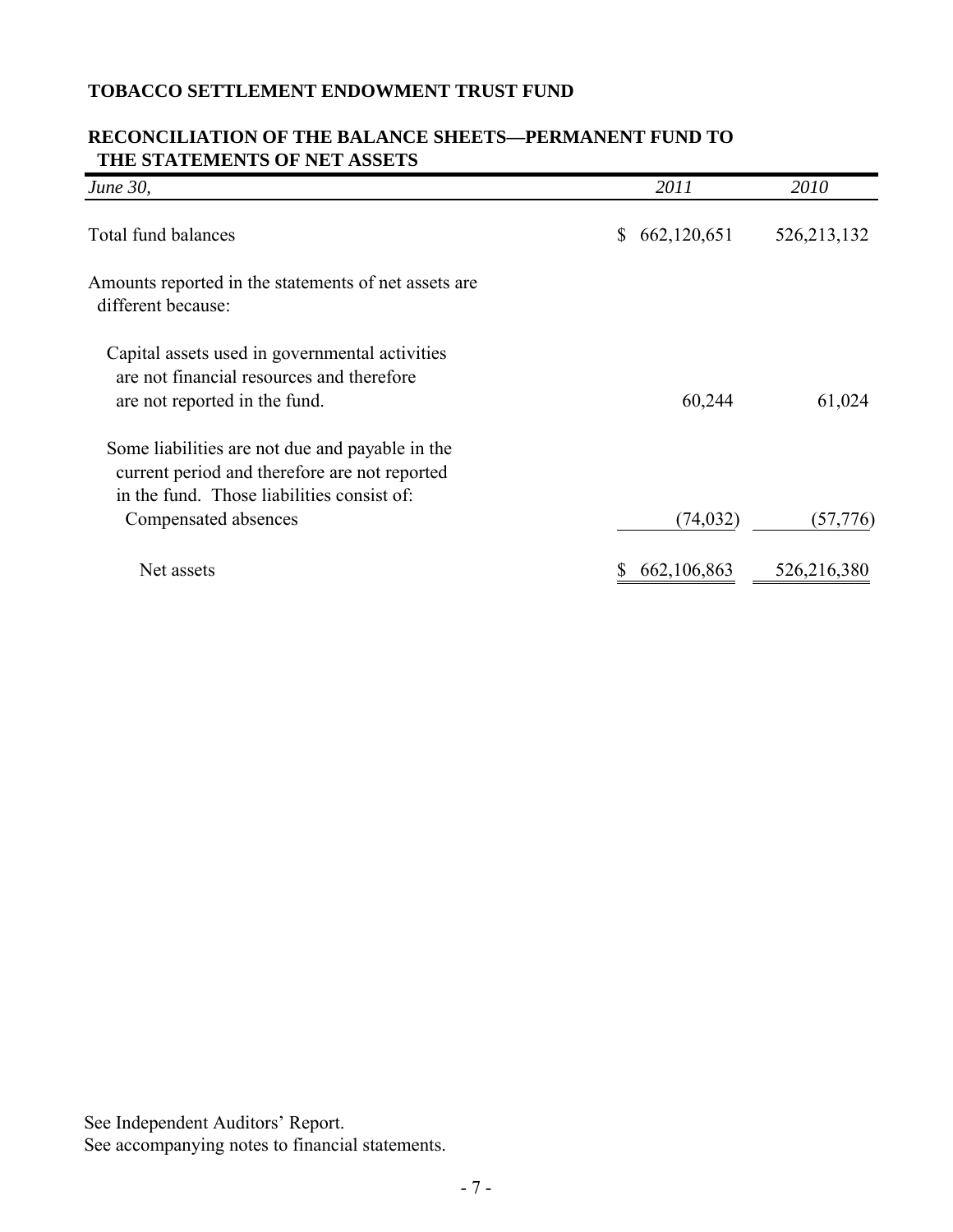# **STATEMENTS OF REVENUES, EXPENDITURES, AND CHANGES IN FUND BALANCES—PERMANENT FUND**

| Years Ended June 30,                          | 2011                       | 2010          |
|-----------------------------------------------|----------------------------|---------------|
| <b>Revenues:</b>                              |                            |               |
| Restricted:                                   |                            |               |
| Net appreciation in fair value of investments | $\mathbb{S}$<br>73,816,184 | 34,927,255    |
| Settlement receipts                           | 56,954,970                 | 60,713,827    |
| Miscellaneous income                          | 22,877                     | 59,972        |
| Total restricted revenues                     | 130,794,031                | 95,701,054    |
| Interest income                               | 15,315,496                 | 15,550,246    |
| Dividend income                               | 5,517,919                  | 4,452,448     |
| Securities lending income                     | 57,184                     | 84,583        |
| Contract income                               | 4,759,951                  | 1,551,599     |
| Total revenues                                | 156,444,581                | 117,339,930   |
| <b>Expenditures:</b>                          |                            |               |
| Personnel and administrative                  | 905,730                    | 927,227       |
| Health communication and program promotion    | 6,142,397                  | 6,040,181     |
| Community programs                            | 4,421,081                  | 5,205,504     |
| <b>Evaluation services</b>                    | 596,887                    | 508,769       |
| Counseling                                    | 4,342,659                  | 4,300,734     |
| Research                                      | 1,707,549                  | 488,653       |
| Investment management fees                    | 2,218,818                  | 1,907,087     |
| Equipment                                     | 13,424                     | 31,879        |
| Other                                         | 188,517                    | 74,699        |
| Total expenditures                            | 20,537,062                 | 19,484,733    |
| Net changes in fund balances                  | 135,907,519                | 97,855,197    |
| Fund balances, beginning of year              | 526,213,132                | 428, 357, 935 |
| Fund balances, end of year                    | \$<br>662,120,651          | 526, 213, 132 |

See Independent Auditors' Report.

See accompanying notes to financial statements.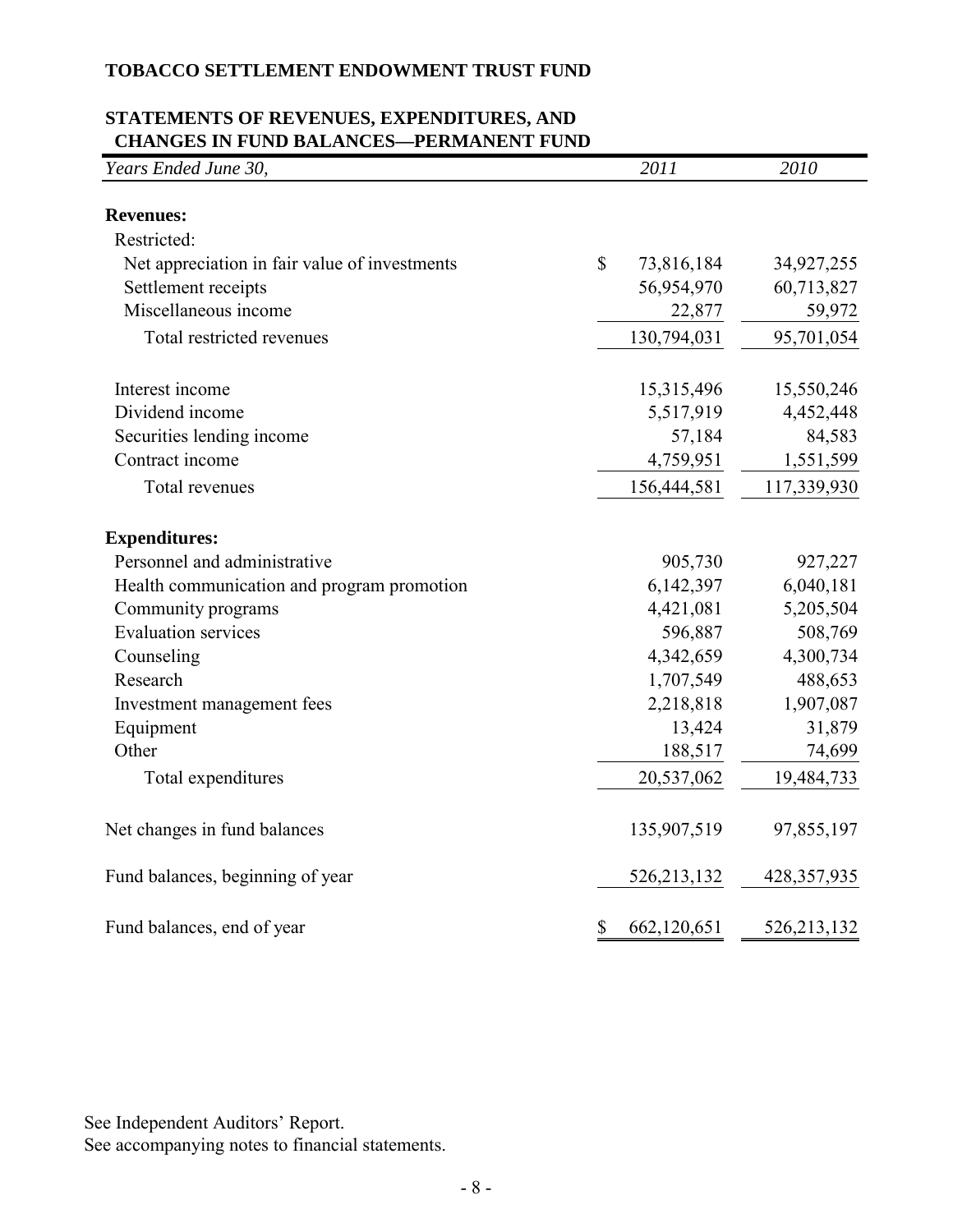# **RECONCILIATION OF THE STATEMENTS OF REVENUES, EXPENDITURES, AND CHANGES IN FUND BALANCES—PERMANENT FUND TO THE STATEMENTS OF ACTIVITIES**

| Years Ended June 30,                                                                                                                                                                                                                                                                                                               | 2011              | 2010       |
|------------------------------------------------------------------------------------------------------------------------------------------------------------------------------------------------------------------------------------------------------------------------------------------------------------------------------------|-------------------|------------|
| Net changes in fund balances                                                                                                                                                                                                                                                                                                       | \$<br>135,907,519 | 97,855,197 |
| Amounts reported in the statements of activities are.<br>different because:                                                                                                                                                                                                                                                        |                   |            |
| Governmental funds report capital outlays as expenditures.<br>However, in the statements of activities, the cost of those<br>assets is allocated over their estimated useful lives as<br>depreciation expense. This is the amount by which capital<br>outlays were (less than) greater than depreciation in<br>the current period. | (781)             | 15,443     |
| Some expenses reported in the statements of activities<br>do not require the use of current financial resources<br>and therefore are not reported as expenditures in<br>governmental funds. This amount represents the amount by<br>which unused compensated absences increased over the                                           |                   |            |
| amount in the prior year.                                                                                                                                                                                                                                                                                                          | (16,255)          | (11,750)   |
| Changes in net assets, per statements of activities                                                                                                                                                                                                                                                                                | 135,890,483       | 97,858,890 |

See Independent Auditors' Report. See accompanying notes to financial statements.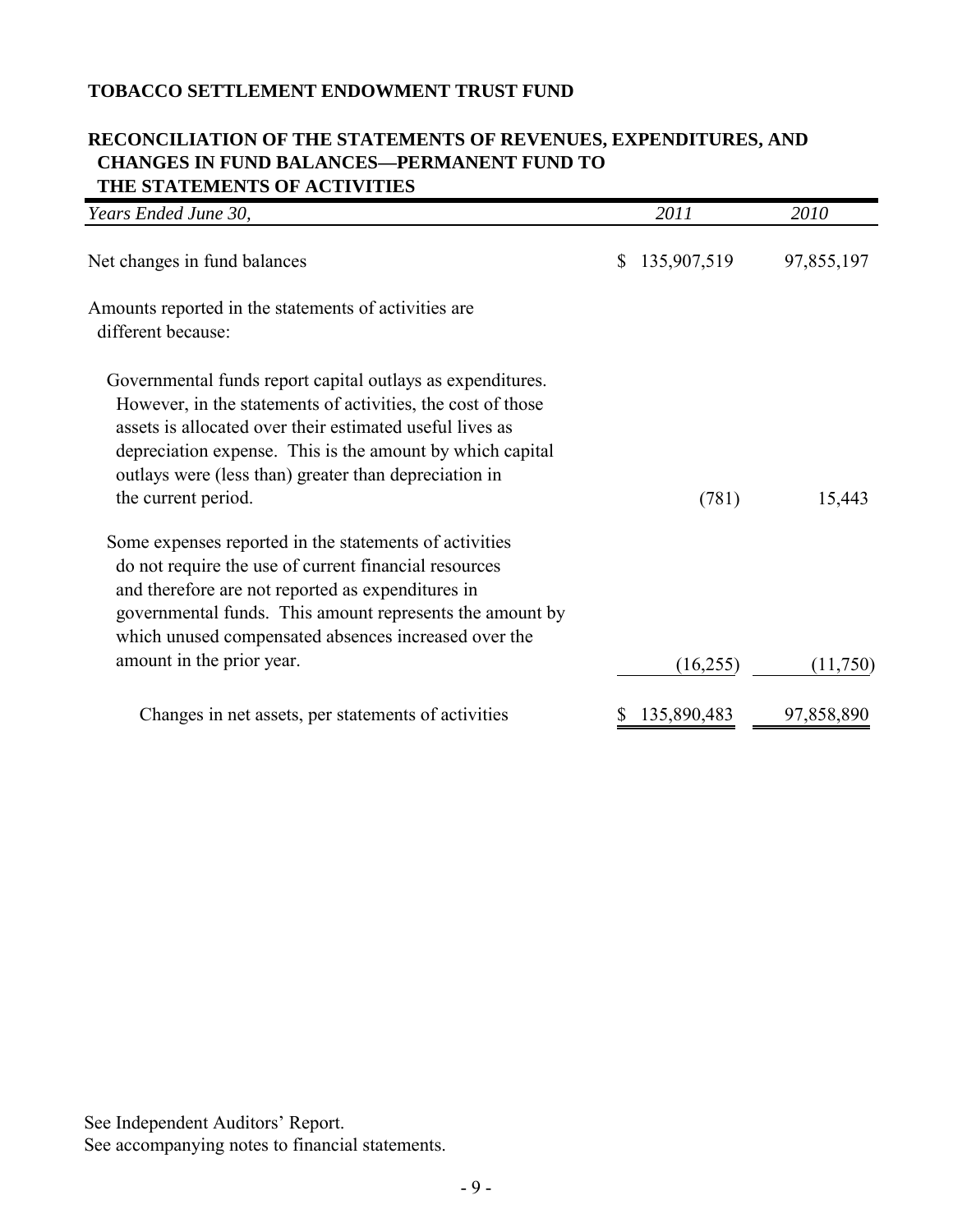## **NOTES TO FINANCIAL STATEMENTS**

#### **June 30, 2011 and 2010**

## **(1) SUMMARY OF SIGNIFICANT ACCOUNTING POLICIES**

#### **Reporting Entity**

The Tobacco Settlement Endowment Trust Fund (the "Fund") was established pursuant to the Constitution of the State of Oklahoma. The Fund principal was established with funds received by the State of Oklahoma (the "State") on or after July 1, 2001, pursuant to any settlement with or judgment against any tobacco companies. Fifty percent (50%) of all such receipts was deposited into the Fund during the fiscal year ended June 30, 2002. That percentage increased by 5% annually until it reached 75% during the fiscal year ending June 30, 2007, where it remains. However, there are no guarantees regarding the State's continued receipt of funds in settlement of claims against tobacco companies. The principal funds are invested, and the earnings (see Note 8) may be expended for operations; tobacco prevention and cessation programs; research and treatment efforts in Oklahoma to prevent and combat cancer and other tobacco-related diseases; and other programs to maintain or improve the health of Oklahomans or to enhance health care services provided to Oklahomans, with a particular emphasis on children and senior adults.

Pursuant to the Constitution of the State of Oklahoma, the Board of Investors was created to manage the investment of the principal of the Fund and to annually certify the earnings that are available for program expenditures. The Board of Directors was created to oversee Fund operating and program expenditures. The Fund is a part of the State's financial reporting entity and is included in the State's Comprehensive Annual Financial Report as a permanent fund and a governmental entity.

The financial statements of the Fund are intended to present the financial position and changes in financial position of only that portion of the governmental activities and governmental funds of the State that is attributable to the transactions of the Fund, and not those of the entire State.

## **Basis of Presentation, Measurement Focus, and Basis of Accounting**

The financial statements have been prepared in accordance with Governmental Accounting Standards Board Statement No. 34 (GASB 34).

*Government-Wide Financial Statements—*The statements of net assets and the statements of activities are reported using the economic resources measurement focus and the accrual basis of accounting. Revenues are recorded when earned and expenses are recorded when a liability is incurred, regardless of the timing of related cash flows. Investment purchases and sales are recorded as of their trade dates. Settlement receipts are recognized as revenue when they are received by the State and their use is restricted as noted above.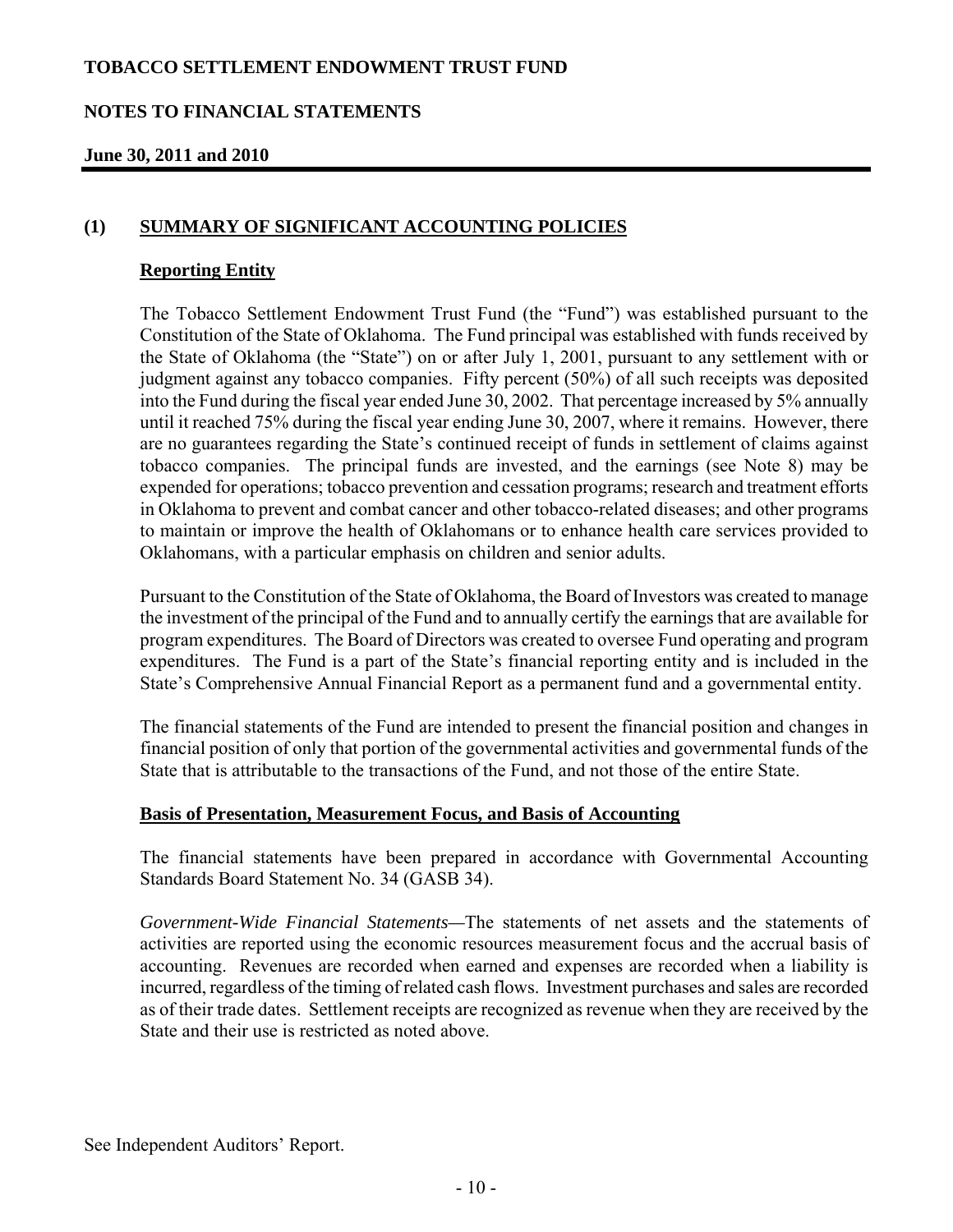# **NOTES TO FINANCIAL STATEMENTS, CONTINUED**

## **(1) SUMMARY OF SIGNIFICANT ACCOUNTING POLICIES, CONTINUED**

#### **Basis of Presentation, Measurement Focus, and Basis of Accounting, Continued**

*Governmental Fund Financial Statements—*As a permanent fund, the Fund is reported in the governmental fund financial statements using the current financial resources measurement focus and the modified accrual basis of accounting. Revenues are recognized as soon as they are both measurable and available. Since the Fund predominantly accounts for financial resources, revenue recognition is generally consistent between the accrual and modified accrual basis of accounting. Settlement receipts are recognized as revenue when they are received by the State and their use is restricted as noted above.

Investment purchases and sales are recorded as of their trade dates. Expenditures generally are recorded when a liability is incurred.

Since the governmental fund financial statements are presented on a different measurement focus and basis of accounting than the government-wide financial statements, reconciliations are presented which briefly explain the adjustments necessary to reconcile the fund and the government-wide presentations.

#### **Investments**

The Fund is authorized to invest in eligible investments as approved by the Board of Investors and set forth in its investment policy.

Fund investments are reported at fair value, except for alternative investments (which are reported at net asset value (NAV) which approximates fair value) and SEC-registered money market mutual funds (which are reported as cash equivalents and reported at cost, which approximates fair value). Debt and equity securities are reported at fair value, as determined by the Fund's custodial agent, using pricing services or prices quoted by independent brokers based on the latest reported sales prices at current exchange rates for securities traded on national or international exchanges.

The Fund invests in various traditional financial instruments that fall under the broad definition of derivatives. The Fund's derivatives may include U.S. Treasury strips, collateralized mortgage obligations, asset-backed securities, forward-based derivatives, option-based derivatives, and variable-rate instruments. These investments do not increase investment risk beyond allowable limits specified in the Fund's investment policy.

Net investment income includes net appreciation (depreciation) in the fair value of investments, interest income, dividend income, securities lending income, and investment expenses, which includes investment management and custodial fees and all other significant investment-related costs.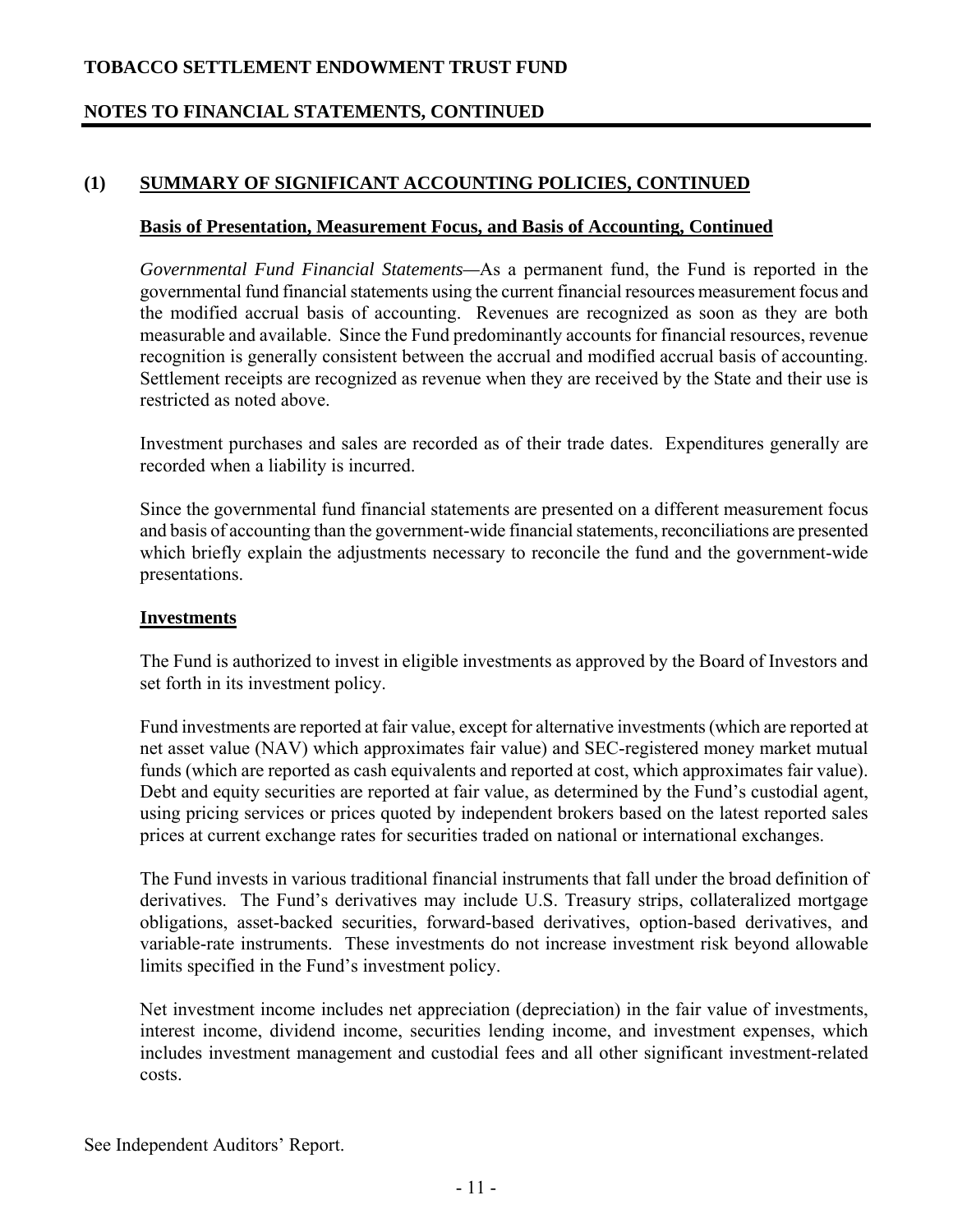## **NOTES TO FINANCIAL STATEMENTS, CONTINUED**

#### **(1) SUMMARY OF SIGNIFICANT ACCOUNTING POLICIES, CONTINUED**

#### **Securities Lending**

The investment policy authorizes the Board of Investors to contract with their custodian to act as their securities lending agent. The policy requires the securities lending agent to provide indemnification against borrower default, have written agreements with each borrower, not loan securities until acceptable collateral is received and monitor that collateral on a daily basis, and review and monitor the approved borrowers to minimize risk.

The fair values of securities loaned and cash collateral maintained for those securities at June 30 were:

|                                                                     | Fair Value |            |            |  |  |
|---------------------------------------------------------------------|------------|------------|------------|--|--|
|                                                                     |            | 2011       | 2010       |  |  |
| Securities loaned                                                   |            |            |            |  |  |
| U.S. government securities                                          | \$         | 1,339,504  | 2,018,680  |  |  |
| U.S. corporate bonds                                                |            | 16,223,799 | 16,083,236 |  |  |
| U.S. equity                                                         |            | 27,617,287 | 26,563,429 |  |  |
| Total securities loaned                                             | S          | 45,180,590 | 44,665,345 |  |  |
| Cash collateral maintained for                                      |            |            |            |  |  |
| securities loaned                                                   |            | 45,517,652 | 44,996,813 |  |  |
| Percentage of cash collateral to<br>securities loaned as of June 30 |            | 100.75%    | 100.74%    |  |  |

Borrowers are required to deliver collateral for each loan with a fair value equal to 102% of the current fair value of the loaned securities. Collateral delivered in non-U.S. currency is required to be equal to 105% of the fair value of the securities loaned; however, at June 30, 2011 and 2010, all collateral was presented as cash in U.S. currency. The total value of the collateral held at June 30, 2011 and 2010, was \$337,062 and \$331,468, respectively, more than the current fair value of the securities loaned. Cash collateral is invested in a short-term investment pool and is included as an asset on the balance sheet, with an offsetting liability for the return of the collateral.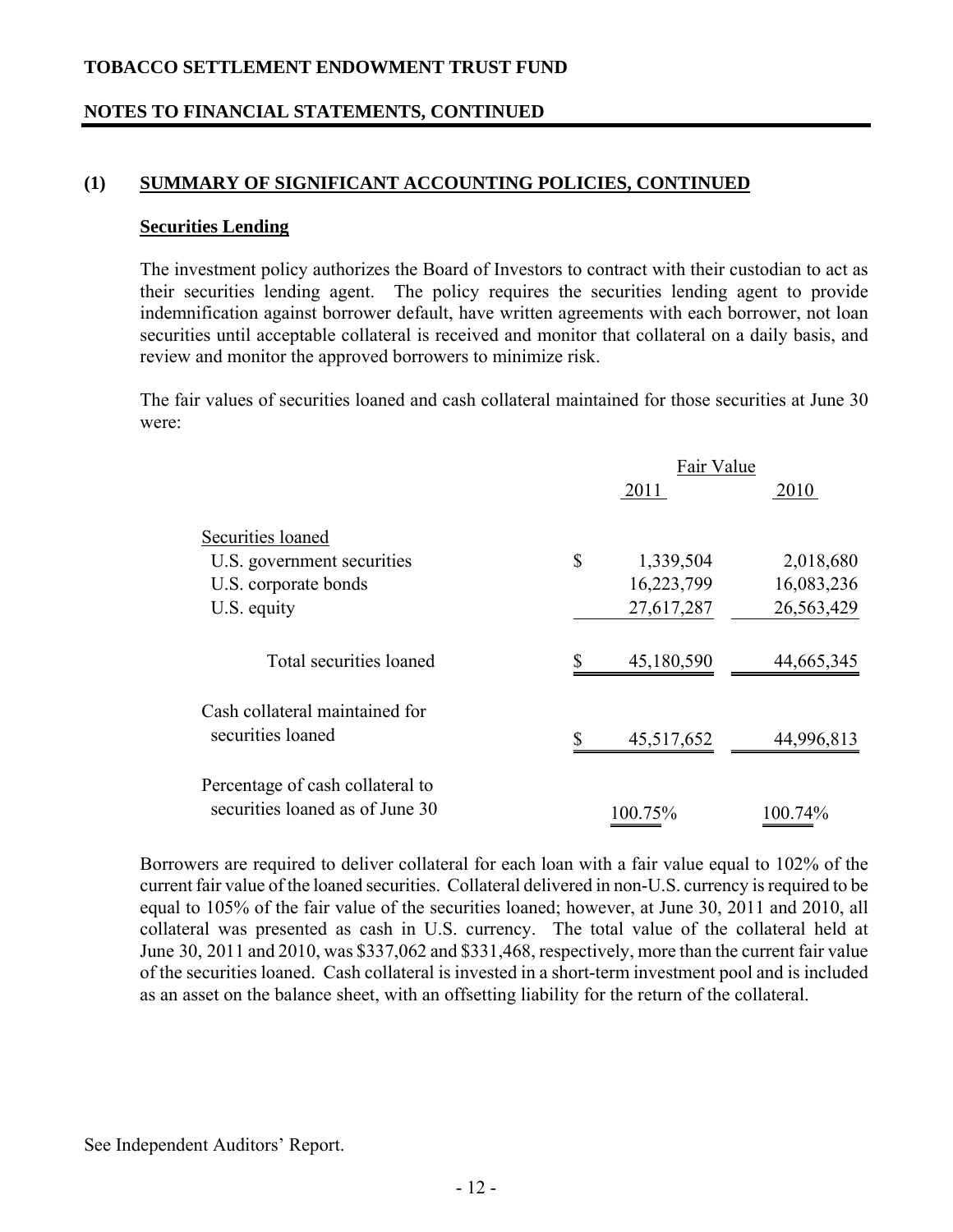# **NOTES TO FINANCIAL STATEMENTS, CONTINUED**

## **(1) SUMMARY OF SIGNIFICANT ACCOUNTING POLICIES, CONTINUED**

#### **Securities Lending, Continued**

The cash collateral ratio to securities loaned as of June 30, 2011 and 2010, was below 102% due to a position in a \$1,000,000 unsecured Lehman Brothers note held in the cash collateral pool. The Investment Policy Statement and the executed Securities Lending Agreement and Guaranty require collateral at 102% of the market value of the securities loaned at the time of the transaction. Lehman Brothers filed for bankruptcy protection on September 15, 2008. The loss estimated by BNY Mellon, the securities lending agent, at June 30, 2011, on this security was \$742,500. The security matured on November 24, 2008. The Chairman of the Board of Investors was notified by BNY Mellon shortly after the bankruptcy notice and has negotiated a support agreement in the absorption of realized losses on the Lehman security through the bankruptcy proceedings. BNY Mellon began in January 2009 to accrue its 30% split of securities lending income earned into an escrow account. A 3-year vesting period is required to receive the support. The Fund will be vested in January 2012. The approximate amount accrued in the escrow account at June 30, 2011, was \$133,000. The anticipated total loss at final settlement is not expected to be material and cannot be reasonably estimated at the current time.

Securities lending income included as certified earnings was \$57,184 and \$84,583 for the fiscal years ended June 30, 2011 and 2010, respectively.

## **Capital Assets**

Office equipment and furnishings which have an expected useful life of more than 1 year are recorded as capital assets. Capital assets are recorded at cost when purchased. Depreciation is recorded on capital assets in the government-wide financial statements. Depreciation is calculated on a straight-line basis over a 4- to 12-year period.

No provision for depreciation is recorded in the governmental fund financial statements, as expenditures for capital assets are recorded as period costs when the capital assets are purchased.

#### **Use of Estimates**

The preparation of financial statements in conformity with accounting principles generally accepted in the United States requires management to make estimates and assumptions that affect the reported amounts of assets and liabilities and disclosure of contingent assets and liabilities at the date of the financial statements and the reported amounts of revenues and expenses during the reporting period. Actual results could differ from those estimates.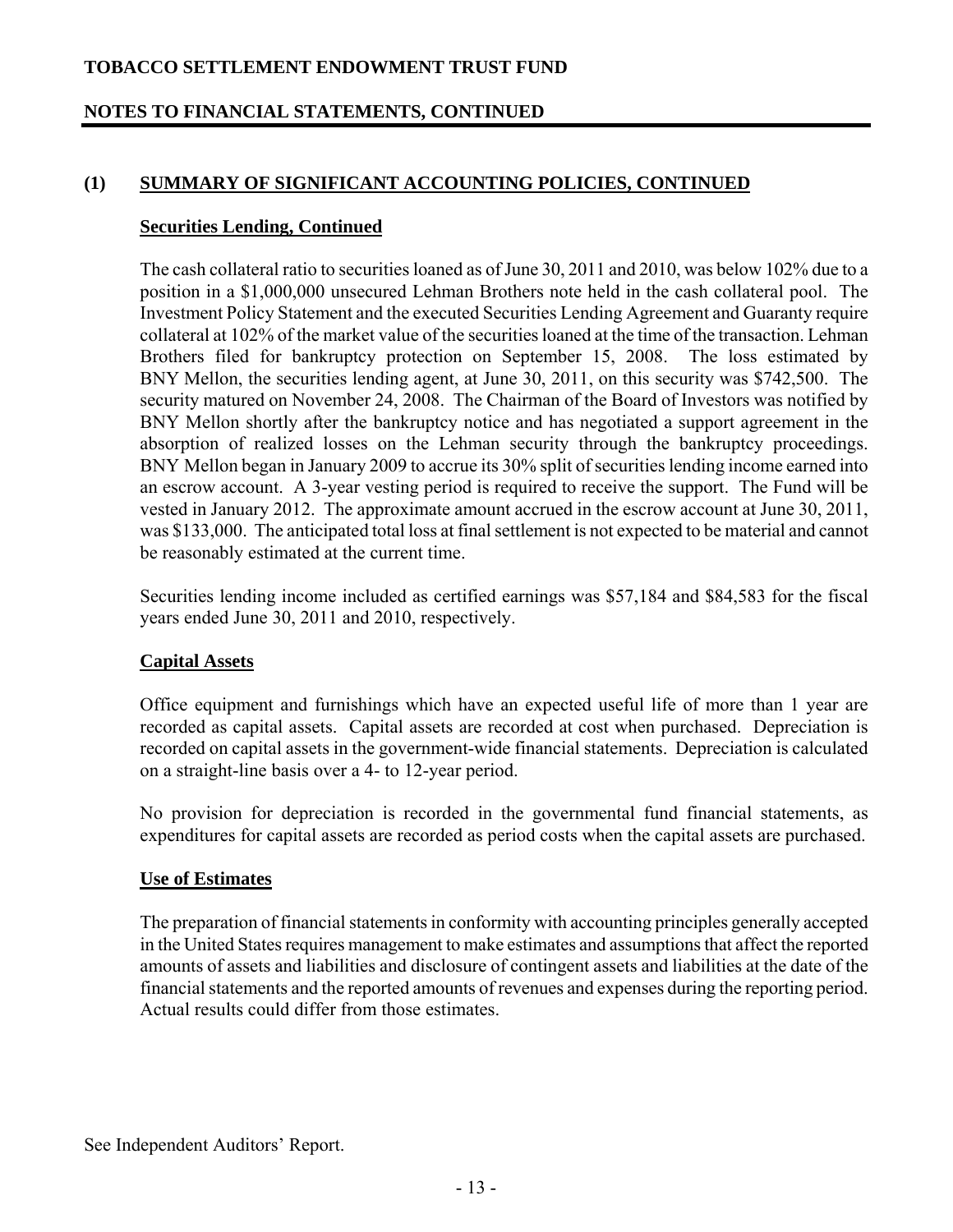# **NOTES TO FINANCIAL STATEMENTS, CONTINUED**

#### **(1) SUMMARY OF SIGNIFICANT ACCOUNTING POLICIES, CONTINUED**

#### **Compensated Absences**

Employees earn annual vacation leave at the rate of 10 hours per month for the first 5 years of service, 12 hours per month for service of over 5 years to 10 years, 13.33 hours per month for service of over 10 years to 20 years, and 16.67 hours per month for over 20 years of service. Unused annual leave may be accumulated to a maximum of 480 hours. All accrued annual leave is payable upon termination, resignation, retirement, or death. The governmental fund financial statements record expenditures when employees are paid for leave. The government-wide financial statements present the cost of accumulated vacation leave as a liability. The liability is valued based on the current rate of pay.

#### **Advertising Costs**

All costs associated with advertising are expensed as incurred.

#### **Date of Management's Review of Subsequent Events**

Management has evaluated subsequent events through September 28, 2011, the date which the financial statements were available to be issued.

#### **(2) RECLASSIFICATION OF FUND BALANCE**

Effective July 1, 2010, the Fund implemented Governmental Accounting Standards Board Statement No. 54, *Fund Balance Reporting and Governmental Fund Type Definitions* (GASB 54), which provides guidance to governments to:

- Improve the consistency in reporting fund balance components;
- Enhance fund balance presentation;
- Improve the usefulness of fund balance information; and
- Clarify the definitions of the governmental fund types.

Implementation of GASB 54 resulted in renaming fund balances and reclassifying certain 2010 amounts to conform to the 2011 presentation. The overall effect of implementing GASB 54 upon the Fund's financial reporting was not material to the financial statements of the Fund.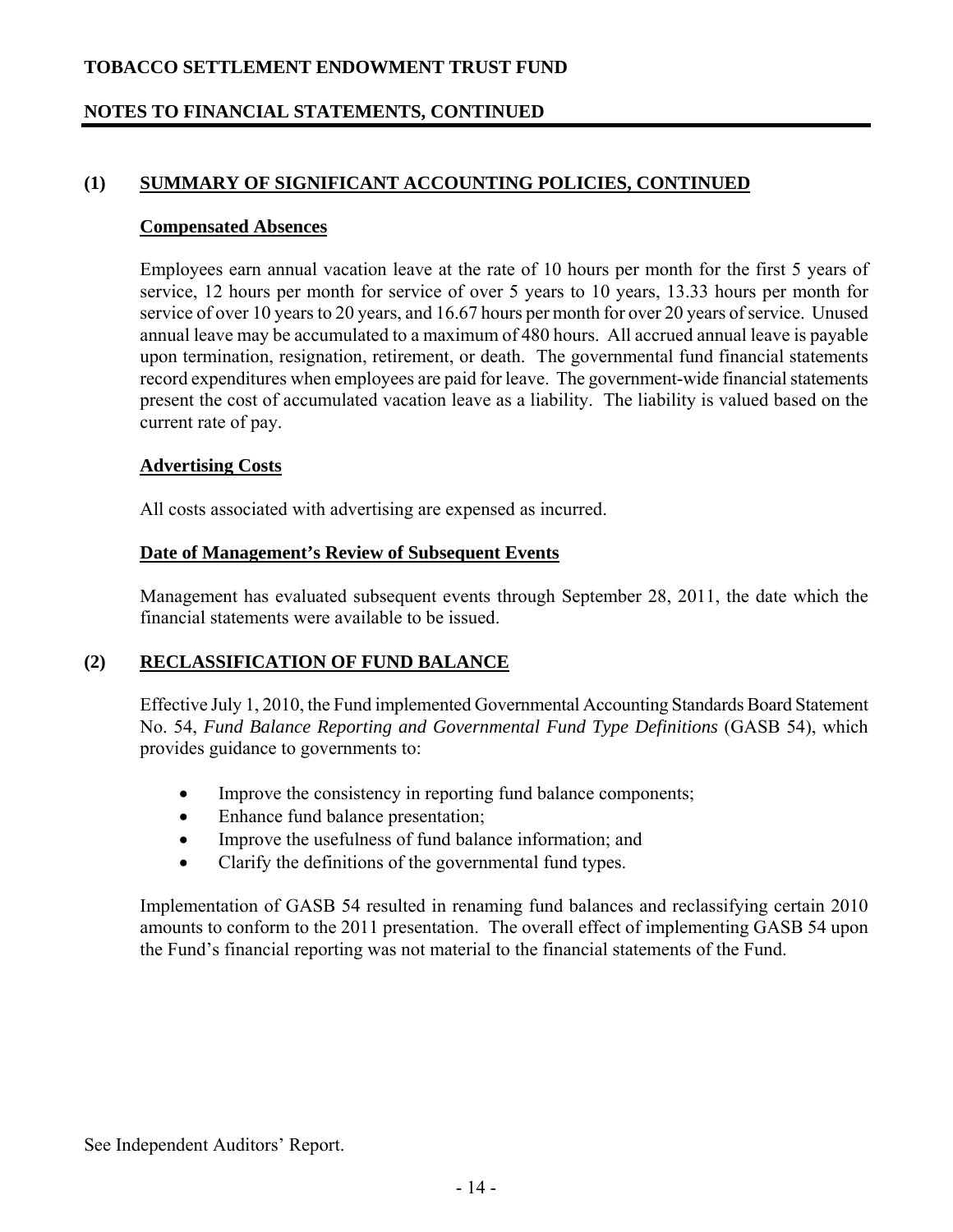# **NOTES TO FINANCIAL STATEMENTS, CONTINUED**

## **(3) CASH AND INVESTMENTS**

At June 30, cash and cash equivalents were composed of the following:

|                                                    | 2011            | 2010       |
|----------------------------------------------------|-----------------|------------|
| Cash on deposit with the State                     | \$<br>1,016,549 | 99,216     |
| Foreign currency                                   | 830,449         | 829,969    |
| Contractual restricted cash                        | 13,395          | 219,688    |
| Collateral from securities lending—restricted cash | 45,517,652      | 44,996,813 |
| Certificates of deposit                            | 6,405,880       | 4,201,833  |
| Money market mutual fund                           | 67,408,343      | 29,416,634 |
|                                                    | 121, 192, 268   | 79,764,153 |

## **Restricted Cash**

Contractual restricted cash represents the net cash balance of funds advanced to the Board of Directors for the reimbursement of the program expenses related to the Oklahoma Tobacco Helpline (the "Helpline"). According to contract terms, the Oklahoma State Department of Health (OSDH) pays the Board of Directors up to 31 days of estimated Helpline costs at the beginning of the contract. OSDH agrees to reimburse additional Helpline expenses throughout the year funded through monthly pro forma invoicing. Total revenue from this contract was \$1,175,000 for 2011 and \$1,551,599 for 2010. As of June 30, 2011 and 2010, there was a restricted cash balance of \$13,395 and \$219,688, respectively, related to the OSDH contract. During the year ended June 30, 2011, the Fund had other contracts with OSDH for over \$3,500,000.

Cash collateral from securities lending activity is identified as restricted cash as it cannot be used by the Fund unless there is default in the return of the securities loaned.

## **Custodial Credit Risk**

Custodial credit risk is the risk that in the event of the failure of a counterparty, the Fund will not be able to recover the value of its investments. Deposits are exposed to custodial credit risk if they are uninsured and uncollateralized. Investment securities are exposed to custodial credit risk if they are uninsured, are not registered in the name of the Fund, and are held by a counterparty or the counterparty's trust department but not in the name of the Fund. The investment policy requires that all deposits be invested in a fully collateralized interest-bearing account. Policy also provides that investment collateral be held by a third-party custodian with whom the Fund has a current custodial agreement in the Fund's name.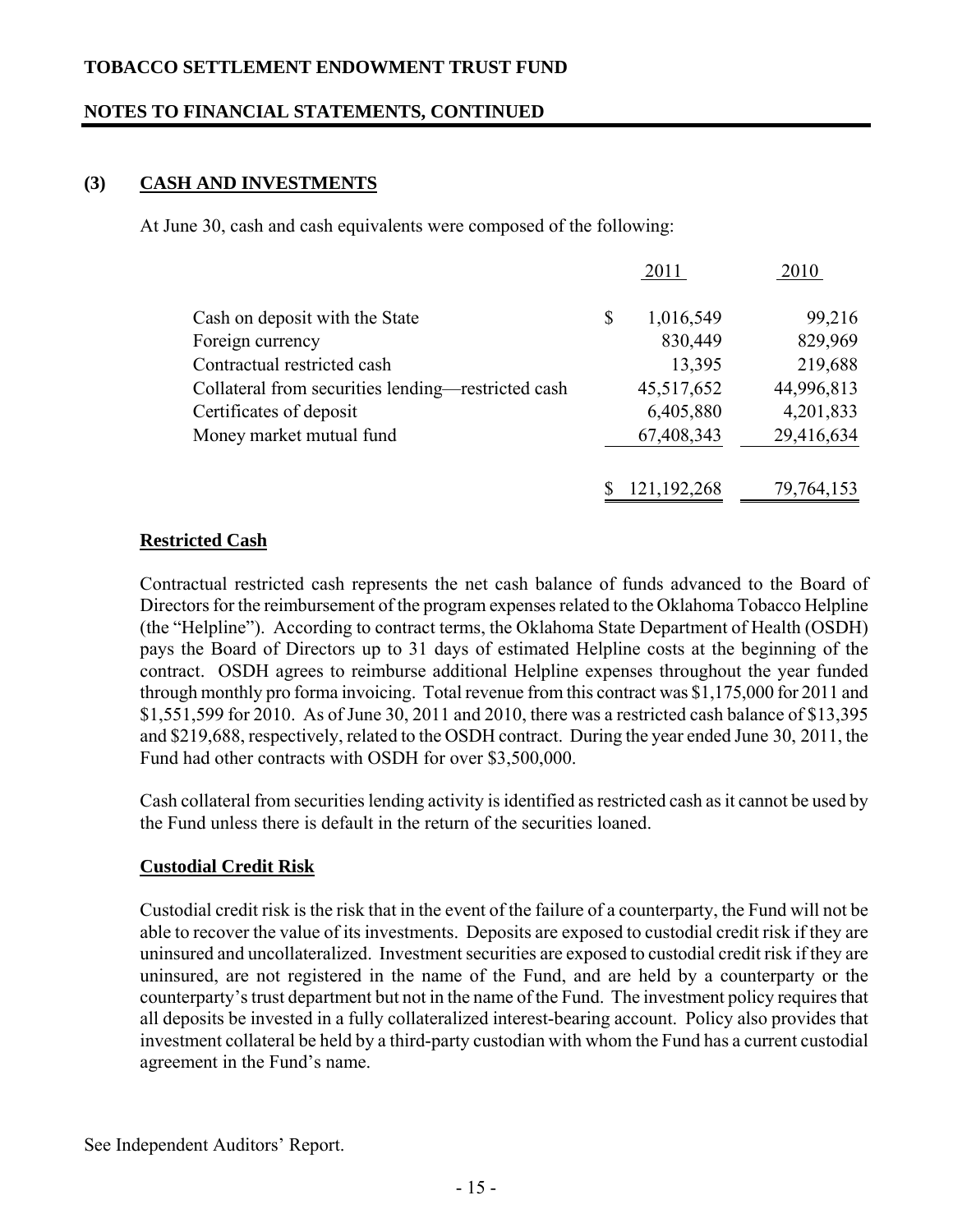## **NOTES TO FINANCIAL STATEMENTS, CONTINUED**

## **(3) CASH AND INVESTMENTS, CONTINUED**

#### **Credit Risk**

Fixed income securities are subject to credit risk. A bond's credit quality rating is one method of assessing the ability of the issuer to meet its obligation. Exposure to credit risk as of June 30 was as follows:

|                                                   | 2011       |               |               |
|---------------------------------------------------|------------|---------------|---------------|
|                                                   | Fair Value |               |               |
|                                                   |            | (Expressed in | Moody         |
|                                                   |            | thousands)    | Rating        |
| U.S. government agencies (held in U.S. currency): |            |               |               |
| U.S. Treasury bonds                               | \$         | 10,984        | (1)           |
| U.S. Treasury notes                               |            | 66,472        | (1)           |
| Federal Home Loan Mortgage Corp.                  |            | 4,555         | <b>AAA</b>    |
| Federal National Mortgage Corp.                   |            | 26,916        | <b>AAA</b>    |
| Government National Mortgage Association          |            | 321           | <b>AAA</b>    |
| Other                                             |            | 522           | <b>AAA</b>    |
| Other                                             |            | 2,900         | $\mathbf{A}$  |
|                                                   |            |               |               |
|                                                   |            | 112,670       |               |
| Corporate bonds (held in U.S. currency):          |            |               |               |
| Domestic bonds                                    |            | 25,068        | $\mathbf{A}$  |
| Domestic bonds                                    |            | 9,965         | AA            |
| Domestic bonds                                    |            | 17,616        | <b>AAA</b>    |
| Domestic bonds                                    |            | 46,375        | $\bf{B}$      |
| Domestic bonds                                    |            | 19,685        | <b>BA</b>     |
| Domestic bonds                                    |            | 14,222        | <b>BAA</b>    |
| Domestic bonds                                    |            | 734           | <b>BB</b>     |
| Domestic bonds                                    |            | 466           | <b>BBB</b>    |
| Domestic bonds                                    |            | 49            | $\mathcal{C}$ |
| Domestic bonds                                    |            | 239           | CA            |
| Domestic bonds                                    |            | 12,142        | CAA           |
| Domestic bonds                                    |            | 49            | CC            |
| Domestic bonds                                    |            | 2,871         | <b>CCC</b>    |
| Domestic bonds                                    |            | 479           | D             |
| Domestic bonds                                    |            | 6,124         | Other         |
|                                                   |            | 156,084       |               |
|                                                   |            |               | (Continued)   |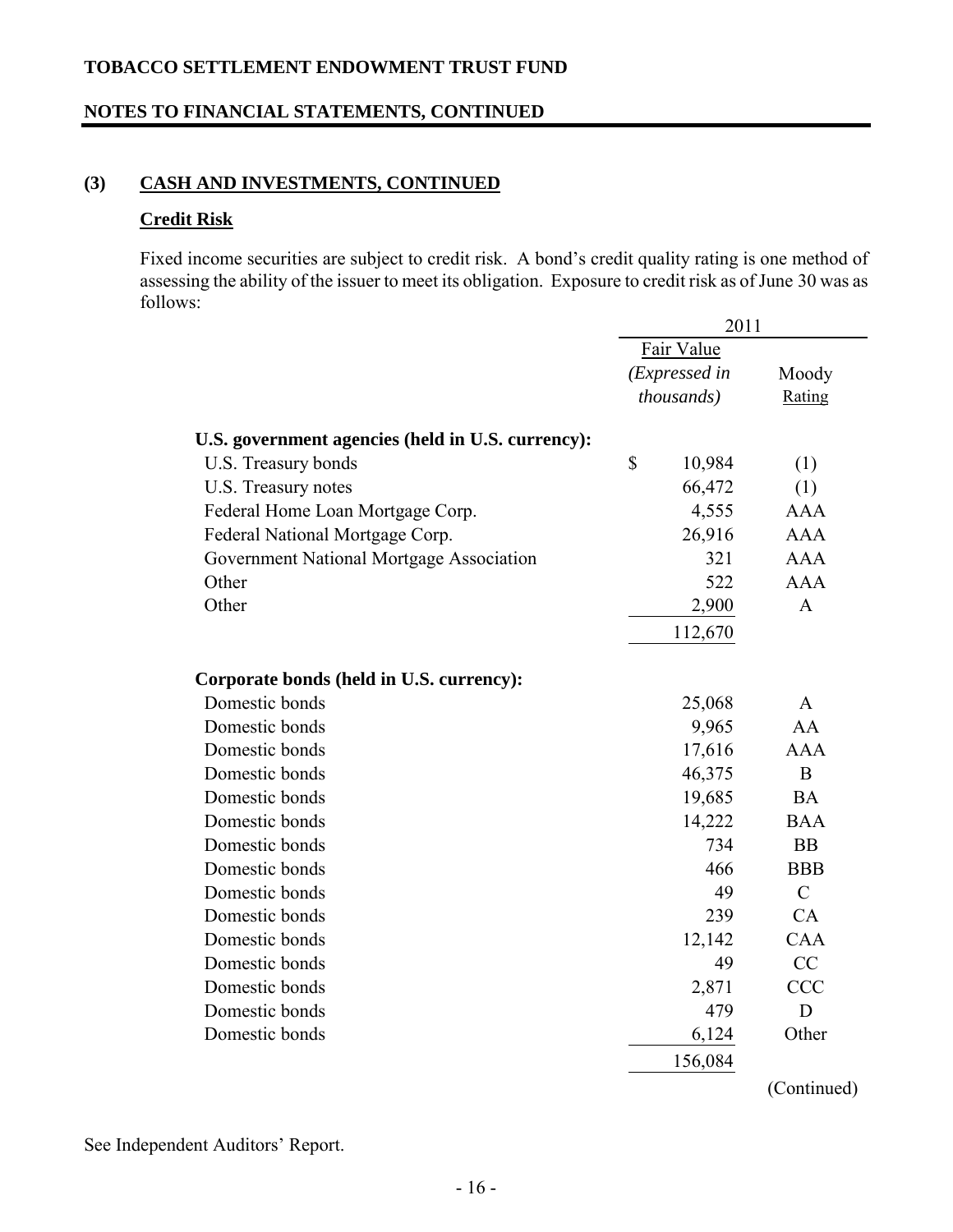## **NOTES TO FINANCIAL STATEMENTS, CONTINUED**

# **(3) CASH AND INVESTMENTS, CONTINUED**

# **Credit Risk, Continued**

|                                                     | 2011               |               |  |
|-----------------------------------------------------|--------------------|---------------|--|
|                                                     | Fair Value         |               |  |
|                                                     | (Expressed in      | Moody         |  |
|                                                     | <i>thousands</i> ) | Rating        |  |
| Foreign corporate bonds (held in U.S. currency):    |                    |               |  |
| Foreign bonds                                       | 1,900              | $\mathbf{A}$  |  |
| Foreign bonds                                       | 814                | AA            |  |
| Foreign bonds                                       | 6,612              | B             |  |
| Foreign bonds                                       | 2,094              | <b>BA</b>     |  |
| Foreign bonds                                       | 651                | <b>BB</b>     |  |
| Foreign bonds                                       | 315                | Other         |  |
|                                                     | 12,386             |               |  |
| Foreign corporate bonds (held in foreign currency): |                    |               |  |
| Foreign bonds                                       | 1,863              | $\mathbf{A}$  |  |
| Foreign bonds                                       | 1,098              | AA            |  |
| Foreign bonds                                       | 1,318              | B             |  |
| Foreign bonds                                       | 599                | <b>BA</b>     |  |
| Foreign bonds                                       | 2,247              | <b>BAA</b>    |  |
| Foreign bonds                                       | 123                | <b>BB</b>     |  |
| Foreign bonds                                       | 140                | <b>BBB</b>    |  |
| Foreign bonds                                       | 20                 | $\mathcal{C}$ |  |
| Foreign bonds                                       | 683                | <b>CAA</b>    |  |
| Foreign bonds                                       | 198                | <b>CCC</b>    |  |
|                                                     | 8,289              |               |  |
|                                                     |                    | (Continued)   |  |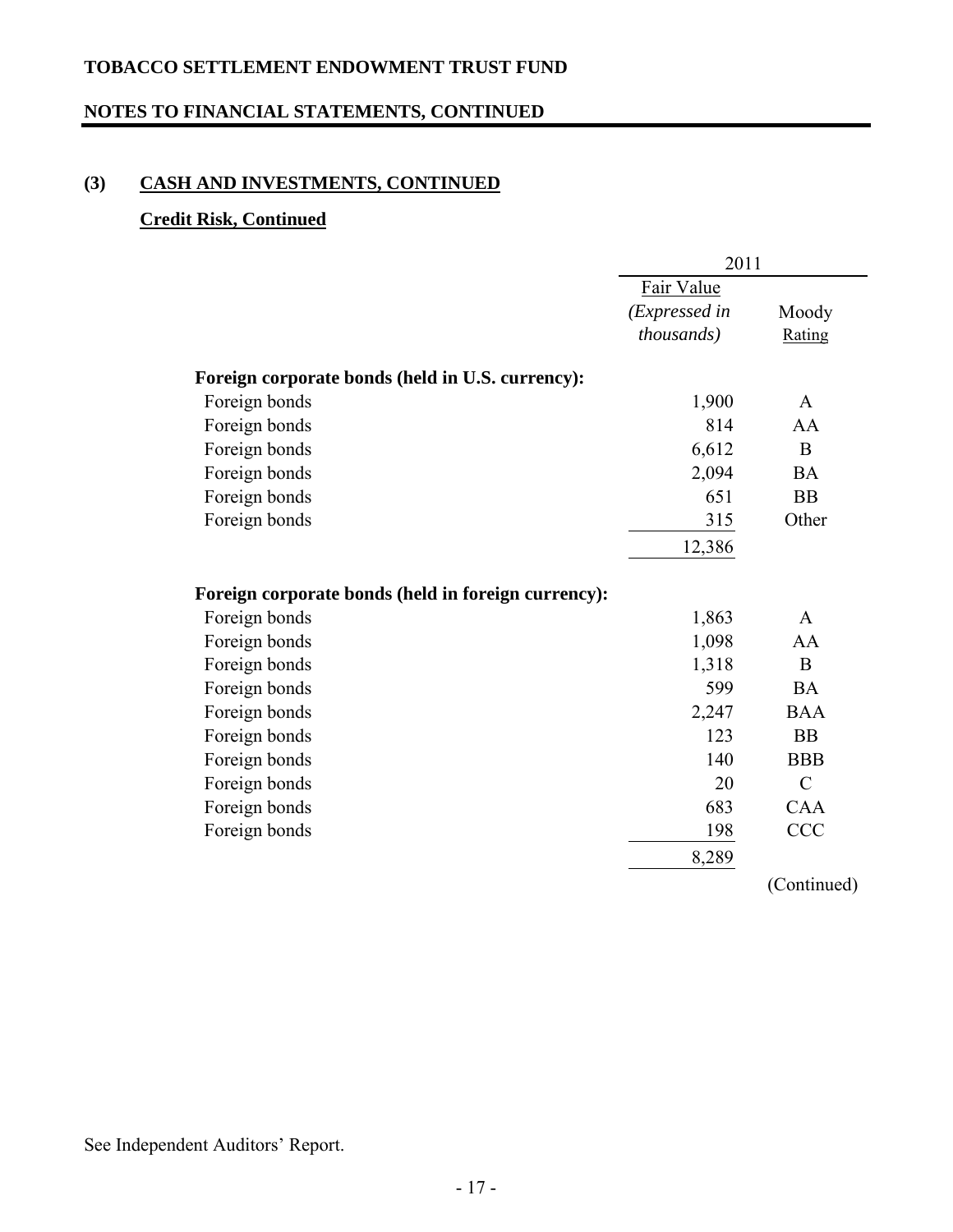# **NOTES TO FINANCIAL STATEMENTS, CONTINUED**

# **(3) CASH AND INVESTMENTS, CONTINUED**

## **Credit Risk, Continued**

|                                                      | 2011               |               |
|------------------------------------------------------|--------------------|---------------|
|                                                      | Fair Value         |               |
|                                                      | (Expressed in      | Moody         |
|                                                      | <i>thousands</i> ) | <b>Rating</b> |
| Foreign government bonds (held in U.S. currency):    |                    |               |
| Foreign government bonds                             | 244                | AA            |
| Foreign government bonds                             | 207                | $\mathbf{B}$  |
| Foreign government bonds                             | 223                | <b>BA</b>     |
| Foreign government bonds                             | 1,628              | <b>BAA</b>    |
|                                                      | 2,302              |               |
|                                                      |                    |               |
| Foreign government bonds (held in foreign currency): |                    |               |
| Foreign government bonds                             | 916                | A             |
| Foreign government bonds                             | 6,046              | A A A         |
| Foreign government bonds                             | 2,968              | <b>BAA</b>    |
| Foreign government bonds                             | 187                | CC            |
|                                                      | 10,117             |               |
| Total fair value of credit risk                      |                    |               |
|                                                      | 301,848<br>\$      |               |
|                                                      |                    |               |

(1) Backed by full faith and credit of the U.S. government.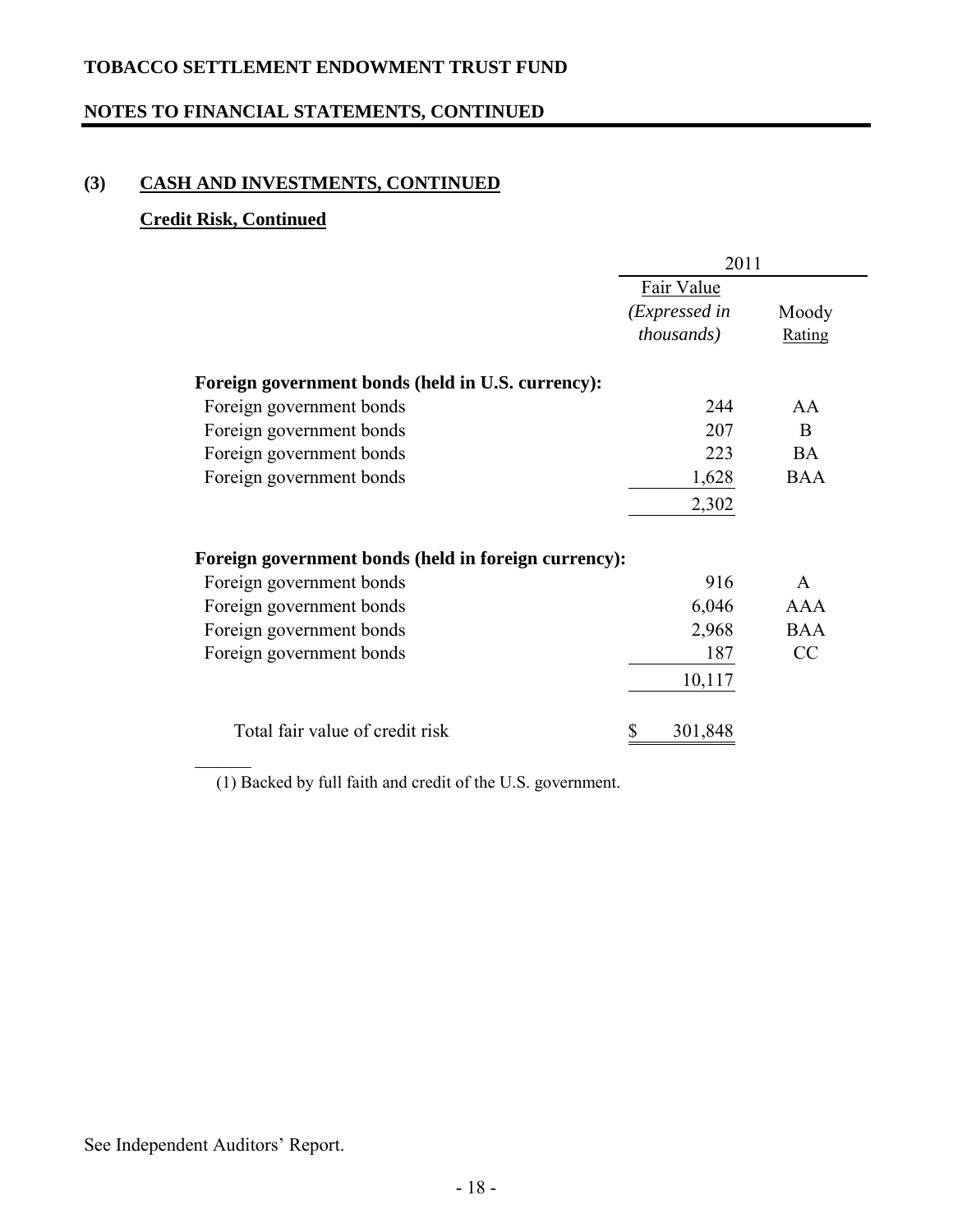## **NOTES TO FINANCIAL STATEMENTS, CONTINUED**

# **(3) CASH AND INVESTMENTS, CONTINUED**

# **Credit Risk, Continued**

|                                                   | 2010                        |            |               |
|---------------------------------------------------|-----------------------------|------------|---------------|
|                                                   |                             | Fair Value |               |
|                                                   | (Expressed in<br>thousands) |            | Moody         |
|                                                   |                             |            | Rating        |
|                                                   |                             |            |               |
| U.S. government agencies (held in U.S. currency): |                             |            |               |
| U.S. Treasury bonds                               | \$                          | 5,675      | (1)           |
| U.S. Treasury notes                               |                             | 64,066     | (1)           |
| Federal Home Loan Bank                            |                             | 355        | <b>AAA</b>    |
| Federal Home Loan Mortgage Corp.                  |                             | 7,958      | <b>AAA</b>    |
| Federal National Mortgage Corp.                   |                             | 23,793     | <b>AAA</b>    |
| Government National Mortgage Association          |                             | 387        | <b>AAA</b>    |
| Other                                             |                             | 190        | <b>AAA</b>    |
| Other                                             |                             | 2,600      | $\mathsf{A}$  |
|                                                   |                             | 105,024    |               |
|                                                   |                             |            |               |
| Corporate bonds (held in U.S. currency):          |                             |            |               |
| Domestic bonds                                    |                             | 33,846     | A             |
| Domestic bonds                                    |                             | 10,277     | AA            |
| Domestic bonds                                    |                             | 19,484     | <b>AAA</b>    |
| Domestic bonds                                    |                             | 41,145     | B             |
| Domestic bonds                                    |                             | 18,935     | <b>BA</b>     |
| Domestic bonds                                    |                             | 14,631     | <b>BAA</b>    |
| Domestic bonds                                    |                             | 1,006      | <b>BB</b>     |
| Domestic bonds                                    |                             | 212        | <b>BBB</b>    |
| Domestic bonds                                    |                             | 191        | $\mathcal{C}$ |
| Domestic bonds                                    |                             | 227        | CA            |
| Domestic bonds                                    |                             | 11,768     | <b>CAA</b>    |
| Domestic bonds                                    |                             | 5          | CC            |
| Domestic bonds                                    |                             | 3,037      | <b>CCC</b>    |
| Domestic bonds                                    |                             | 61         | D             |
| Domestic bonds                                    |                             | 612        | Other         |
|                                                   |                             | 155,437    |               |

(Continued)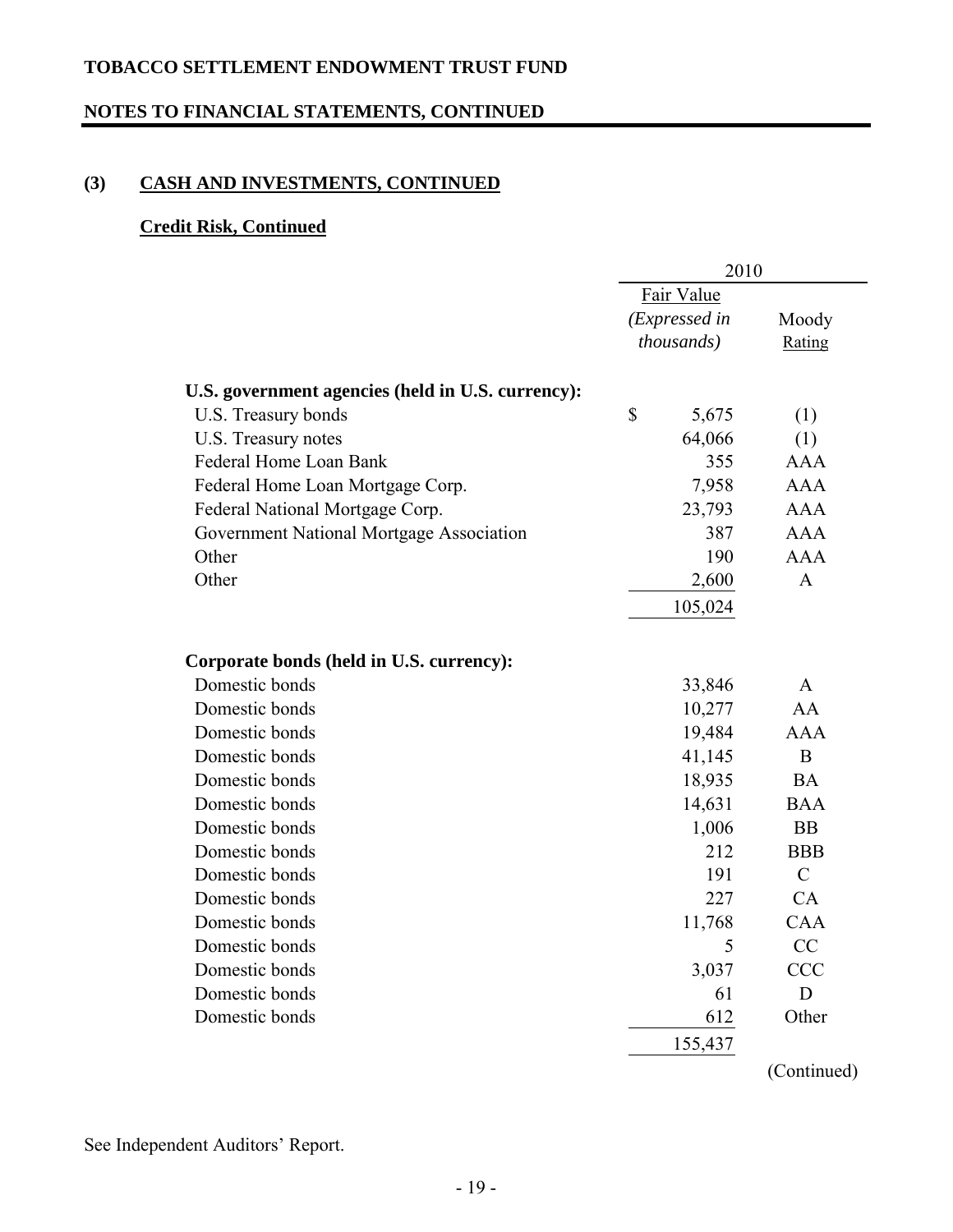## **NOTES TO FINANCIAL STATEMENTS, CONTINUED**

# **(3) CASH AND INVESTMENTS, CONTINUED**

# **Credit Risk, Continued**

|                                                  | 2010          |             |  |
|--------------------------------------------------|---------------|-------------|--|
|                                                  | Fair Value    |             |  |
|                                                  | (Expressed in | Moody       |  |
|                                                  | thousands)    | Rating      |  |
| Corporate bonds (held in foreign currency):      |               |             |  |
| Domestic bonds                                   | 1,244         | A           |  |
| Domestic bonds                                   | 345           | AA          |  |
| Domestic bonds                                   | 103           | B           |  |
| Domestic bonds                                   | 211           | <b>BA</b>   |  |
| Domestic bonds                                   | 38            | Other       |  |
|                                                  | 1,941         |             |  |
| Foreign corporate bonds (held in U.S. currency): |               |             |  |
| Foreign bonds                                    | 1,274         | A           |  |
| Foreign bonds                                    | 1,878         | AA          |  |
| Foreign bonds                                    | 4,824         | B           |  |
| Foreign bonds                                    | 922           | <b>BA</b>   |  |
| Foreign bonds                                    | 3,420         | <b>BAA</b>  |  |
| Foreign bonds                                    | 222           | <b>BB</b>   |  |
| Foreign bonds                                    | 234           | <b>BBB</b>  |  |
| Foreign bonds                                    | 83            | CA          |  |
| Foreign bonds                                    | 587           | <b>CAA</b>  |  |
| Foreign bonds                                    | 54            | Other       |  |
|                                                  | 13,498        |             |  |
|                                                  |               | (Continued) |  |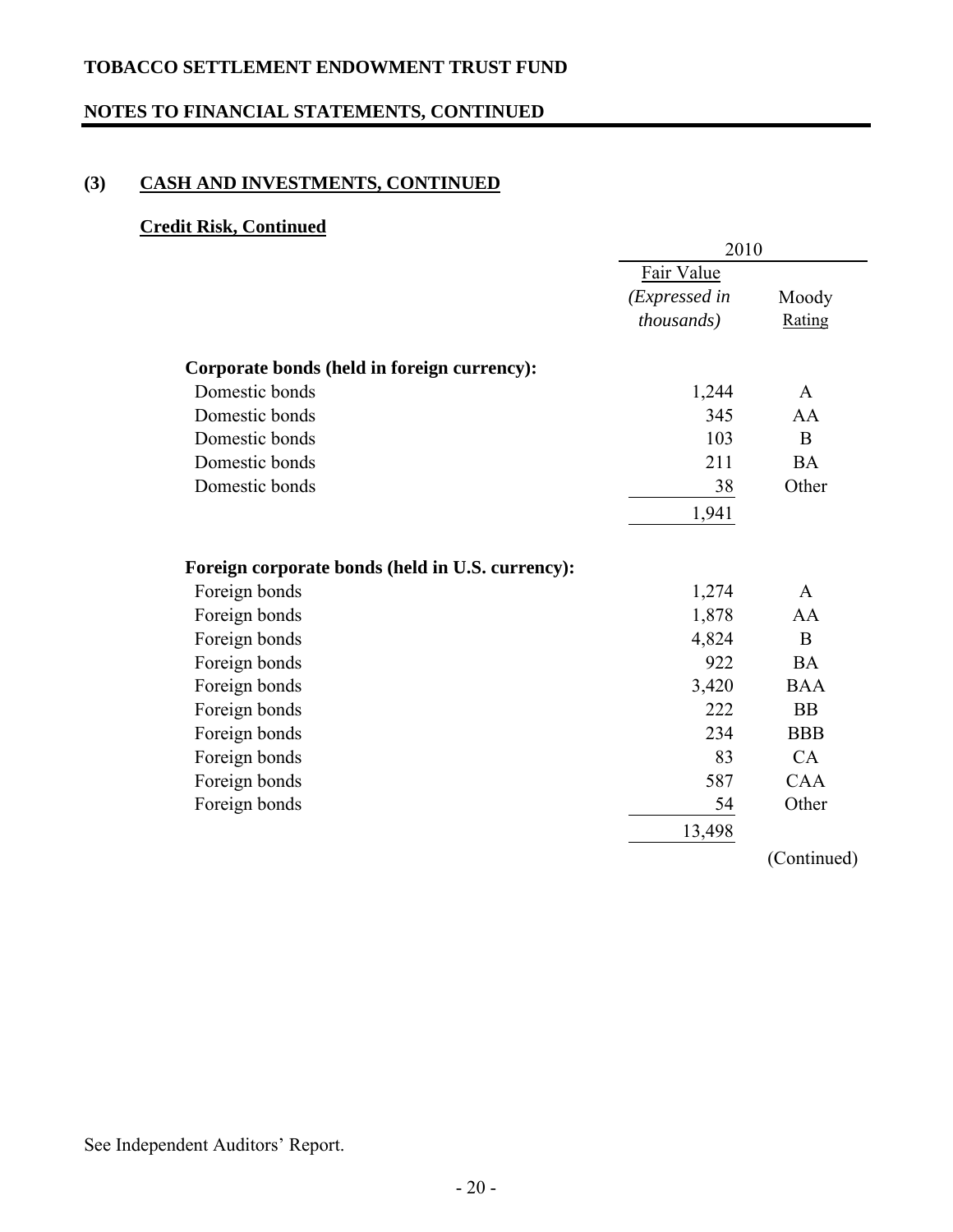# **NOTES TO FINANCIAL STATEMENTS, CONTINUED**

# **(3) CASH AND INVESTMENTS, CONTINUED**

# **Credit Risk, Continued**

|                                                      | 2010          |               |  |
|------------------------------------------------------|---------------|---------------|--|
|                                                      | Fair Value    |               |  |
|                                                      | (Expressed in | Moody         |  |
|                                                      | thousands)    | Rating        |  |
| Foreign corporate bonds (held in foreign currency):  |               |               |  |
| Foreign bonds                                        | 435           | $\mathsf{A}$  |  |
| Foreign bonds                                        | 607           | AA            |  |
| Foreign bonds                                        | 1,305         | B             |  |
| Foreign bonds                                        | 214           | <b>BA</b>     |  |
| Foreign bonds                                        | 1,238         | <b>BAA</b>    |  |
| Foreign bonds                                        | 110           | <b>BB</b>     |  |
| Foreign bonds                                        | 121           | <b>BBB</b>    |  |
| Foreign bonds                                        | 62            | $\mathcal{C}$ |  |
| Foreign bonds                                        | 319           | <b>CAA</b>    |  |
| Foreign bonds                                        | 152           | <b>CCC</b>    |  |
|                                                      | 4,563         |               |  |
| Foreign government bonds (held in U.S. currency):    |               |               |  |
| Foreign government bonds                             | 103           | AA            |  |
| Foreign government bonds                             | 665           | B             |  |
| Foreign government bonds                             | 1,681         | <b>BA</b>     |  |
| Foreign government bonds                             | 1,172         | <b>BAA</b>    |  |
|                                                      | 3,621         |               |  |
|                                                      |               |               |  |
| Foreign government bonds (held in foreign currency): |               |               |  |
| Foreign government bonds                             | 2,875         | <b>AAA</b>    |  |
| Foreign government bonds                             | 359           | <b>BA</b>     |  |
| Foreign government bonds                             | 522           | <b>BAA</b>    |  |
|                                                      | 3,756         |               |  |
| Total fair value of credit risk                      | \$<br>287,840 |               |  |
|                                                      |               |               |  |

(1) Backed by full faith and credit of the U.S. government.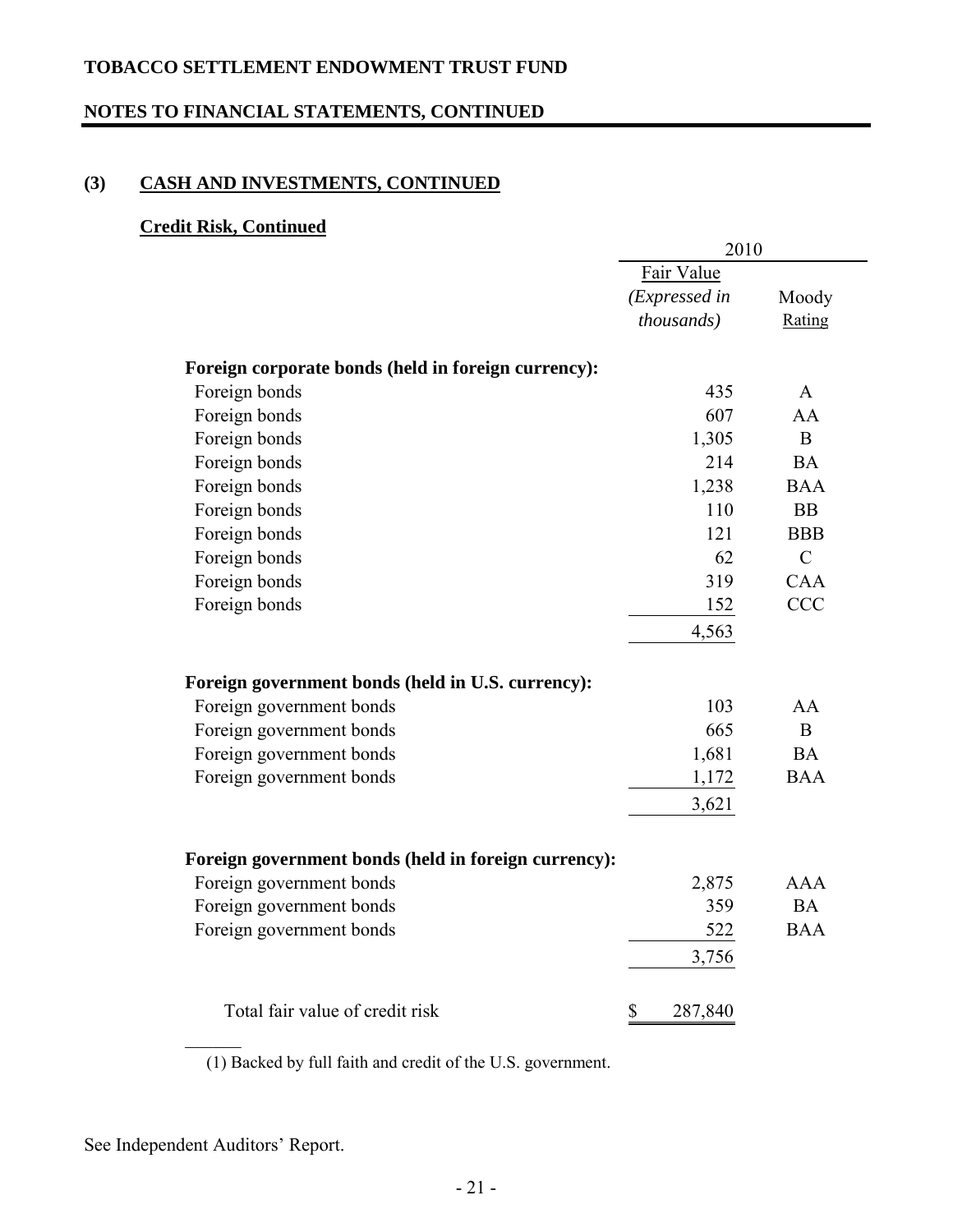# **NOTES TO FINANCIAL STATEMENTS, CONTINUED**

#### **(3) CASH AND INVESTMENTS, CONTINUED**

#### **Concentration of Credit Risk**

The Fund limits its exposure to concentration of credit risk through its investment policy and asset allocation policy. Within asset classes, individual securities are limited to not more than 6% of the investment manager's portfolio; however, securities of one issuer could be represented in more than one asset class. No investments in any one organization, excluding those guaranteed by the U.S. government, represented 5% or more of the Fund's net assets at June 30, 2011 or 2010.

#### **Interest Rate Risk**

Interest rate risk is the risk that changes in interest rates will adversely affect the fair value of an investment. Mortgage-backed securities are highly sensitive to interest rate changes. The investment policy manages interest rate risk by limiting the effective duration of an actively managed fixed-income portfolio. Excluding U.S. government guaranteed securities, effective duration is not to exceed 7 years.  $2011$ 

|                                                     | 20 H         |                    |           |
|-----------------------------------------------------|--------------|--------------------|-----------|
|                                                     |              | <b>Fair Value</b>  | Effective |
|                                                     |              | (Expressed in      | Duration  |
|                                                     |              | <i>thousands</i> ) | Years     |
| U.S. government securities (government guaranteed): |              |                    |           |
| U.S. Treasury bonds                                 | $\mathbb{S}$ | 10,984             | 17.35     |
| U.S. Treasury notes                                 |              | 66,472             | 4.49      |
| Government National Mortgage Association            |              | 321                | 3.79      |
| Other                                               |              | 3,422              | 8.52      |
| Foreign government securities:                      |              |                    |           |
| Foreign government bonds (held in U.S. currency)    |              | 2,302              | 6.32      |
| Foreign government bonds (held in foreign currency) |              | 10,117             | 5.31      |
| <b>Mortgage-backed securities:</b>                  |              |                    |           |
| Federal Home Loan Mortgage Corp.                    |              | 4,555              | 1.68      |
| Federal National Mortgage Corp.                     |              | 26,916             | 5.18      |
| <b>Corporate bonds:</b>                             |              |                    |           |
| Domestic bonds (held in U.S. currency)              |              | 156,084            | 4.71      |
| Foreign bonds (held in U.S. currency)               |              | 12,386             | 4.22      |
| Foreign bonds (held in foreign currency)            |              | 8,289              | 4.42      |
| Total fixed income                                  | \$           | 301,848            |           |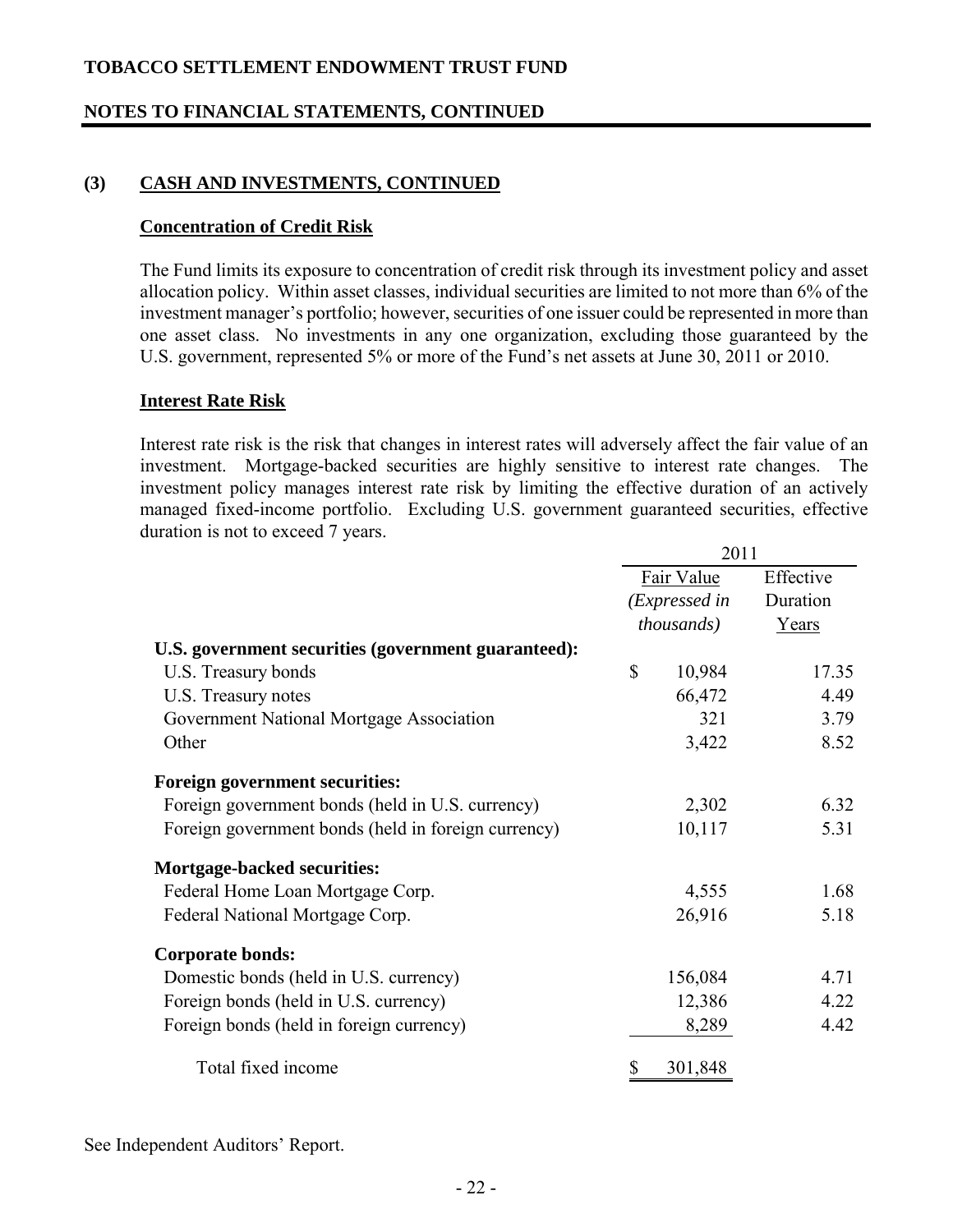## **NOTES TO FINANCIAL STATEMENTS, CONTINUED**

# **(3) CASH AND INVESTMENTS, CONTINUED**

# **Interest Rate Risk, Continued**

|                                                     | 2010          |                    |           |
|-----------------------------------------------------|---------------|--------------------|-----------|
|                                                     | Fair Value    |                    | Effective |
|                                                     | (Expressed in |                    | Duration  |
|                                                     |               | <i>thousands</i> ) | Years     |
| U.S. government securities (government guaranteed): |               |                    |           |
| U.S. Treasury bonds                                 | \$            | 5,675              | 17.45     |
| U.S. Treasury notes                                 |               | 64,066             | 4.05      |
| Federal Home Loan Bank                              |               | 355                | 7.54      |
| Government National Mortgage Association            |               | 387                | 1.74      |
| Other                                               |               | 2,790              | 9.42      |
| Foreign government securities:                      |               |                    |           |
| Foreign government bonds (held in U.S. currency)    |               | 3,621              | 6.54      |
| Foreign government bonds (held in foreign currency) |               | 3,756              | 8.48      |
| <b>Mortgage-backed securities:</b>                  |               |                    |           |
| Federal Home Loan Mortgage Corp.                    |               | 7,958              | 1.22      |
| Federal National Mortgage Corp.                     |               | 23,793             | 2.29      |
| <b>Corporate bonds:</b>                             |               |                    |           |
| Domestic bonds (held in U.S. currency)              |               | 155,437            | 5.30      |
| Domestic bonds (held in foreign currency)           |               | 1,941              | 5.76      |
| Foreign bonds (held in U.S. currency)               |               | 13,498             | 4.83      |
| Foreign bonds (held in foreign currency)            |               | 4,563              | 3.57      |
| Total fixed income                                  | \$            | 287,840            |           |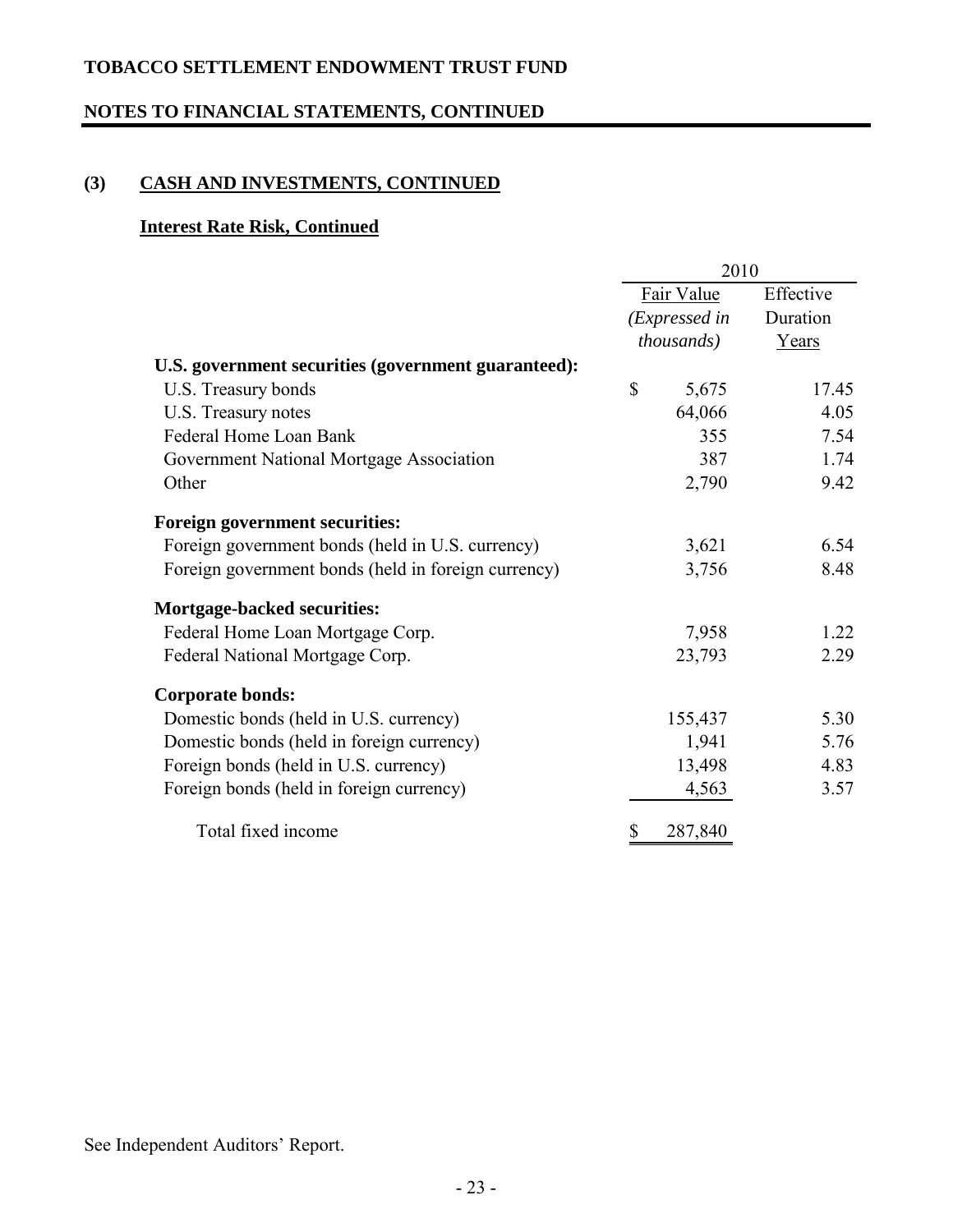## **NOTES TO FINANCIAL STATEMENTS, CONTINUED**

## **(3) CASH AND INVESTMENTS, CONTINUED**

#### **Foreign Currency Risk**

Foreign currency risk is the risk that changes in exchange rates will adversely affect the fair value of an investment or a deposit. The investment policy limits foreign equity investments to 10% of total net assets through its asset allocation policy. Investment in foreign equities and fixed income is shown by monetary unit to indicate possible foreign currency risk.

|                        | 2011         |                    |                  |  |
|------------------------|--------------|--------------------|------------------|--|
|                        | Fair Value   |                    |                  |  |
|                        |              | (Expressed in      |                  |  |
|                        |              | <i>thousands</i> ) | <u>Type</u>      |  |
| Foreign currency:      |              |                    |                  |  |
| Argentine peso         | $\mathbb{S}$ | 53                 | Fixed income     |  |
| Australian dollar      |              | 1,094              | Equity           |  |
| Bermuda dollar         |              | 842                | Fixed income     |  |
| <b>Brazilian Real</b>  |              | 5,613              | Equity           |  |
| <b>Brazilian Real</b>  |              | 1,554              | Fixed income     |  |
| <b>Brazilian Real</b>  |              | 1                  | Foreign currency |  |
| British pound sterling |              | 13,925             | Equity           |  |
| British pound sterling |              | 3,219              | Fixed income     |  |
| British pound sterling |              | 263                | Foreign currency |  |
| Canadian dollar        |              | 3,502              | Equity           |  |
| Canadian dollar        |              | 2,240              | Fixed income     |  |
| Cayman dollar          |              | 727                | Equity           |  |
| Cayman dollar          |              | 1,222              | Fixed income     |  |
| Columbian peso         |              | 258                | Fixed income     |  |
| Euro                   |              | 29,402             | Equity           |  |
| Euro                   |              | 18,819             | Fixed income     |  |
| Euro                   |              | 494                | Foreign currency |  |
| Hong Kong dollar       |              | 7,074              | Equity           |  |
| Israeli shequel        |              | 1,205              | Equity           |  |
| Korean Won             |              | 3,429              | Equity           |  |
|                        |              |                    |                  |  |
| Malaysian Ringgit      |              | 916                | Fixed income     |  |

(Continued)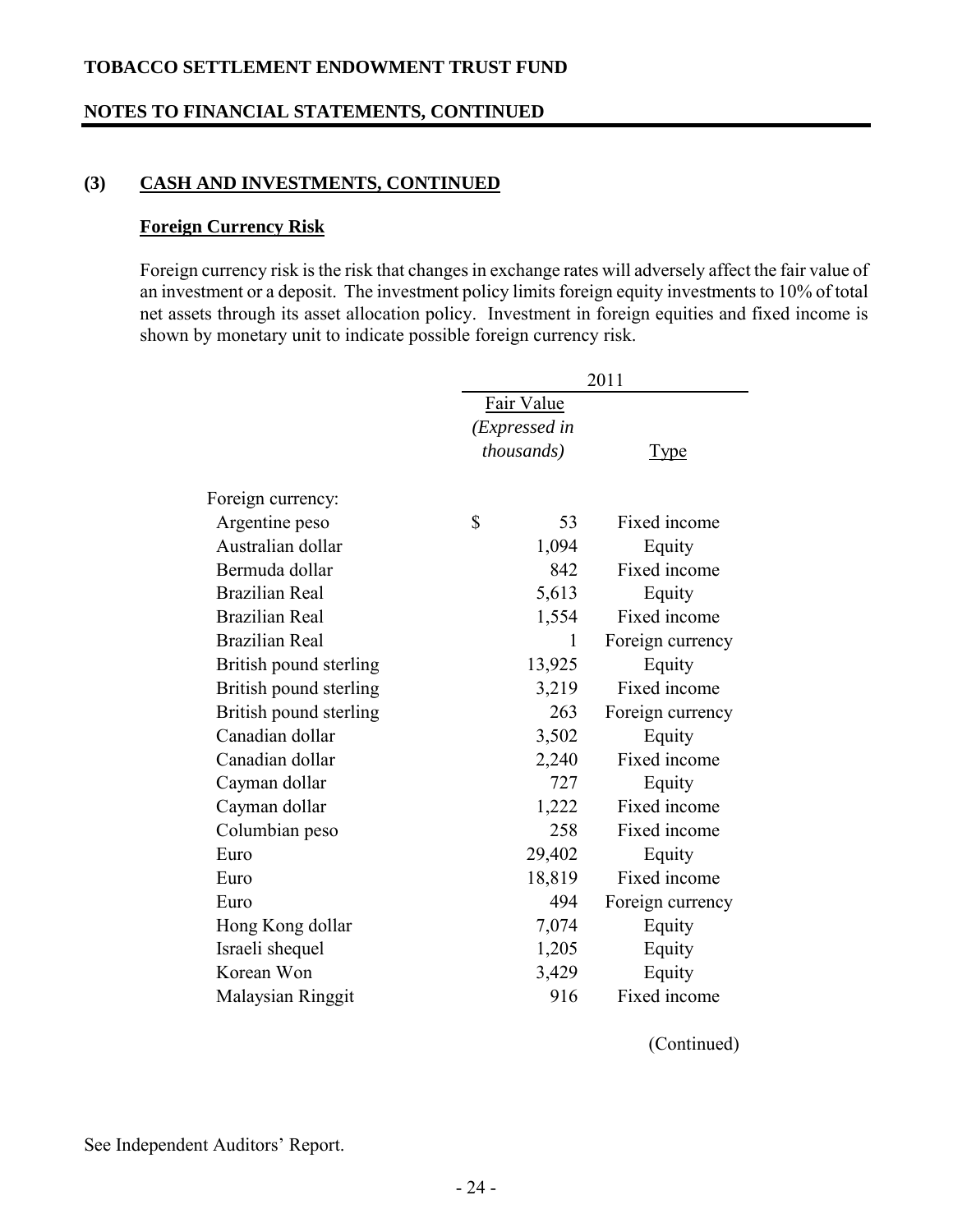## **NOTES TO FINANCIAL STATEMENTS, CONTINUED**

# **(3) CASH AND INVESTMENTS, CONTINUED**

# **Foreign Currency Risk, Continued**

| 2011               |                          |  |  |
|--------------------|--------------------------|--|--|
| Fair Value         |                          |  |  |
| (Expressed in      |                          |  |  |
| <i>thousands</i> ) | <b>Type</b>              |  |  |
|                    |                          |  |  |
| 9                  | Foreign currency         |  |  |
| 1,242              | Fixed income             |  |  |
| 47                 | Foreign currency         |  |  |
| 473                | Fixed income             |  |  |
| 16                 | Foreign currency         |  |  |
| 1,830              | Equity                   |  |  |
| 708                | Fixed income             |  |  |
| 2,227              | Equity                   |  |  |
| 1,970              | Equity                   |  |  |
| 1,285              | Equity                   |  |  |
| 5,324              | Equity                   |  |  |
| 567                | Fixed income             |  |  |
| 904                | Equity                   |  |  |
| 223                | Fixed income             |  |  |
| 154                | Fixed income             |  |  |
| 10,493             | Equity                   |  |  |
|                    |                          |  |  |
|                    |                          |  |  |
| 605                |                          |  |  |
|                    |                          |  |  |
|                    | 123,324<br>\$<br>123,929 |  |  |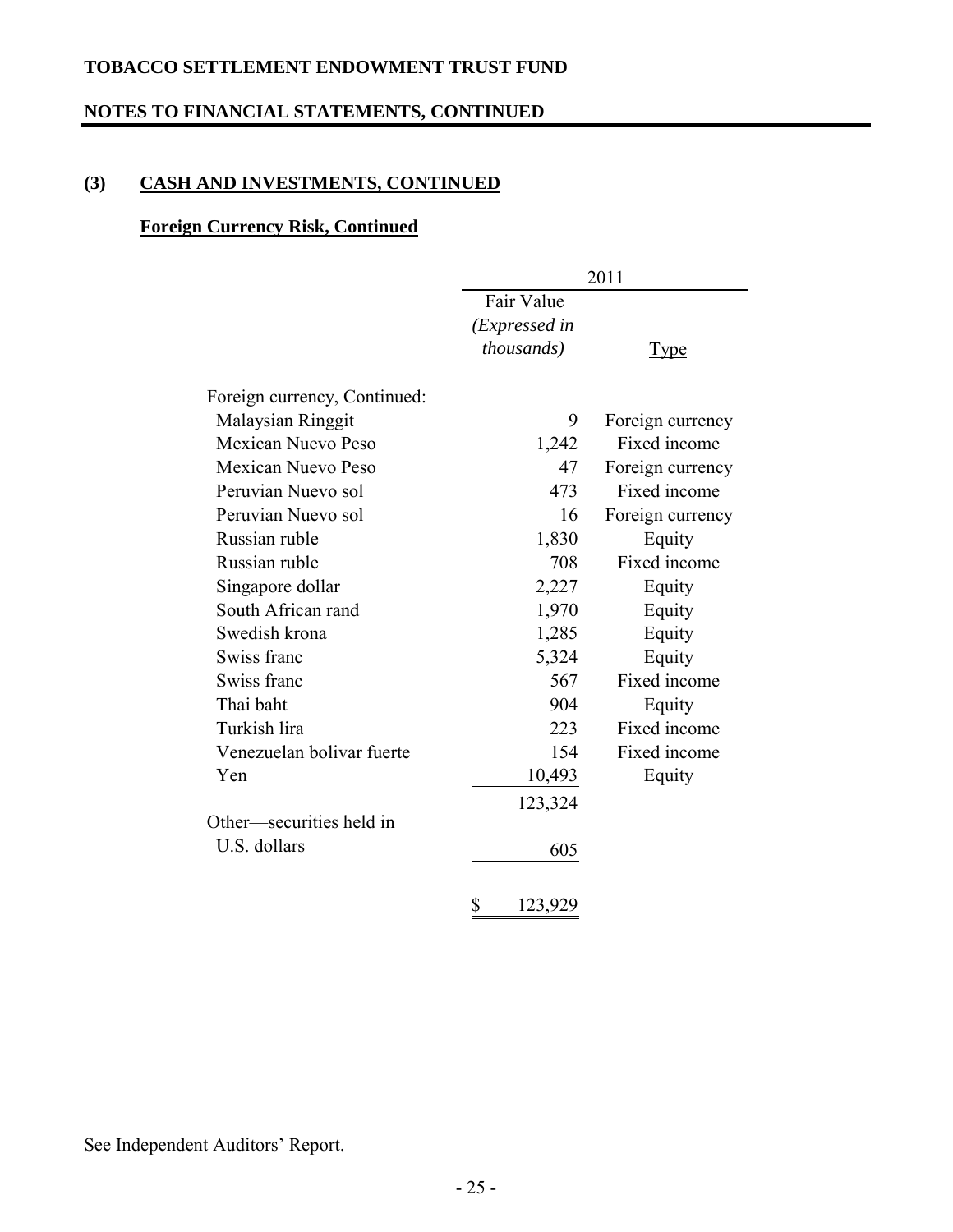# **NOTES TO FINANCIAL STATEMENTS, CONTINUED**

# **(3) CASH AND INVESTMENTS, CONTINUED**

# **Foreign Currency Risk, Continued**

|                        | 2010       |                    |                  |  |  |
|------------------------|------------|--------------------|------------------|--|--|
|                        | Fair Value |                    |                  |  |  |
|                        |            | (Expressed in      |                  |  |  |
|                        |            | <i>thousands</i> ) | <b>Type</b>      |  |  |
| Foreign currency:      |            |                    |                  |  |  |
| Argentine peso         | \$         | 186                | Fixed income     |  |  |
| Australian dollar      |            | 7                  | Foreign currency |  |  |
| Australian dollar      |            | 282                | Fixed income     |  |  |
| Australian dollar      |            | 4,276              | Equity           |  |  |
| Bermuda dollar         |            | 889                | Fixed income     |  |  |
| Brazilian real         |            |                    | Fixed income     |  |  |
|                        |            | 1,471<br>359       |                  |  |  |
| British pound sterling |            |                    | Foreign currency |  |  |
| British pound sterling |            | 8,892              | Equity           |  |  |
| British pound sterling |            | 3,551              | Fixed income     |  |  |
| Canadian dollar        |            | 1,597              | Fixed income     |  |  |
| Canadian dollar        |            | 3,532              | Equity           |  |  |
| Cayman dollar          |            | 1,119              | Equity           |  |  |
| Cayman dollar          |            | 1,172              | Fixed income     |  |  |
| Chilean peso           |            | 163                | Fixed income     |  |  |
| Colombian peso         |            | 821                | Fixed income     |  |  |
| Danish krone           |            | 221                | Fixed income     |  |  |
| Euro                   |            | 464                | Foreign currency |  |  |
| Euro                   |            | 21,514             | Equity           |  |  |
| Euro                   |            | 11,179             | Fixed income     |  |  |
| Hong Kong dollar       |            | 5,926              | Equity           |  |  |
| Indonesian rupiah      |            | 339                | Fixed income     |  |  |
| Japanese yen           |            | 14,456             | Equity           |  |  |

(Continued)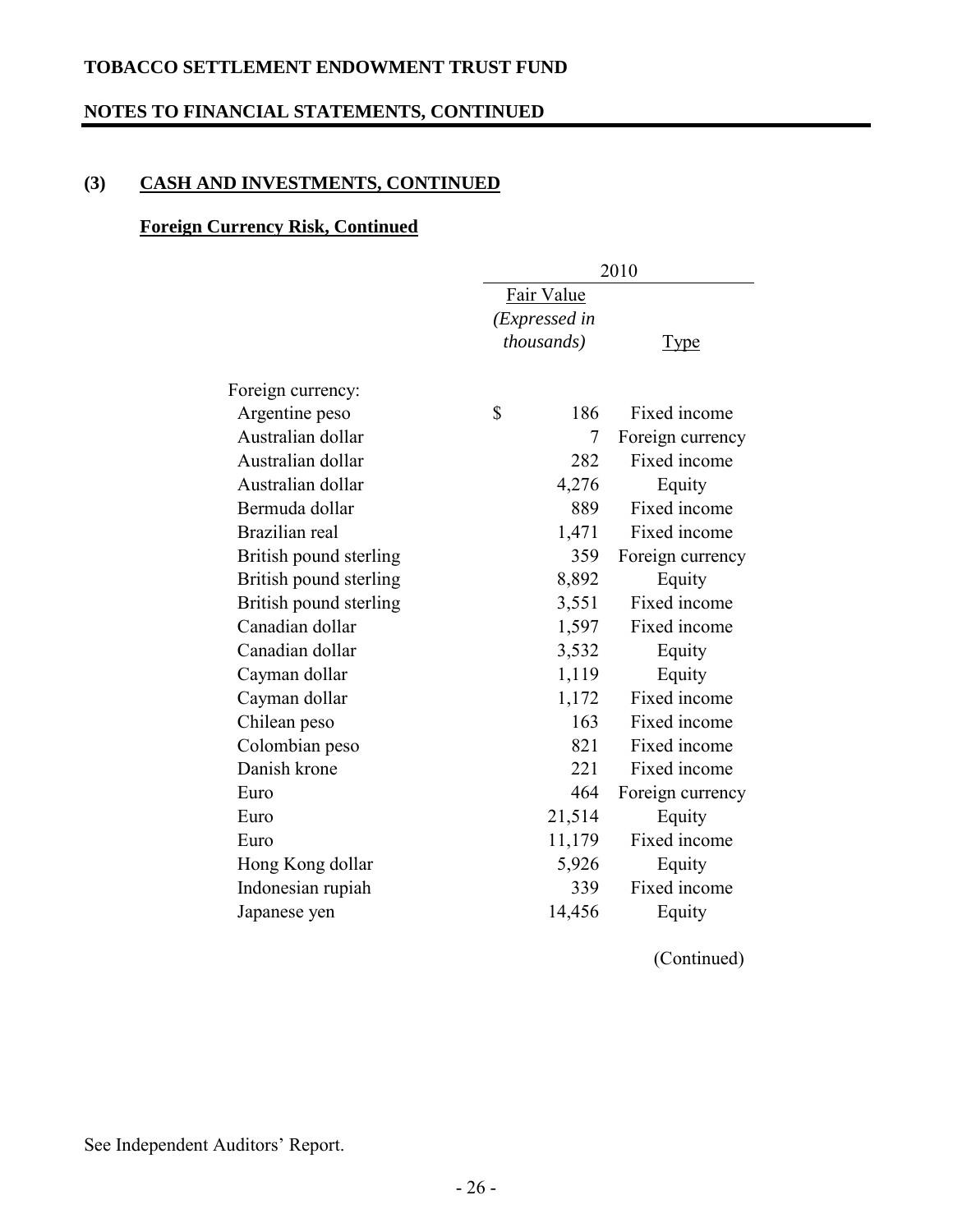## **NOTES TO FINANCIAL STATEMENTS, CONTINUED**

# **(3) CASH AND INVESTMENTS, CONTINUED**

# **Foreign Currency Risk, Continued**

|                              | 2010               |              |  |  |
|------------------------------|--------------------|--------------|--|--|
|                              | Fair Value         |              |  |  |
|                              | (Expressed in      |              |  |  |
|                              | <i>thousands</i> ) | <u>Type</u>  |  |  |
| Foreign currency, Continued: |                    |              |  |  |
| Malaysian ringgit            | 315                | Fixed income |  |  |
| Mexican nuevo peso           | 816                | Fixed income |  |  |
| New Israeli shequel          | 1,477              | Equity       |  |  |
| North Korean won             | 1,141              | Equity       |  |  |
|                              |                    |              |  |  |
| Norwegian krone              | 1,441              | Equity       |  |  |
| Norwegian krone              | 48                 | Fixed income |  |  |
| Peruvian Nuevo sol           | 18                 | Fixed income |  |  |
| Qatar rial                   | 369                | Fixed income |  |  |
| Russian ruble                | 891                | Fixed income |  |  |
| Singapore dollar             | 1,449              | Equity       |  |  |
| South African rand           | 157                | Fixed income |  |  |
| Swedish krona                | 647                | Fixed income |  |  |
| Swiss franc                  | 246                | Fixed income |  |  |
| Thai baht                    | 691                | Equity       |  |  |
| Thai baht                    | 273                | Fixed income |  |  |
| Turkish lira                 | 1,056              | Fixed income |  |  |
| Venezuelan bolivar fuerte    | 671                | Fixed income |  |  |
|                              | \$<br>94,122       |              |  |  |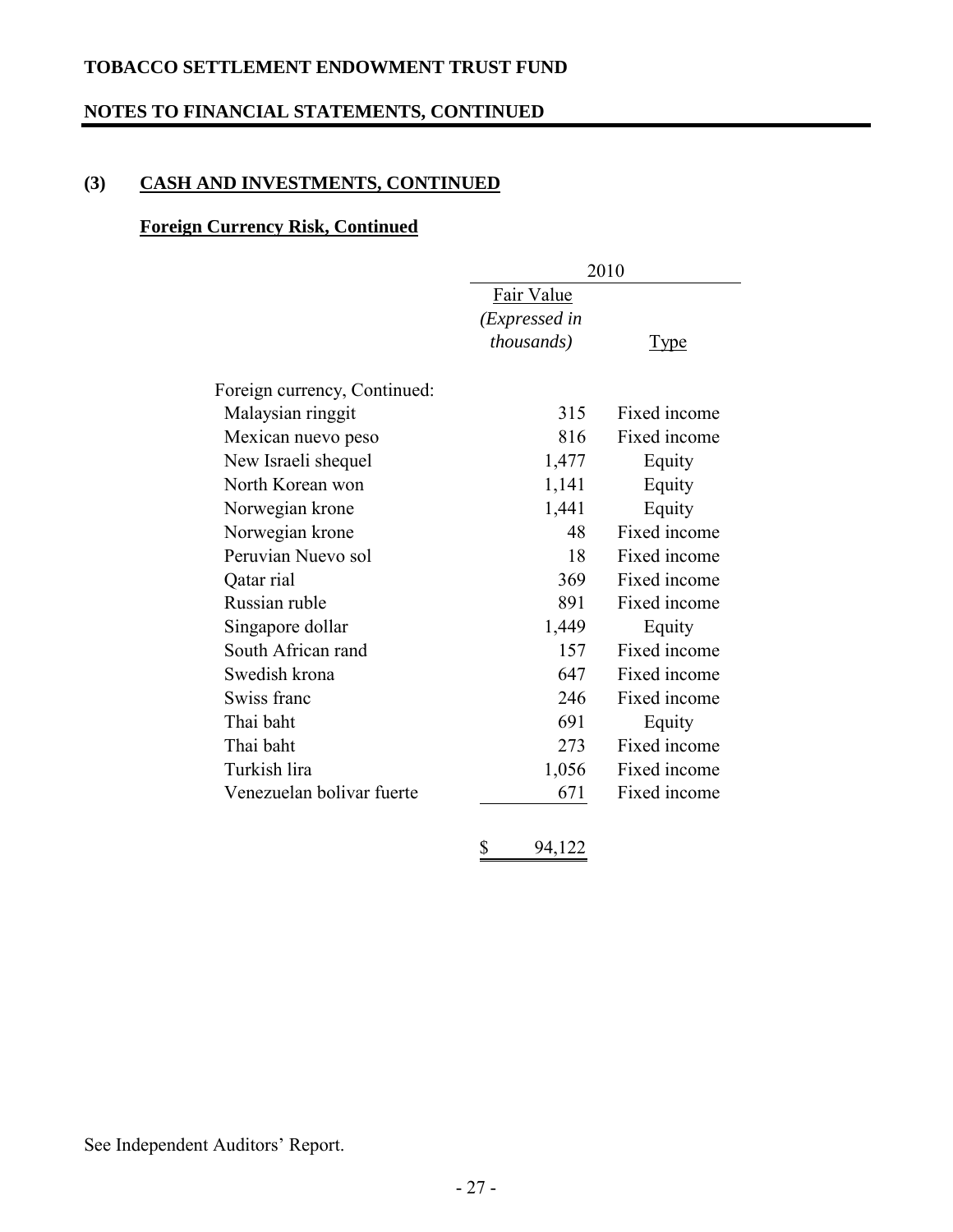#### **NOTES TO FINANCIAL STATEMENTS, CONTINUED**

#### **(4) DERIVATIVES**

Derivative instruments are financial contracts whose values depend on the values of one or more underlying assets, reference rates, or financial indexes. They include futures contracts, swap contracts, options contracts, and forward foreign currency exchange. The Fund's derivatives policy identifies and allows common derivative investments and strategies which are consistent with applicable law and the Investment Policy Statement and requires investment managers to petition for the inclusion of additional derivative instruments and strategies. The guidelines also require investment managers to follow certain controls and documentation and risk management procedures. The Fund enters into these certain derivative instruments primarily to enhance the performance and reduce the volatility of its portfolio. It enters futures contracts to gain or hedge exposure to certain markets and to manage interest rate risk and uses forward foreign exchange contracts primarily to hedge foreign currency exposure. The tables below summarize the various contracts in the portfolio as of June 30, 2011 and 2010. The notional values associated with the futures contracts are generally not recorded in the financial statements, as they represent the obligation to purchase the futures contracts. Unrealized gains or losses are recognized daily by the investment manager and have been reflected in the Fund's financial statements. Interest risks associated with these investments are included in the interest rate risk disclosures. The Fund does not anticipate additional significant market risk from the futures or currency contracts.

#### *Futures Contracts*

|                     | June 30, 2011 |              |    |                    |
|---------------------|---------------|--------------|----|--------------------|
|                     | 2011          |              |    |                    |
|                     | Expiration    |              |    | Notional/          |
|                     | Date          | Long/Short   |    | Fair Value         |
|                     |               |              |    | (Expressed in      |
|                     |               |              |    | <i>thousands</i> ) |
| U.S. 5-Year Note    | September     | <b>Short</b> | \$ | 11,562             |
| Euro-Bund Future    | September     | <b>Short</b> |    | 2,729              |
| 10-Year Note Future | September     | Short        |    | 2,569              |
|                     |               |              | \$ | 16,860             |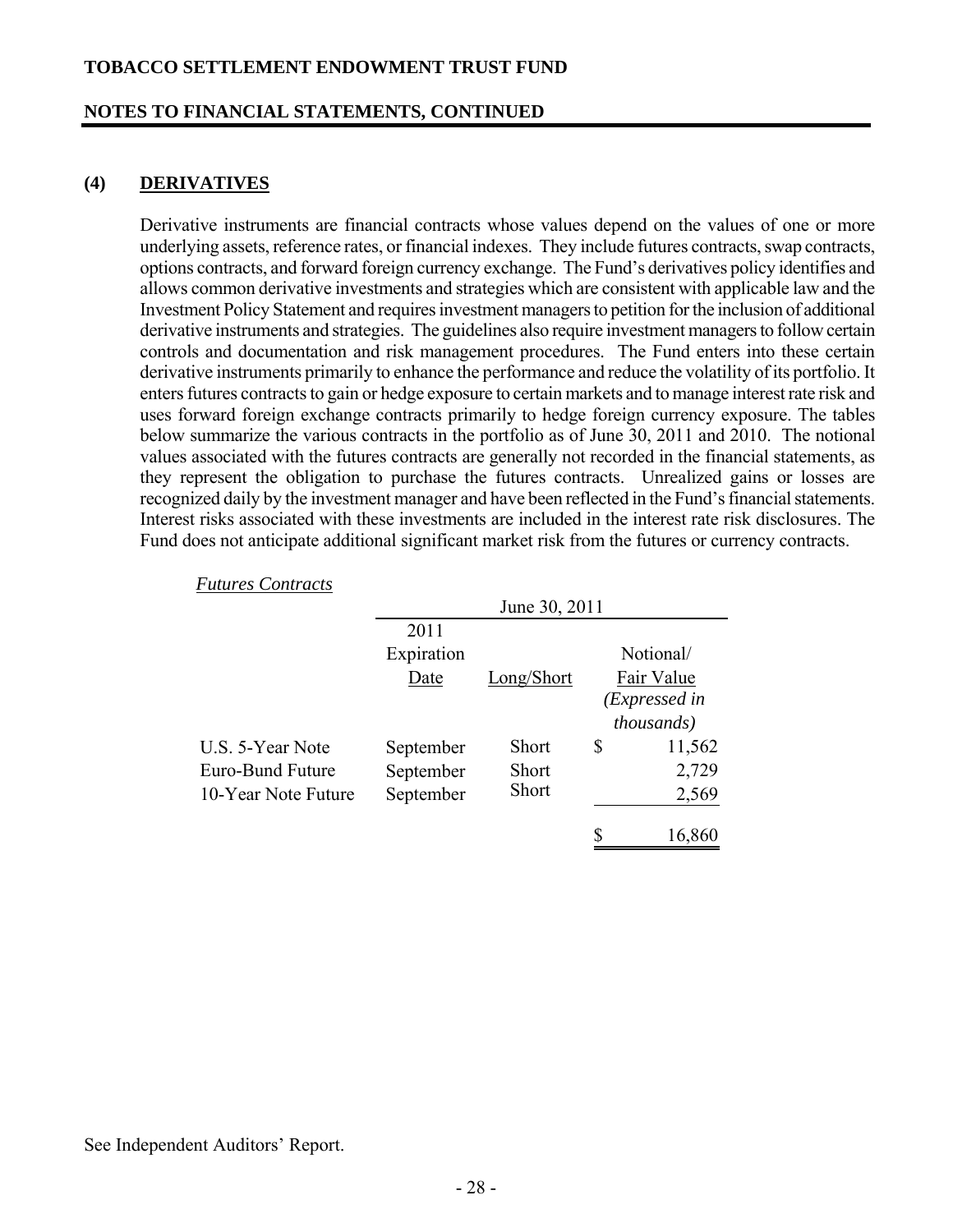## **NOTES TO FINANCIAL STATEMENTS, CONTINUED**

#### **(4) DERIVATIVES, CONTINUED**

#### *Futures Contracts, Continued*

|                                                     | 2010        |              |    |                          |               |
|-----------------------------------------------------|-------------|--------------|----|--------------------------|---------------|
|                                                     | Expiration  |              |    | Notional/                |               |
|                                                     | <u>Date</u> | Long/Short   |    | Fair Value               |               |
|                                                     |             |              |    | (Expressed in            |               |
|                                                     |             |              |    | <i>thousands</i> )       |               |
| U.S. 5-Year Note                                    | September   | <b>Short</b> | \$ | 947                      |               |
| Long Gilt Future                                    | September   | Short        |    | 724                      |               |
| Euro-Bobl Future                                    | September   | Short        |    | 1,777                    |               |
| Euro-Bund Future                                    | September   | <b>Short</b> |    | 2,536                    |               |
| 10-Year Note Future                                 | September   | <b>Short</b> |    | 1,348                    |               |
| U.S. Long Bond                                      | September   | Short        |    | 383                      |               |
|                                                     |             |              | \$ | 7,715                    |               |
| <b>Foreign Currency Forward Contracts</b>           |             |              |    |                          |               |
|                                                     |             |              |    | June 30, 2011            | June 30, 2010 |
|                                                     |             |              |    | (Expressed in thousands) |               |
| Pending receivable                                  |             |              | \$ | 30,428                   | 27,274        |
| Pending payable                                     |             |              |    | (30, 430)                | (26, 660)     |
| Foreign currency forward contract (liability) asset |             |              | \$ | (2)                      | 614           |

As of June 30, 2011, the foreign currency forward contracts expire in August and September 2011. During the years ended June 30, 2011 and 2010, realized gains on foreign currency contracts were approximately \$93,000 and \$894,000, respectively.

As of June 30, 2011, the Fund had an investment in a foreign currency options contract with a pending receivable of \$18. The foreign currency options contract expires in September 2011.

The Fund invests in mortgage-backed securities, which are reported at fair value in the statements of net assets and the balance sheets and are based on the cash flows from interest and principal payments by the underlying mortgages. As a result, they are sensitive to prepayments by mortgagees, which are likely in declining interest rate environments, thereby reducing the values of these securities. The Fund invests in mortgage-backed securities to diversify the portfolio and increase the return while minimizing the extent of risk. Details regarding interest rate risks for these investments are included under the interest rate risk disclosures.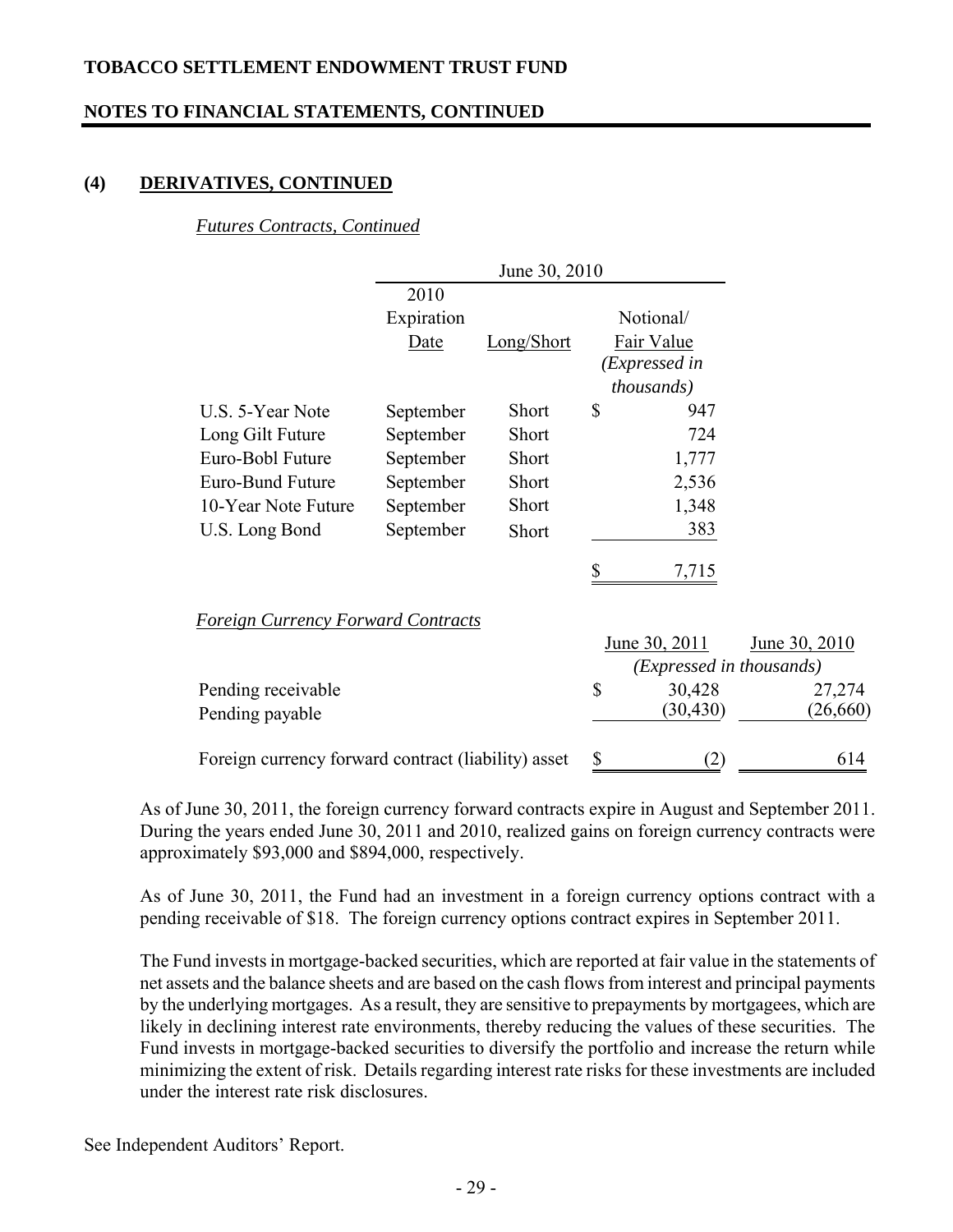## **NOTES TO FINANCIAL STATEMENTS, CONTINUED**

#### **(5) ALTERNATIVE INVESTMENTS**

Alternative investments as of June 30, 2011, were with limited partnerships as follows:

| Company                                   |              | Fair Value<br>(Determined<br>using NAV) | Unfunded<br>Commitment | Purpose                                                                                                       |
|-------------------------------------------|--------------|-----------------------------------------|------------------------|---------------------------------------------------------------------------------------------------------------|
| <b>FrontPoint Partners L.P.</b>           | $\mathbb{S}$ | 3,164,620                               | 11,871,513             | Investments consist of senior<br>secured direct loans to<br>corporate entities that meet<br>certain criteria. |
| <b>Medley Opportunity</b><br>Fund II L.P. | $\mathbb{S}$ | 4,827,884                               | 9,985,932              | Investments consist of senior<br>secured direct loans to<br>corporate entities that meet<br>certain criteria. |
| Total alternative<br>investments          | \$           | 7,992,504                               | 21,857,445             |                                                                                                               |

Alternative investments are carried at the net asset value (NAV) of the fund as provided by the administrator or general partner. The Fund uses the NAV to determine the fair value for all alternative investments which (a) do not have a readily determinable fair value and (b) prepare their financial statements consistent with the measurement principles of an investment company or have attributes of an investment company. Management evaluates the values provided based on a number of factors, including obtaining an understanding of the fund's underlying investments, strategy, positions and valuation methodologies, obtaining audited financial statements, obtaining verification of transactions at or near year end, and comparing information provided by the fund administrator or general partner to other available information such as sector data and indexes. Because alternative investments are not readily marketable, their NAV is subject to uncertainty and therefore may differ from the value that would have been used had a ready market for such investments existed. Such a difference could be material. Discretionary redemption of the investment in the limited partnerships by the Fund is not permitted.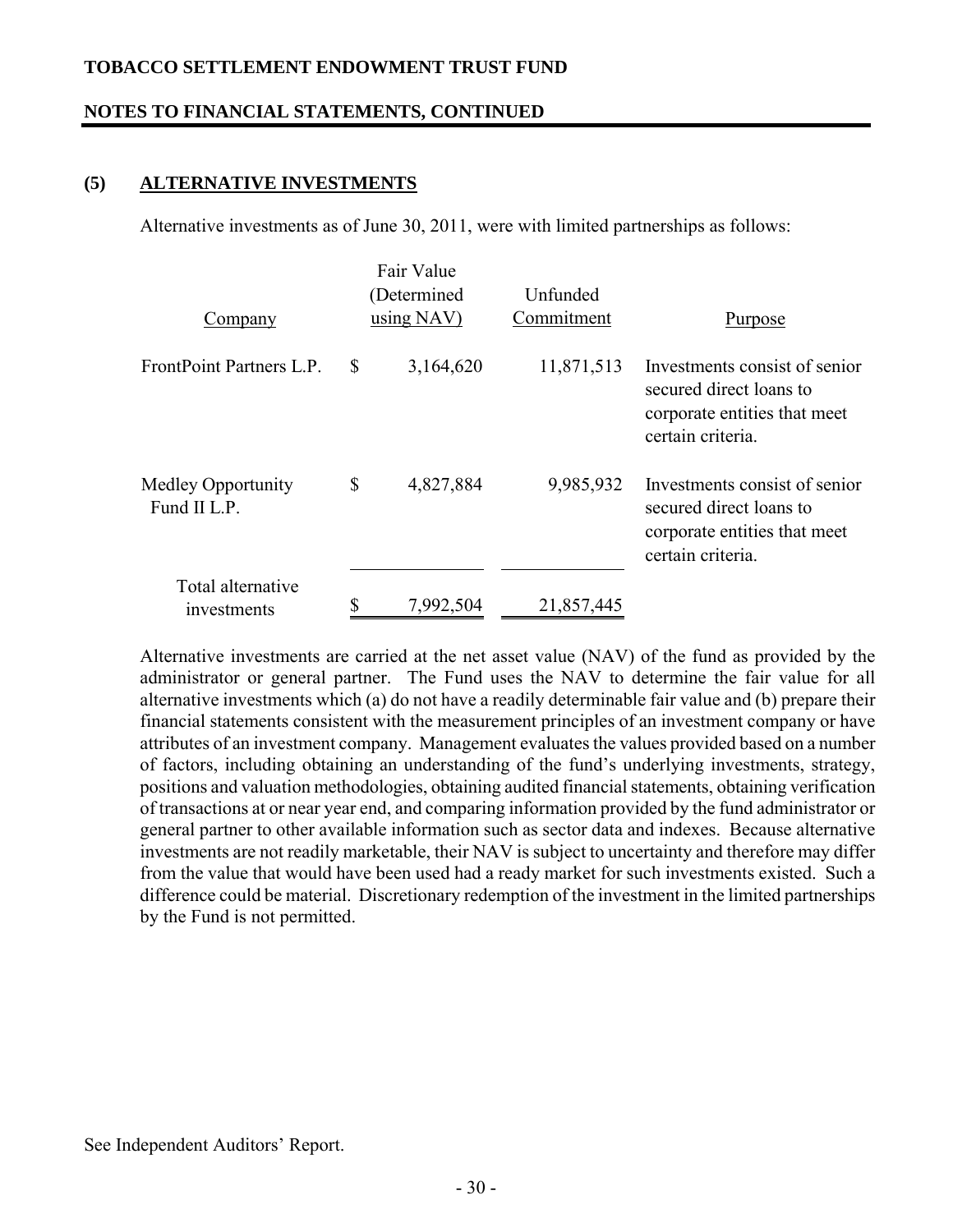# **NOTES TO FINANCIAL STATEMENTS, CONTINUED**

# **(6) CAPITAL ASSETS**

The following is a summary of changes in capital assets:

|                                                                    | Balance at<br>June 30, 2010 | Additions | Disposals | Balance at<br>June 30, 2011 |
|--------------------------------------------------------------------|-----------------------------|-----------|-----------|-----------------------------|
| Depreciable capital assets:                                        |                             |           |           |                             |
| Office equipment and furnishings \$                                | 100,329                     | 24,967    |           | 125,296                     |
| Accumulated depreciation:                                          |                             |           |           |                             |
| Office equipment and furnishings                                   | (39,305)                    | (25, 748) |           | (65, 053)                   |
| Net capital assets                                                 | \$<br>61,024                | (781)     |           | 60,243                      |
|                                                                    | Balance at                  |           |           | Balance at                  |
|                                                                    | June 30, 2009               | Additions | Disposals | June 30, 2010               |
| Depreciable capital assets:<br>Office equipment and furnishings \$ | 81,521                      | 18,808    |           | 100,329                     |
| Accumulated depreciation:                                          |                             |           |           |                             |
| Office equipment and furnishings                                   | (35,940)                    | (3,365)   |           | (39, 305)                   |
| Net capital assets                                                 | \$<br>45,581                | 15,443    |           | 61,024                      |

# **(7) CHANGES IN COMPENSATED ABSENCES**

Compensated absence activity was as follows:

|                      | Balance at<br>June 30, 2010 | <b>Additions</b> | Reductions | Balance at<br>June 30, 2011 | <b>Amounts</b><br>due within<br><u>l</u> year |
|----------------------|-----------------------------|------------------|------------|-----------------------------|-----------------------------------------------|
| Compensated absences | \$<br>57,776                | 36,765           | (20, 509)  | 74,032                      | 29,613                                        |
|                      | Balance at<br>June 30, 2009 | <b>Additions</b> | Reductions | Balance at<br>June 30, 2010 | Amounts<br>due within<br>1 year               |
| Compensated absences | \$<br>46,026                | 29,002           | 17,252     | 57,776                      | 23,110                                        |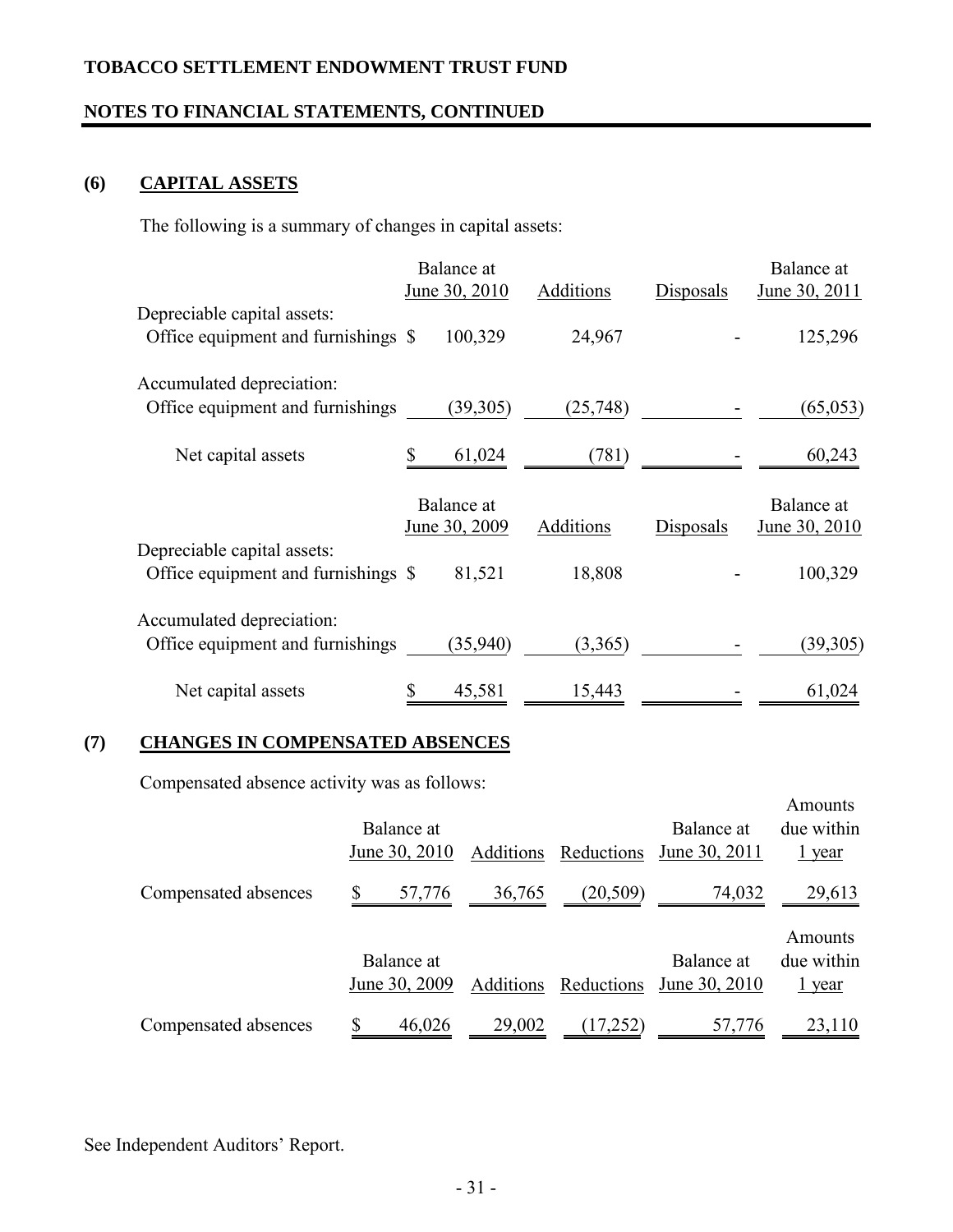## **NOTES TO FINANCIAL STATEMENTS, CONTINUED**

#### **(8) FUND BALANCES**

Fund balance refers to the difference between assets and liabilities in the governmental funds balance sheet. Fund balance, as defined in GASB 54, as applicable to the Fund, consists of the following three categories:

• Nonspendable Fund Balance: The nonspendable fund balance classification includes amounts that cannot be spent because they are either (a) not in spendable form or (b) legally or contractually required to be maintained intact. This would include items not expected to be converted to cash including inventories and prepaid amounts. It may also include the long-term amount of loans and receivables, as well as property acquired for resale and the corpus (principal) of a permanent fund.

*Nonspendable amounts are primarily composed of settlement receipts and the net unrealized appreciation or depreciation in the fair value of invested funds.* 

• Assigned Fund Balance: The assigned fund balance classification reflects amounts that are constrained by the Fund's intent to be used for specific purposes. For purposes of assigned fund balance, the Funds Board of Directors has authority to assign funds for specific purposes.

*The Board of Directors has determined that 10% of the unassigned fund balance will be designated as a reserve for future periods should annual earnings prove insufficient to cover expenses.* 

• Unassigned Fund Balance: Unassigned fund balance essentially consists of excess funds that have not been classified in the above fund balance categories.

*The unassigned fund balance consists of annual earnings that have been certified by the Board of Investors as available for expenditures of approved programs and operations, and contractual income less program and operational expenses.* 

It is the Funds policy that expenditures which are incurred for purposes for which both unassigned and assigned fund balances are available, unassigned fund balances are considered to have been spent first.

The Board of Directors manages program and operating expenses that are expended from the assigned and unassigned fund balance. Contract income is the reimbursement of program expenses related to the Helpline and is considered a reduction to unassigned expenses. Operating expenses include salaries, travel, and other operating expenses of the Board of Investors and the Board of Directors. The maximum amount allowed for operating expenses is 15% of certified earnings in any fiscal year. Operating expenses do not include program expenses or investment management expenses.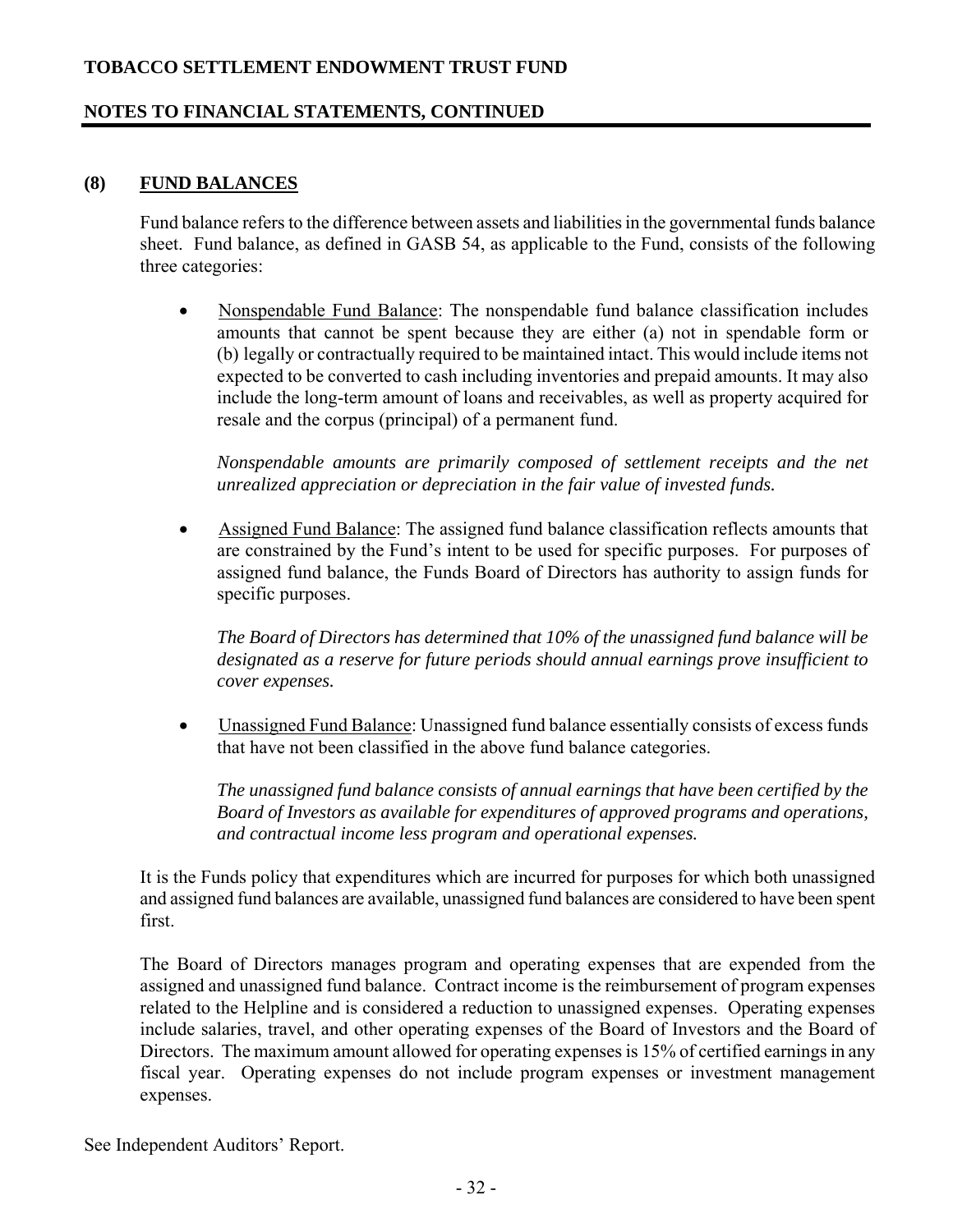#### **NOTES TO FINANCIAL STATEMENTS, CONTINUED**

#### **(8) FUND BALANCES, CONTINUED**

A reconciliation of the nonspendable, assigned, and unassigned components of the fund balances is as follows:

|                          | 2011          |                 |              |              |  |
|--------------------------|---------------|-----------------|--------------|--------------|--|
|                          | Nonspendable  | <b>Assigned</b> | Unassigned   | Total        |  |
| Balance at June 30, 2010 | \$502,043,793 | 2,416,934       | 21,752,405   | 526,213,132  |  |
| Settlement receipts      | 56,954,970    |                 |              | 56,954,970   |  |
| Net appreciation in fair |               |                 |              |              |  |
| value of investments     | 73,816,184    |                 |              | 73,816,184   |  |
| Miscellaneous income     | 22,877        |                 |              | 22,877       |  |
| Contract income          |               |                 | 4,759,951    | 4,759,951    |  |
| Expendable earnings      |               |                 | 18,671,781   | 18,671,781   |  |
| Program and operating    |               |                 |              |              |  |
| expenses                 |               |                 | (18,318,244) | (18,318,244) |  |
| Transfers                |               | 511,349         | (511, 349)   |              |  |
| Balance at June 30, 2011 | \$632,837,824 | 2,928,283       | 26,354,544   | 662,120,651  |  |

Subsequent to June 30, 2011, the Board of Investors certified \$18,917,736.91 of earnings for the 2012 operations; however, the amount certified was prior to completion of the audit and will be adjusted at a later date. The above computation of expendable earnings was done in accordance with present guidelines and interpretations. As further discussed in Note 13, an Attorney General Opinion (No. 2011-11) was issued subsequent to June 30, 2011, which redefines expendable earnings for certification.

|                          | 2010          |           |              |               |  |
|--------------------------|---------------|-----------|--------------|---------------|--|
|                          | Nonspendable  | Assigned  | Unassigned   | Total         |  |
| Balance at June 30, 2009 | \$406,342,739 | 2,201,519 | 19,813,677   | 428,357,935   |  |
| Settlement receipts      | 60,713,827    |           |              | 60,713,827    |  |
| Net appreciation in fair |               |           |              |               |  |
| value of investments     | 34,927,255    |           |              | 34,927,255    |  |
| Miscellaneous income     | 59,972        |           |              | 59,972        |  |
| Contract income          |               |           | 1,551,599    | 1,551,599     |  |
| Expendable earnings      |               |           | 18,180,191   | 18,180,191    |  |
| Program and operating    |               |           |              |               |  |
| expenses                 |               |           | (17,577,647) | (17,577,647)  |  |
| Transfers                |               | 215,415   | (215, 415)   |               |  |
| Balance at June 30, 2010 | \$502,043,793 | 2,416,934 | 21,752,405   | 526, 213, 132 |  |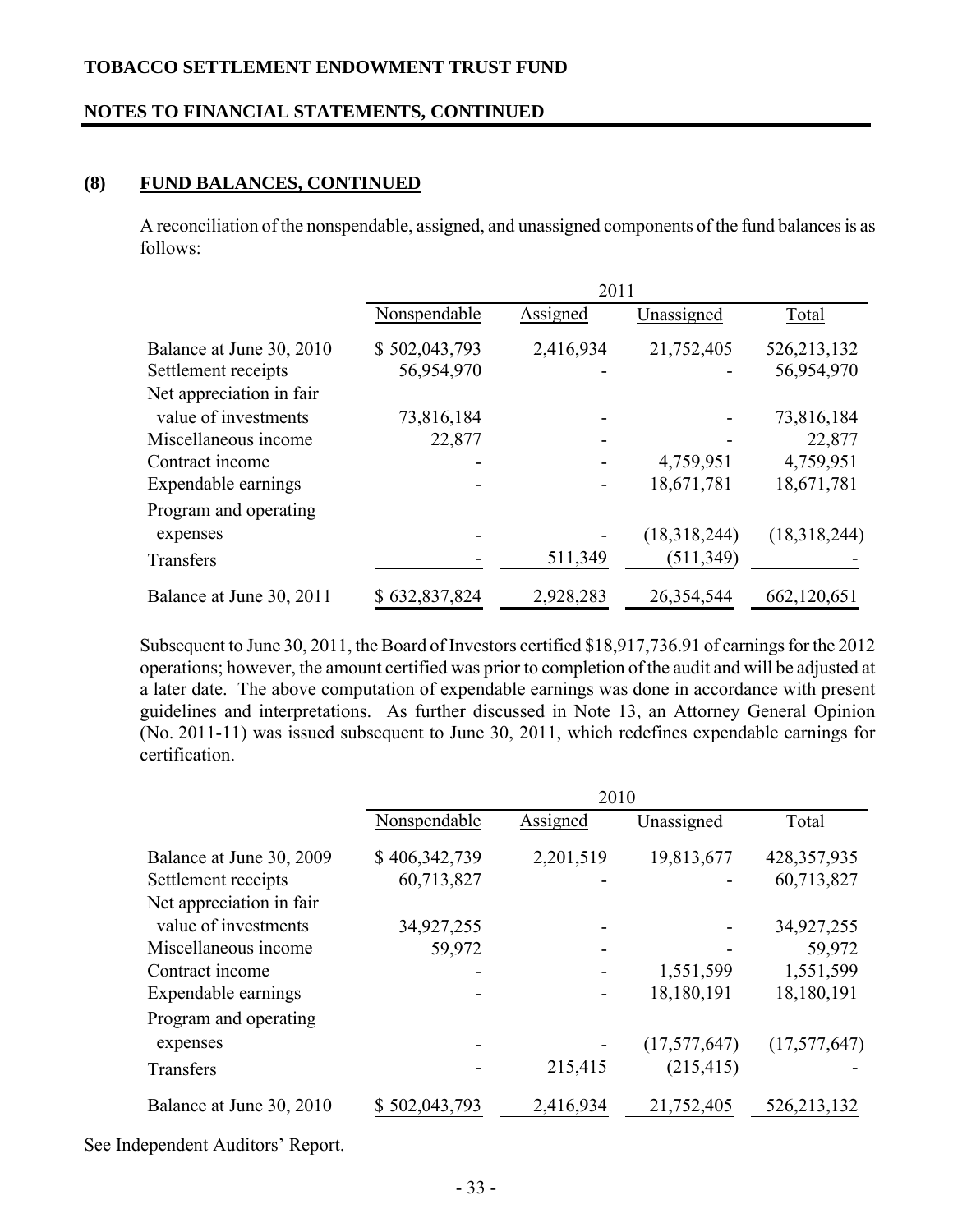## **NOTES TO FINANCIAL STATEMENTS, CONTINUED**

## **(9) PENSION PLAN**

#### **Plan Description**

The Fund contributes to the Oklahoma Public Employees Retirement Plan (the "Retirement Plan"), a cost-sharing, multiple-employer public employee retirement system administered by the Oklahoma Public Employees Retirement System (the "System"). The Retirement Plan provides retirement, disability, and death benefits to plan members and beneficiaries. The benefit provisions are established and may be amended by the Oklahoma Legislature. Title 74 of the Oklahoma Statutes, Sections 901–943, as amended, assigns the authority for management and operation of the Retirement Plan to the Board of Trustees of the System. The System issues a publicly available annual financial report that includes financial statements and required supplementary information for the Retirement Plan. That annual report may be obtained by writing to the Oklahoma Public Employees Retirement System, 5801 N. Broadway Extension, Suite 400, Oklahoma City, Oklahoma 73118 or by calling 1-800-733-9008.

#### **Funding Policy**

Retirement Plan members and the Fund are required to contribute at a rate set by statute. The contribution requirements of Retirement Plan members and the Fund are established and may be amended by the Oklahoma Legislature. The contribution rates are as follows:

| Fiscal Year 2011       |              |  |  |  |  |
|------------------------|--------------|--|--|--|--|
| <b>State Employees</b> | The Fund     |  |  |  |  |
| All Salaries           | All Salaries |  |  |  |  |
| 3.5%                   | 15.5%        |  |  |  |  |
| Fiscal Year 2010       |              |  |  |  |  |
| <b>State Employees</b> | The Fund     |  |  |  |  |
| All Salaries           | All Salaries |  |  |  |  |
| $3.5\%$                | 15.5%        |  |  |  |  |

The Fund's contributions to the Retirement Plan for the years ended June 30, 2011 and 2010, were \$70,367and \$63,730, respectively, and were equal to its required contributions for each year.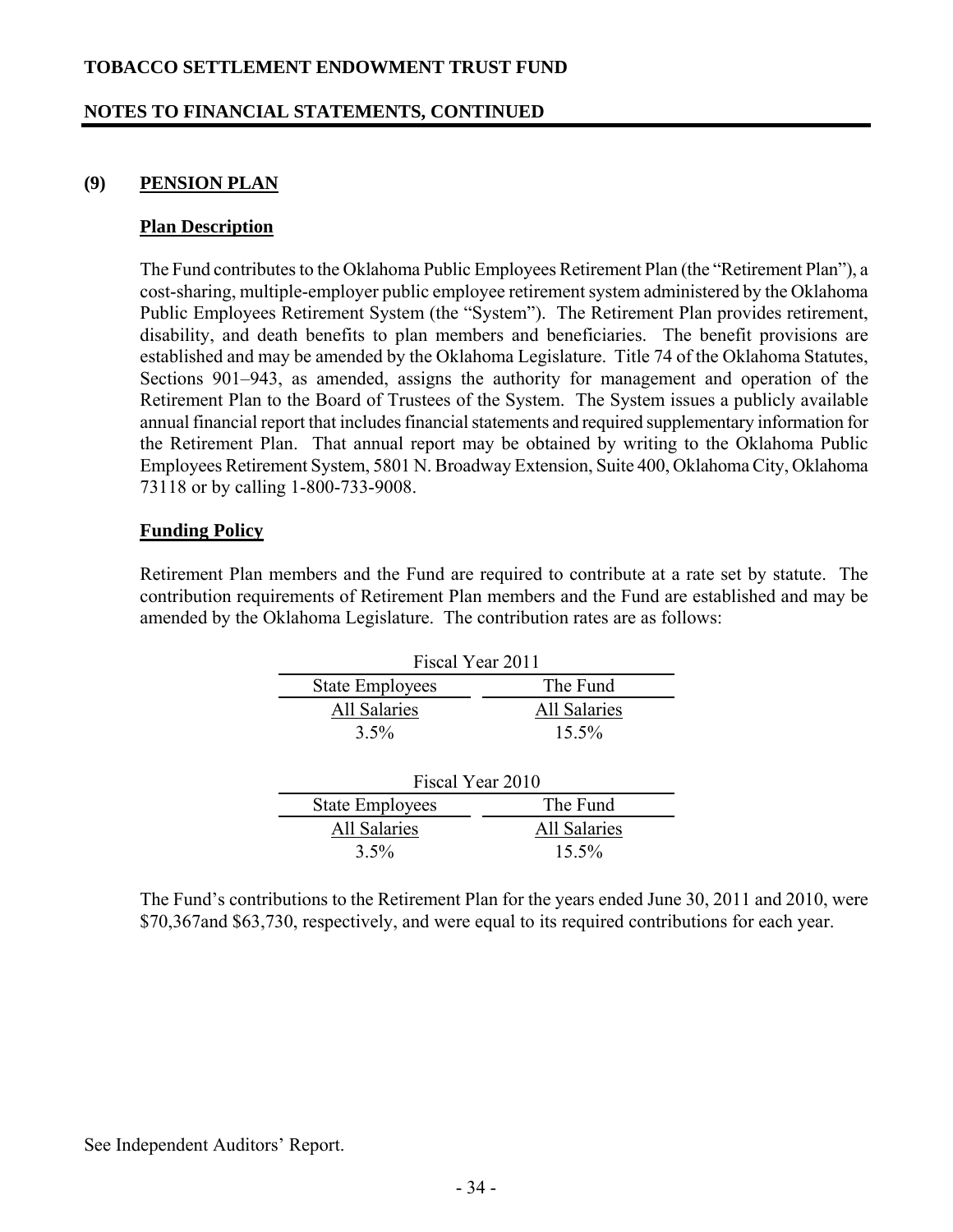## **NOTES TO FINANCIAL STATEMENTS, CONTINUED**

## **(10) OKLAHOMA STATE EMPLOYEES DEFERRED COMPENSATION PLAN AND DEFERRED SAVINGS INCENTIVE PLAN**

#### **Deferred Compensation Plan**

The State offers its employees a Deferred Compensation Plan (the "Plan") as authorized by Section 457 of the Internal Revenue Code (IRC), as amended by the Tax Reform Act of 1986, and in accordance with the provisions of Sections 1701 through 1706 of Title 74 of the Oklahoma Statutes.

The supervisory authority for the management and operation of the Plan is the Board of Trustees of the Oklahoma Public Employees Retirement System (the "Board").

The Plan is available to all State employees, as well as any elected officials receiving a salary from the State. Participants may direct the investment of their contributions in available investment options offered by the Plan. The minimum contribution amount is the equivalent of \$25 per month, and participants are immediately 100% vested in their respective accounts. All interest, dividends, and investment fees are allocated to participants' accounts.

Participants may defer until future years up to the lesser of 100% of their compensation as defined by Plan documents or the maximum amount allowed each year as determined by the Internal Revenue Service.

The Plan offers a catch-up program to participants, which allows them to defer annually for the 3 years prior to their year of retirement up to twice that plan year's deferral limit. The amount of additional contributions in excess of the normal maximum contributions to the Plan is also limited to contributions for years in which the participant was eligible but did not participate in the Plan or the difference between contributions made and the maximum allowable level. To be eligible for the catch-up program, the participant must be within 3 years of retirement with no reduced benefits.

Participants age 50 or older may make additional contributions of up to \$5,000 annually subject to certain limits.

Deferred compensation benefits are paid to participants or beneficiaries upon termination, retirement, death, or unforeseeable emergency. Such benefits are based on a participant's account balance and are disbursed in a lump sum or periodic payments at the option of the participant or beneficiaries in accordance with the Plan's provisions.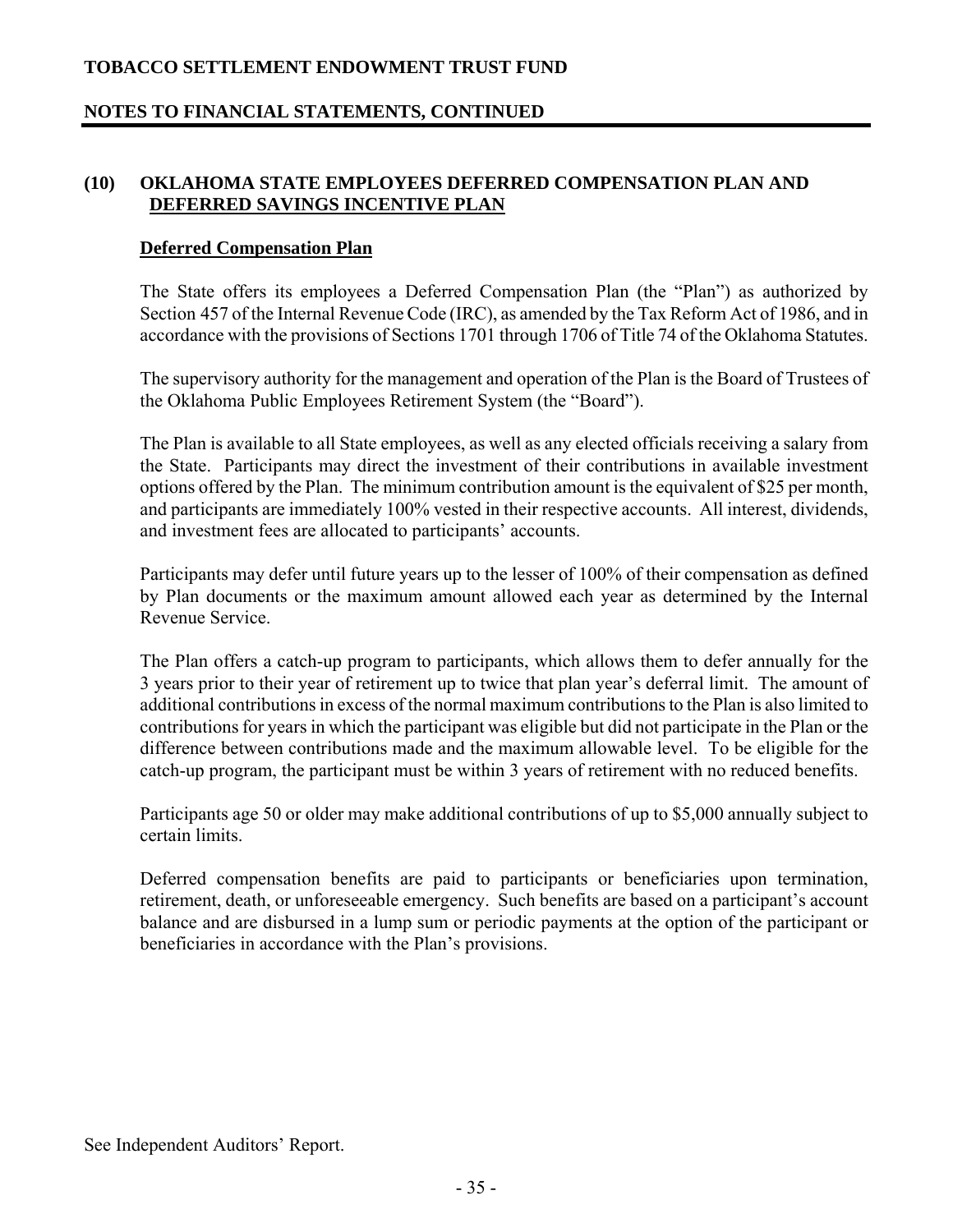# **NOTES TO FINANCIAL STATEMENTS, CONTINUED**

## **(10) OKLAHOMA STATE EMPLOYEES DEFERRED COMPENSATION PLAN AND DEFERRED SAVINGS INCENTIVE PLAN, CONTINUED**

#### **Deferred Compensation Plan, Continued**

Effective January 1, 1998, the Board established a Trust and a Trust Fund covering the Plan's assets, pursuant to federal legislation enacted in 1996, requiring public employers to establish such trusts for plans meeting the requirements of Section 457 of the IRC no later than January 1, 1999. Under the terms of the Trust, the corpus or income of the Trust Fund may be used only for the exclusive benefit of the Plan's participants and their beneficiaries. Prior to the establishment of the Trust, the Plan's assets were subject to the claims of general creditors of the State. The Board acts as trustee of the Trust. The participants' accounts are invested in accordance with the investment elections of the participants. The Board is accountable for all deferred compensation received, but has no duty to require any compensation to be deferred or to determine that the amounts received comply with the Plan or to determine that the Trust Fund is adequate to provide the benefits payable pursuant to the Plan.

Further information may be obtained from the Plan's audited financial statements for the years ended June 30, 2011 and 2010. The Fund believes that it has no liabilities with respect to the Plan.

#### **Deferred Savings Incentive Plan**

Effective January 1, 1998, the State established the Oklahoma State Employees Deferred Savings Incentive Plan (the "Savings Incentive Plan") as a money purchase pension plan pursuant to IRC Section 401(a). The Savings Incentive Plan and its related Trust are intended to meet the requirements of IRC Sections 401(a) and 501(a).

Any qualified participant who is a State employee that is an active participant in the Plan is eligible for a contribution of the amount determined by Oklahoma Legislature, currently the equivalent of \$25 per month. Participation in the Savings Incentive Plan is automatic in the month of participation in the Plan and is not voluntary.

Upon cessation of contributions to the Plan, termination of employment with the State, retirement, or death, a participant will no longer be eligible for contributions from the State into the Savings Incentive Plan. Participants are at all times 100% vested in their Savings Incentive Plan account. Participant contributions are not required or permitted. Qualified participants may make rollover contributions to the Savings Incentive Plan, provided such rollover contributions meet applicable requirements of the IRC. Plan participants may direct the investment of the contributions in available investment options offered by the Savings Incentive Plan. All interest, dividends, and investment fees are allocated to the participants' accounts.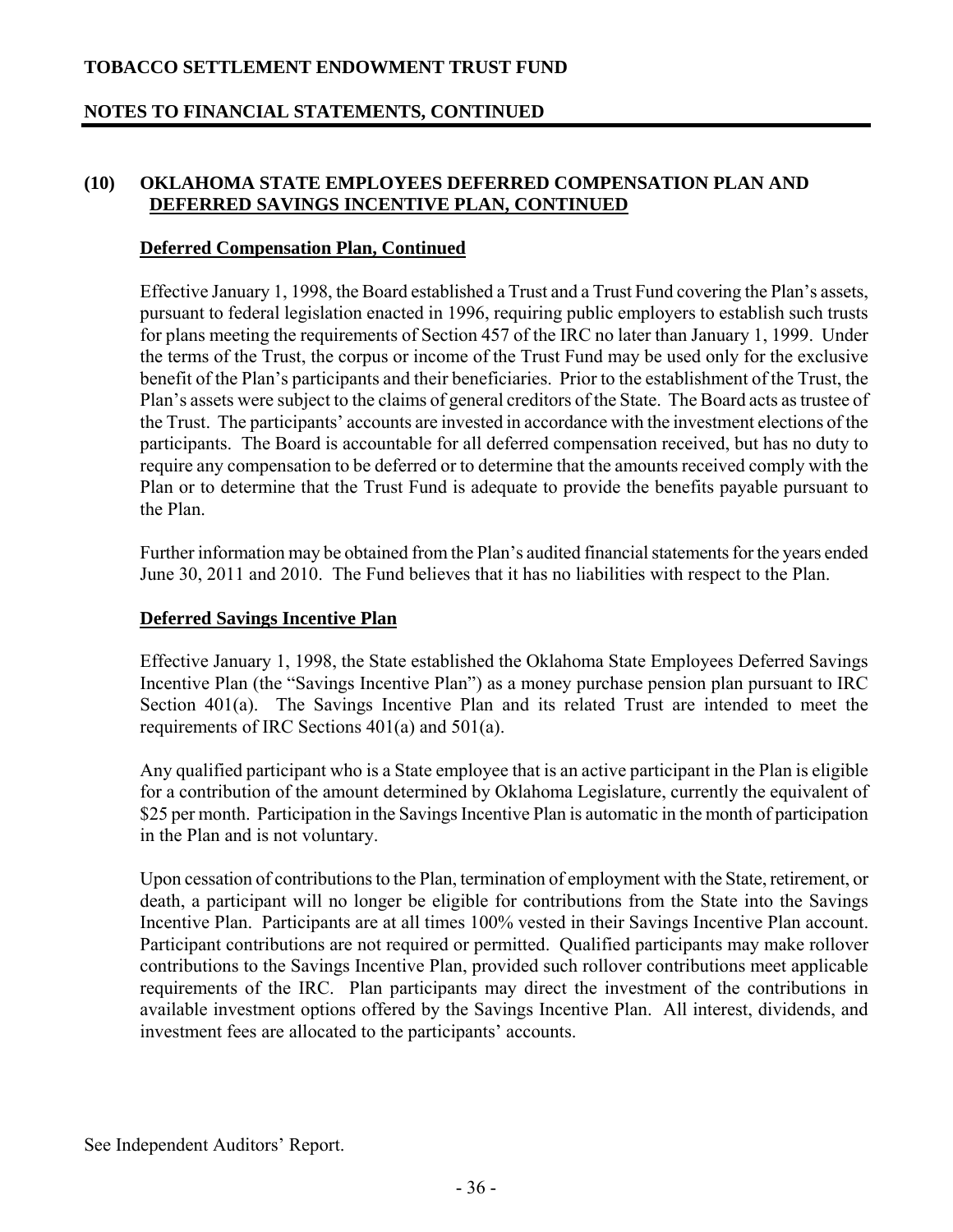# **NOTES TO FINANCIAL STATEMENTS, CONTINUED**

## **(10) OKLAHOMA STATE EMPLOYEES DEFERRED COMPENSATION PLAN AND DEFERRED SAVINGS INCENTIVE PLAN, CONTINUED**

#### **Deferred Savings Incentive Plan, Continued**

Savings Incentive Plan benefits are paid to participants or beneficiaries upon termination, retirement, or death. Such benefits are based on a participant's account balance and are disbursed in a lump sum or periodic payments or may be rolled over to a qualified plan at the option of the participant or beneficiaries.

#### **(11) OPERATING EXPENSES**

The State constitutional amendment creating the Fund also provides for the payment of authorized administrative expenses of the Office of the State Treasurer and the Board of Directors. State statutes further specify that the State Treasurer shall provide any necessary staff support to the Board of Investors and may request funding for the cost of up to two full-time equivalent employees.

Effective July 1, 2010, both Boards have approved that \$100,000 be provided to the Office of the State Treasurer as funding for staff support to the Board of Investors for FY2011. During 2007, State statutes were amended and specify that annual operating expenses shall not exceed 15% of certified earnings. Previously, State statutes specified that annual operating expenses could not exceed \$500,000.

## **(12) COMMITMENTS AND CONTINGENCIES**

#### **Contracts**

The Fund has entered into various contracts to assist in its program operations. The contracts are generally for a commitment of 1 year with options to renew.

#### **Settlement Receipts**

As permitted by the Tobacco Master Settlement Agreement between the State and participating manufacturers, the participating manufacturers have disputed the amount due to the State based on the final calculation and have placed the disputed funds in an escrow account. For the years ended June 30, 2011 and 2010, the Fund's portion of the disputed final calculation was approximately \$8,700,000 and \$6,000,000, respectively. These amounts were deposited in the escrow account for each of the respective years.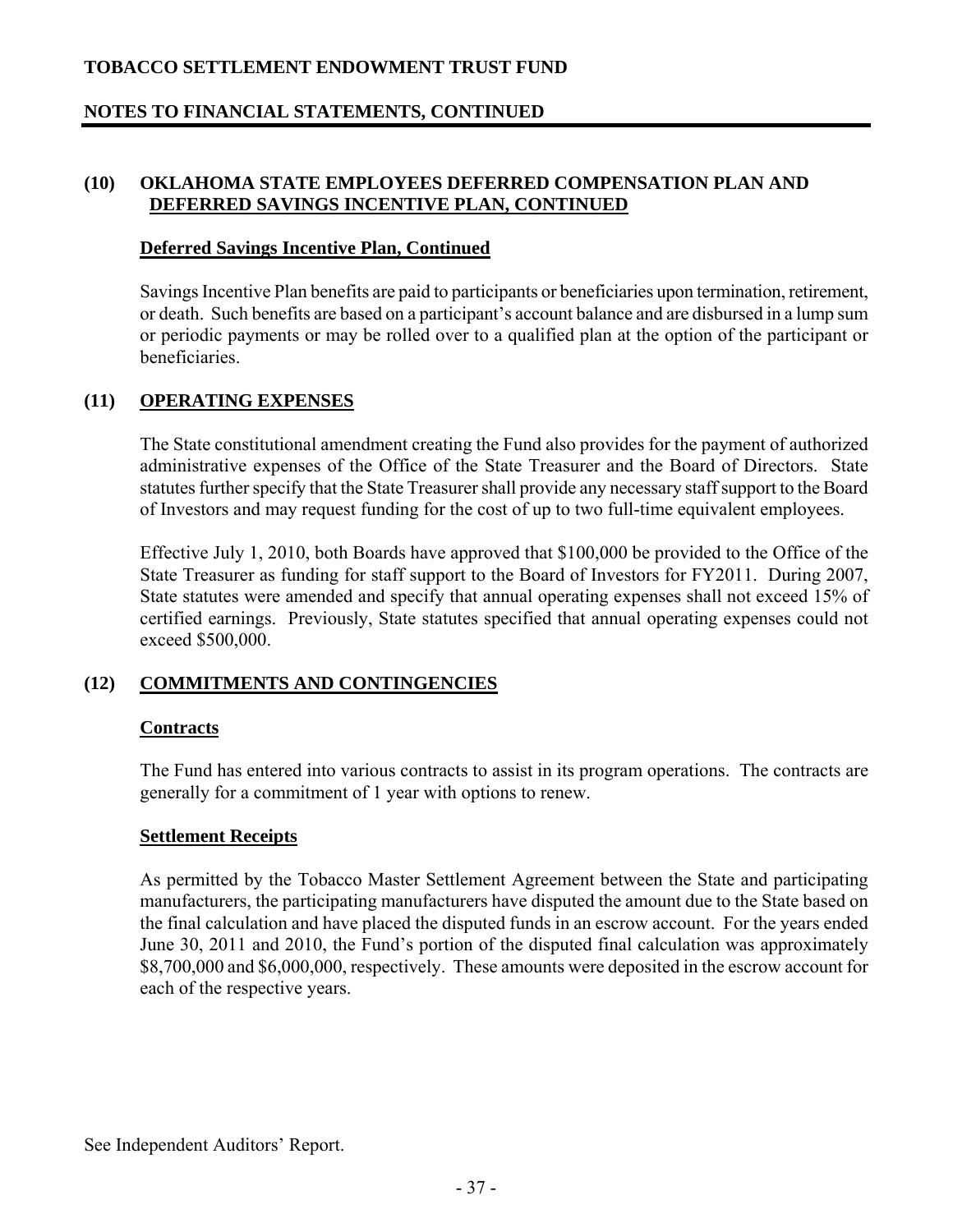# **NOTES TO FINANCIAL STATEMENTS, CONTINUED**

## **(13) SUBSEQUENT EVENTS**

#### **Available Earnings**

Annual earnings available for expenditure were previously considered to be dividends and interest, less fees to manage the Fund (see Note 8). However, Attorney General Opinion 2011-11, which was issued subsequent to June 30, 2011, states that earnings are equal to the income generated from the Fund, including but not limited to interest, dividends, and realized capital gains from investments, minus the costs and expenses of investments and minus any losses realized by the Fund. As a result, the amount of earnings available for certification may be redefined to include realized gains and losses on the sales of securities. It is expected that future computations of earnings available for certification will be done in compliance with the opinion issued by the Attorney General's Office.

## **Market Fluctuations**

Subsequent to June 30, 2011, the United States financial market has had a considerable downward fluctuation. The long-term ratings of U.S. government and federal agencies were lowered from AAA to AA+ by Standard & Poor's rating agency. As the investments of the Fund are at market value, these values have varied considerably and may continue to vary.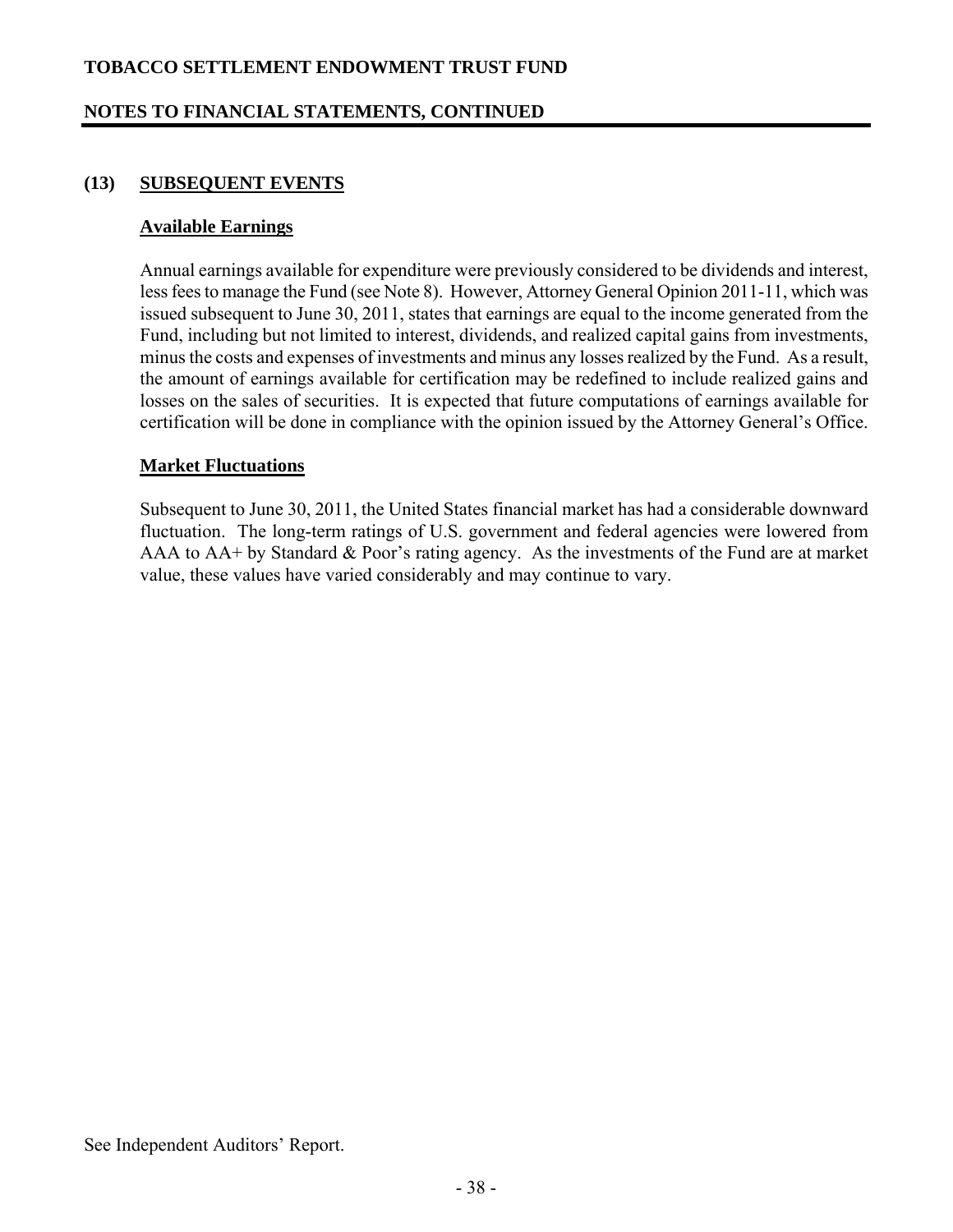#### **REPORT ON INTERNAL CONTROL OVER FINANCIAL REPORTING AND ON COMPLIANCE AND OTHER MATTERS BASED ON AN AUDIT OF FINANCIAL STATEMENTS PERFORMED IN ACCORDANCE WITH** *GOVERNMENT AUDITING STANDARDS*

Board of Directors and Board of Investors Tobacco Settlement Endowment Trust Fund

We have audited the financial statements of the governmental activities and the permanent fund of the Tobacco Settlement Endowment Trust Fund (the "Fund") as of and for the year ended June 30, 2011, which collectively comprise the Fund's financial statements and have issued our report thereon dated September 28, 2011. The Fund is a part of the reporting entity of the State of Oklahoma. Our report includes an explanatory paragraph to emphasize the fact that the financial statements included only that portion of the State of Oklahoma that was attributable to the transactions of the Fund and an explanatory paragraph disclaiming an opinion on required supplementary information. In addition, there is a paragraph noting the implementation of GASB 54. We conducted our audit in accordance with auditing standards generally accepted in the United States and the standards applicable to financial audits contained in *Government Auditing Standards*, issued by the Comptroller General of the United States.

## **Internal Control Over Financial Reporting**

In planning and performing our audit, we considered Fund's internal control over financial reporting as a basis for designing our auditing procedures for the purpose of expressing our opinions on the financial statements, but not for the purpose of expressing an opinion on the effectiveness of the Fund's internal control over financial reporting. Accordingly, we do not express an opinion on the effectiveness of the Fund's internal control over financial reporting.

A deficiency in internal control exists when the design or operation of a control does not allow management or employees, in the normal course of performing their assigned functions, to prevent, or detect and correct misstatements on a timely basis. A material weakness is a deficiency, or a combination of deficiencies, in internal control such that there is a reasonable possibility that a material misstatement of the entity's financial statements will not be prevented, or detected and corrected on a timely basis.

Our consideration of internal control over financial reporting was for the limited purpose described in the first paragraph of this section and was not designed to identify all deficiencies in internal control over financial reporting that might be deficiencies, significant deficiencies, or material weaknesses. We did not identify any deficiencies in internal control over financial reporting that we consider to be material weaknesses, as defined above.

(Continued)